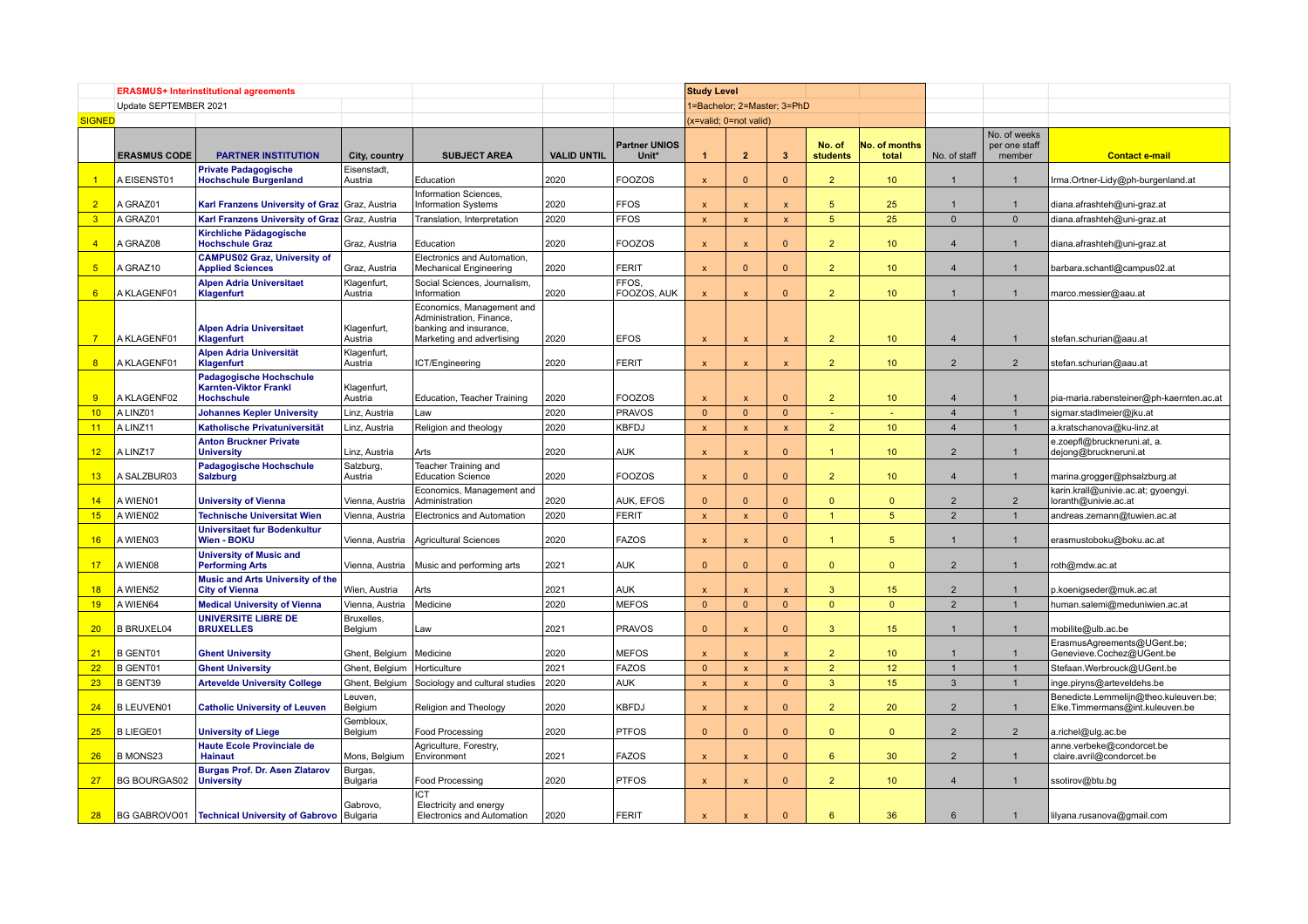| 29 | <b>BG PLOVDIV01</b> | <b>Agricultural University</b>                                                                                                              | Plovdiv,<br>Bulgaria                            | Agriculture                                               | 2020 | <b>FAZOS</b>        | $\boldsymbol{\mathsf{x}}$ | $\boldsymbol{\mathsf{x}}$ | X                         | $\overline{2}$ | 10              | $\overline{2}$ | $\mathbf 1$    | bencheva@gmail.com; inter@au-plovdiv.bg           |
|----|---------------------|---------------------------------------------------------------------------------------------------------------------------------------------|-------------------------------------------------|-----------------------------------------------------------|------|---------------------|---------------------------|---------------------------|---------------------------|----------------|-----------------|----------------|----------------|---------------------------------------------------|
| 30 | <b>BG PLOVDIV02</b> | <b>Medical University Plovdiv</b>                                                                                                           | Plovdiv,<br>Bulgaria                            | Medicine                                                  | 2021 | <b>MEFOS</b>        | $\mathbf{0}$              | $\mathsf{x}$              | $\mathsf{x}$              | $\overline{2}$ | 12 <sup>2</sup> | $\overline{2}$ | $\overline{1}$ | erasmus ic@mu-plovdiv.bg                          |
| 31 | <b>BG PLOVDIV07</b> | <b>Acedemy of Music, Dance and</b><br><b>Fine Arts "Prof. Asen</b><br>Diamandiev"                                                           | Plovdiv,<br>Bulgaria                            | Music and performing arts                                 | 2021 | <b>AUK</b>          | $\boldsymbol{\mathsf{x}}$ | $\boldsymbol{\mathsf{x}}$ | $\boldsymbol{\mathsf{x}}$ | $\mathbf{3}$   | 15              | $\overline{2}$ | $\overline{1}$ | elka.nedeva@artacademyplovdiv.com                 |
| 32 | <b>BG ROUSSE01</b>  | <b>Angel Kanchev University of</b><br><b>Ruse</b>                                                                                           | Ruse, Bulgaria                                  | Agriculture, Fisheries                                    | 2020 | <b>FAZOS</b>        | X                         | $\boldsymbol{\mathsf{x}}$ | $\mathbf{0}$              | $\overline{2}$ | 10 <sup>°</sup> | $\overline{2}$ | $\overline{1}$ | jppopova@uni-ruse.bg; aatanasov@uni-<br>ruse.bg   |
| 33 | <b>BG ROUSSE01</b>  | <b>ANGEL KANCHEV UNIVERSITY</b><br>OF RUSE                                                                                                  | Ruse, Bulgaria                                  | ICT, Electricity and energy<br>Electronics and Automation | 2020 | <b>FERIT</b>        | $\boldsymbol{\mathsf{x}}$ | $\boldsymbol{\mathsf{x}}$ | $\mathbf{x}$              | 3 <sup>5</sup> | 15              | $\overline{4}$ | $\mathbf{1}$   | jppopova@uni-ruse.bg                              |
| 34 | <b>BG ROUSSE01</b>  | <b>ANGEL KANCHEV UNIVERSITY</b><br><b>OF RUSE</b>                                                                                           | Ruse, Bulgaria                                  | Food Processing                                           | 2020 | <b>PTFOS</b>        | $\boldsymbol{\mathsf{x}}$ | $\boldsymbol{\mathsf{x}}$ | $\Omega$                  | $\overline{2}$ | 10 <sup>°</sup> | 2              | 2              | jppopova@uni-ruse.bg                              |
| 35 | <b>BG SOFIA02</b>   | <b>New Bulgarian University</b>                                                                                                             | Sofia, Bulgaria                                 | Languages                                                 | 2021 | <b>FFOS</b>         | $\boldsymbol{\mathsf{x}}$ | $\boldsymbol{\mathsf{x}}$ | $\mathbf{0}$              | 2 <sup>2</sup> | 10 <sup>°</sup> | $\overline{2}$ | $\mathbf{1}$   | iilieva@nbu.bg<br>erasmus.nbu@bg                  |
| 36 | <b>BG SOFIA03</b>   | <b>University of National and World</b><br><b>Economy</b>                                                                                   | Sofia, Bulgaria                                 | Economics                                                 | 2021 | <b>EFOS</b>         | $\boldsymbol{\mathsf{x}}$ | $\boldsymbol{\mathsf{x}}$ | $\mathbf{0}$              | $\overline{2}$ | 10 <sup>°</sup> | $\overline{2}$ | $\mathbf{1}$   | erasmus@unwe.bg                                   |
| 37 | <b>BG SOFIA04</b>   | <b>University of Architecture, Civil</b><br><b>Engeenering and Geodesy</b>                                                                  | Sofia, Bulgaria                                 | Civil Engineering                                         | 2020 | <b>GRAFOS</b>       | $\Omega$                  | $\mathbf{x}$              | $\mathbf{x}$              | 3              | 15              | $\overline{4}$ |                | boyangeo_far@uacg.bg                              |
| 38 | <b>BG SOFIA11</b>   | <b>Medical University Sofia</b>                                                                                                             | Sofia, Bulgaria                                 | Medicine                                                  | 2020 | <b>MEFOS</b>        | $\Omega$                  | $\mathbf{x}$              | $\mathbf{x}$              | $\overline{2}$ | 10              | $\overline{2}$ | $\overline{1}$ | smanolov@mu-sofia.bg                              |
|    |                     |                                                                                                                                             |                                                 | CT/Electricity and                                        |      |                     |                           |                           |                           |                |                 |                |                |                                                   |
| 39 | <b>BG SOFIA16</b>   | <b>Technical University Sofia</b>                                                                                                           | Sofia, Bulgaria                                 | Energy/Electronics and<br>Automation                      | 2021 | <b>FERIT</b>        | $\boldsymbol{\mathsf{x}}$ | $\mathbf{x}$              | $\mathbf{x}$              | $\overline{2}$ | 10              | 6              |                | vdobreva@tu-sofia.bg                              |
|    |                     | <b>State University of Library</b>                                                                                                          |                                                 |                                                           |      |                     |                           |                           |                           |                |                 |                |                |                                                   |
| 40 | <b>BG SOFIA24</b>   | <b>Studies and Information</b><br><b>Technologies</b>                                                                                       | Sofia, Bulgaria                                 | Library, information and<br>archival studies              | 2022 | <b>FFOS</b>         | $\mathbf{x}$              | $\Omega$                  | $\Omega$                  | $\overline{4}$ | 24              | $\overline{2}$ | $\mathbf{1}$   | vania_yankova@abv.bg                              |
| 41 | <b>BG SOFIA30</b>   | <b>Bulgarian Academy of Sciences</b>                                                                                                        | Sofia, Bulgaria                                 | Biology                                                   | 2021 | <b>FAZOS</b>        | $\Omega$                  | $\mathbf{0}$              | $\mathbf{x}$              | 2 <sup>2</sup> | 10              | $\overline{1}$ | $\overline{1}$ | tominaglb@cu.bas.bg                               |
| 42 | <b>BG VARNA02</b>   | <b>Technical University of Varna</b>                                                                                                        | Varna, Bulgaria                                 | Agriculture                                               | 2021 | <b>FAZOS</b>        | $\boldsymbol{\mathsf{x}}$ | $\boldsymbol{\mathsf{x}}$ | $\mathbf{0}$              | 2 <sup>2</sup> | 10              | $\overline{4}$ | $\overline{1}$ | erasmus@tu-varna.bg                               |
| 43 | <b>BG VARNA04</b>   | <b>University of Economics - Varna</b>                                                                                                      | Varna, Bulgaria                                 | Economics                                                 | 2021 | <b>EFOS</b>         | $\mathbf{x}$              | $\mathbf{x}$              | $\mathsf{x}$              | $\overline{4}$ | 20              | $\overline{4}$ | $\mathbf{1}$   | int relations@ue-varna.bg                         |
|    |                     | <b>St. Cyril and St. Methodius</b>                                                                                                          | Veliko Tarnovo,                                 |                                                           |      |                     |                           |                           |                           |                |                 |                |                |                                                   |
| 44 | <b>BG VELIKO01</b>  | <b>University of Veliko Tarnovo</b>                                                                                                         | Bulgaria                                        | Education, Teacher Training                               | 2020 | <b>FOOZOS</b>       | $\mathbf{x}$              | $\boldsymbol{\mathsf{x}}$ | $\mathbf{x}$              | $\overline{2}$ | 12 <sup>2</sup> | $\overline{2}$ | $\overline{1}$ | ep@uni-vt.bg; silviya.vtu@gmail.com               |
| 45 | CY LIMASSO02        | <b>Cyprus University of</b><br><b>Technology, Department of</b><br><b>Agricultural Sciences,</b><br><b>Biotechnology &amp; Food Science</b> | Limassol,<br>Cyprus                             | Agriculture, Food Processing                              | 2021 | <b>FAZOS, PTFOS</b> | $\Omega$                  | $\Omega$                  | $\mathbf{x}$              | $\overline{2}$ | 10              | 2              | $\overline{1}$ | erasmus@cut.ac.cy                                 |
| 46 | CY NICOSIA14        | <b>University of Nicosia</b>                                                                                                                | Nicosia, Cyprus                                 | Music and performing arts                                 | 2021 | <b>AUK</b>          | $\mathsf{x}$              | $\mathbf{0}$              | $\mathbf{0}$              | $\overline{4}$ | 20              | $\overline{2}$ | $\overline{2}$ | iacovidou.m@unic.ac.cy                            |
| 47 | CY NICOSIA01        | <b>University of Cyprus</b>                                                                                                                 | Nicosia, Cyprus                                 | Law                                                       | 2020 | <b>PRAVOS</b>       | $\mathbf{x}$              | $\boldsymbol{\mathsf{x}}$ | $\mathbf{0}$              | $\overline{2}$ | 10              | $\overline{2}$ | $\overline{1}$ | emmaz@ucy.ac.cy                                   |
|    |                     | Janáček Academy of Music and                                                                                                                | Brno, Czech                                     |                                                           |      |                     |                           |                           |                           |                |                 |                |                |                                                   |
| 48 | CZ BRNO03           | <b>Performing Arts in Brno (JAMU)</b>                                                                                                       | Republic                                        | Music and Performing Arts                                 | 2020 | <b>AUK</b>          | $\boldsymbol{\mathsf{x}}$ | $\boldsymbol{\mathsf{x}}$ | $\mathbf{0}$              | 2 <sup>2</sup> | 10 <sup>°</sup> | $\overline{4}$ | $\mathbf{1}$   | konarkova@jamu.cz                                 |
| 49 | CZ BRNO05           | <b>Masaryk University Brno</b>                                                                                                              | Brno, Czech<br>Republic                         | Foreign Languages (Croatian<br>Studies)                   | 2020 | <b>FFOS</b>         | $\boldsymbol{\mathsf{x}}$ | $\mathbf{x}$              | $\Omega$                  | $\mathbf{1}$   | -5              | $\mathbf 1$    | $\mathbf{1}$   | durcova@czs.muni.cz, elena.<br>krejcova@gmail.com |
| 50 | CZ BRNO06           | <b>University of Veterinary and</b><br><b>Pharmaceutical Sciences Brno</b>                                                                  | Brno, Czech<br>Republic                         | Veterinary Sciences                                       | 2020 | <b>FAZOS</b>        | $\boldsymbol{\mathsf{x}}$ | $\boldsymbol{\mathsf{x}}$ | $\mathsf{x}$              | $\overline{2}$ | 20              | $\overline{2}$ | $\mathbf{1}$   | rihakovah@vfu.cz; celerv@vfu.cz                   |
| 51 | CZ BRNO10           | <b>University of Defence in Brno</b>                                                                                                        | Brno, Czech<br>Republic                         | Business, administration and<br>law                       | 2021 | <b>EFOS</b>         | $\boldsymbol{\mathsf{x}}$ | $\mathsf{x}$              | $\boldsymbol{\mathsf{x}}$ | 2 <sup>2</sup> | 5               | $\overline{4}$ | $\mathbf{1}$   | hana.vlachova@unob.cz                             |
|    |                     |                                                                                                                                             | Ceske                                           |                                                           |      |                     |                           |                           |                           |                |                 |                |                |                                                   |
| 52 | CZ CESKE01          | <b>University of South Bohemia</b><br><b>Ceske Budejovice</b>                                                                               | Budejovice,<br>Czech Republic   Biology         |                                                           | 2022 | OBIO                | $\boldsymbol{\mathsf{x}}$ | $\boldsymbol{\mathsf{x}}$ | $\boldsymbol{\mathsf{x}}$ | 3              | 15              | 2              |                | veda@prf.jcu.cz                                   |
| 53 | CZ CESKE01          | University of South Bohemia in<br>České Budějovice                                                                                          | České<br>Budějovice,<br>Czech Republic   Health |                                                           | 2022 | <b>FDMZ</b>         | $\boldsymbol{\mathsf{x}}$ | $\mathsf{x}$              | $\mathbf{0}$              | 2 <sup>2</sup> | 5 <sup>5</sup>  | $\overline{4}$ | $\mathbf{1}$   | fichtnerova@jcu.cz                                |
| 54 | CZ OLOMOUC01        | Palacký University in Olomouc                                                                                                               | Olomouc.<br>Czech Republic Biology              |                                                           | 2020 | OBIO                | $\Omega$                  | $\Omega$                  | $\Omega$                  | $\Omega$       | $\Omega$        | $\overline{2}$ | $\mathbf{1}$   | yvona.vyhnankova@upol.cz                          |
| 55 | CZ OSTRAVA01        | <b>University of Ostrava</b>                                                                                                                | Ostrava, Czech<br>Republic                      | Economics                                                 | 2020 | <b>EFOS</b>         | $\boldsymbol{\mathsf{x}}$ | $\boldsymbol{\mathsf{x}}$ | $\mathbf{x}$              | $\overline{2}$ | 10 <sup>°</sup> | 2              | $\mathbf{1}$   | maria.jaskova@vsb.cz                              |
| 56 | CZ OSTRAVA02        | <b>University of Ostrava</b>                                                                                                                | Ostrava, Czech<br>Republic                      | Education                                                 | 2022 | <b>FOOZOS</b>       | $\boldsymbol{\mathsf{x}}$ | $\boldsymbol{\mathsf{x}}$ | $\Omega$                  | $\overline{2}$ | 10              | $\overline{4}$ | $\overline{2}$ | ivana.schmejkalova@osu.cz                         |
| 57 | CZ PARDUB01         | <b>University of Pardubice</b>                                                                                                              | Pardubice,                                      | Czech Republic   Foreign Languages                        | 2020 | <b>FFOS</b>         | $\boldsymbol{\mathsf{x}}$ | $\boldsymbol{\mathsf{x}}$ | $\pmb{\mathsf{x}}$        | $\overline{4}$ | 20              | $\mathbf 1$    | $\overline{2}$ | mobility@upce.cz                                  |
| 58 | CZ PLZEN01          | <b>University of West Bohemia</b>                                                                                                           | Plzen. Czech<br>Republic                        |                                                           | 2020 | <b>PRAVOS</b>       |                           |                           |                           | $\overline{2}$ | 20              | $\overline{4}$ | $\overline{2}$ | erasmus@service.zcu.cz; jurcova@kup.<br>ZCU.CZ    |
|    |                     |                                                                                                                                             |                                                 | Law                                                       |      |                     |                           |                           |                           |                |                 |                |                |                                                   |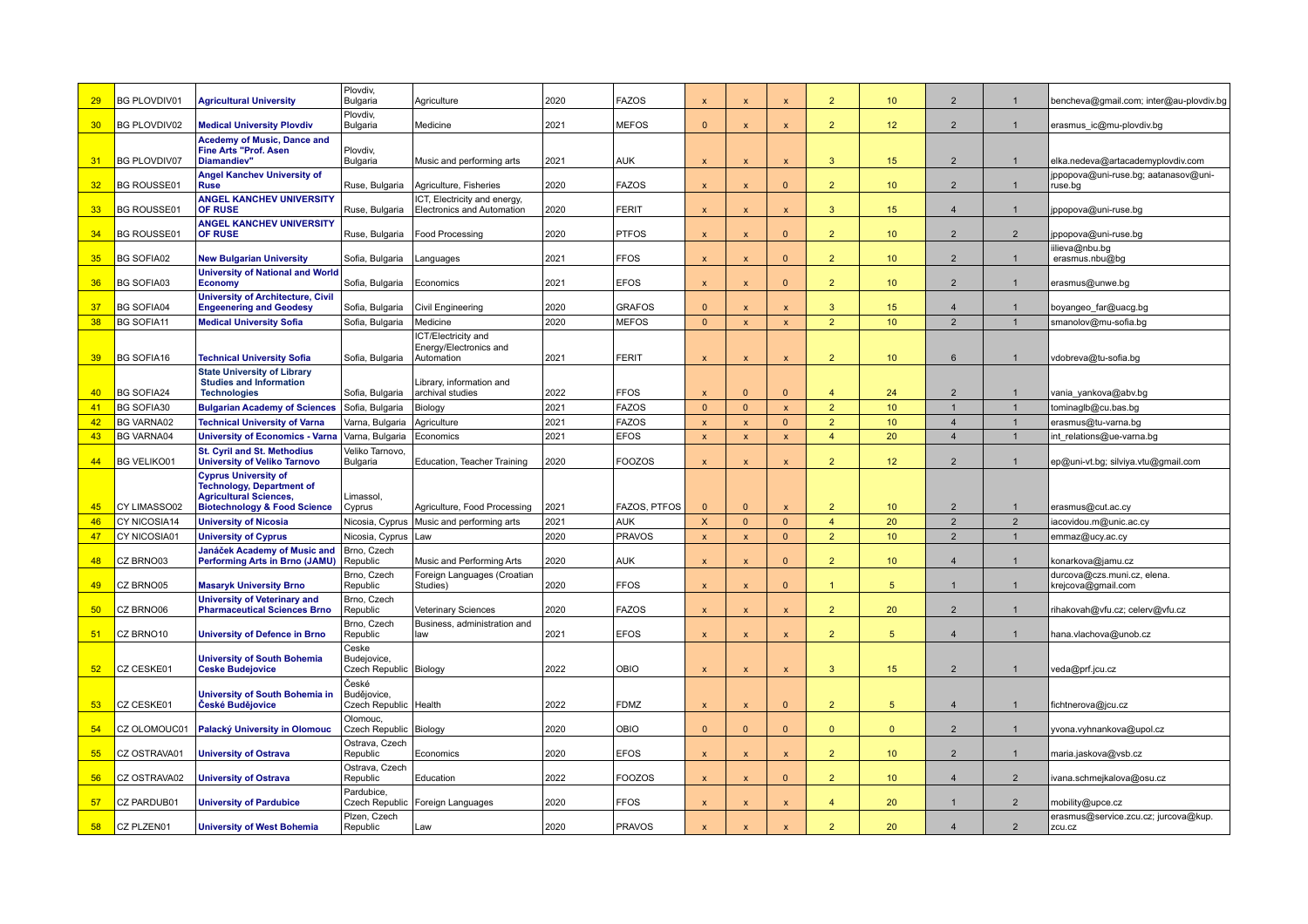| 59 | CZ PLZEN01         | <b>University of West Bohemia</b>                              | Plzen, Czech<br>Republic     | Philosophy and Ethics                           | 2022 | <b>FFOS</b>   | $\boldsymbol{\mathsf{x}}$ | $\boldsymbol{\mathsf{x}}$ | $\Omega$                  | $\overline{a}$ | 20              |                  |                | sevcik@kfi.zcu.cz                                                        |
|----|--------------------|----------------------------------------------------------------|------------------------------|-------------------------------------------------|------|---------------|---------------------------|---------------------------|---------------------------|----------------|-----------------|------------------|----------------|--------------------------------------------------------------------------|
| 60 | CZ PRAHA01         | <b>Institute of Chemical</b><br><b>Technology Prague</b>       | Prague, Czech<br>Republic    | Chemical Engineering and<br>Processes           | 2020 | <b>PTFOS</b>  | $\mathbf{x}$              | $\mathsf{x}$              | $\mathsf{x}$              | $\overline{2}$ | 10 <sup>°</sup> | $\overline{4}$   | $\overline{2}$ | izak@icpf.cas.cz                                                         |
| 61 | CZ PRAHA02         | <b>Czech University of Life</b><br><b>Sciences Prague</b>      | Prague, Czech<br>Republic    | Agriculture                                     | 2020 | <b>FAZOS</b>  | $\boldsymbol{\mathsf{x}}$ | X                         | $\mathbf{x}$              | $\overline{2}$ | 5               |                  | $\mathbf{1}$   | soukup@af.czu.cz                                                         |
| 62 | CZ PRAHA02         | <b>Czech University of Life</b><br><b>Sciences Prague</b>      | Prague, Czech<br>Republic    | Food Processing                                 | 2020 | <b>PTFOS</b>  | $\boldsymbol{\mathsf{x}}$ | $\mathsf{x}$              | $\mathsf{x}$              | 2 <sup>2</sup> | 10 <sup>°</sup> | $\overline{4}$   |                |                                                                          |
| 63 | CZ PRAHA07         | <b>Charles University in Prague</b>                            | Prague, Czech<br>Republic    | Religion and Theology                           | 2020 | <b>KBFDJ</b>  | $\mathbf{x}$              | X                         | $\boldsymbol{\mathsf{x}}$ | $\overline{2}$ | 10 <sup>°</sup> | $\overline{2}$   | $\mathbf{1}$   | relations@ktf.cuni.cz                                                    |
| 64 | CZ PRAHA07         | <b>Charles University in Prague</b>                            | Prague, Czech<br>Republic    | Physiotherapy                                   | 2021 | <b>FDMZ</b>   | $\mathsf{x}$              | X                         | $\mathbf{0}$              | $\overline{2}$ | 10 <sup>°</sup> | 2                | $\overline{1}$ | ivana.herglova@ruk.cuni.cz                                               |
| 65 | CZ PRAHA07         | <b>Charles University in Prague</b>                            | Prague, Czech<br>Republic    | Mathematics and Statistics                      | 2020 | OMAT          | $\mathbf{x}$              | $\boldsymbol{\mathsf{x}}$ | $\Omega$                  | 1              | 5               | $\overline{2}$   | $\overline{1}$ | michael.marsalek@ruk.cuni.cz                                             |
| 66 | CZ PRAHA10         | <b>CZECH TECHNICAL</b><br><b>UNIVERSITY IN PRAGUE</b>          | Prague, Czech<br>Republic    | <b>Business and</b><br>Administration/Economics | 2022 | <b>EFOS</b>   | $\mathbf{x}$              | $\mathbf{x}$              | $\Omega$                  | $\overline{2}$ | 20              | $\overline{4}$   | $\overline{1}$ | dana.mrkvickova@cvut.cz, Eva.Kopecka.<br>2@cvut.cz, Lucie.Bilova@cvut.cz |
| 67 | CZ PRAHA12         | <b>University College of Business</b><br>in Prague             | Prague, Czech<br>Republic    | <b>Business and Administration</b>              | 2020 | <b>EFOS</b>   | $\mathbf{x}$              | $\boldsymbol{\mathsf{x}}$ | $\mathbf{0}$              | 2 <sup>2</sup> | 10 <sup>°</sup> | $\overline{4}$   | $\mathbf{1}$   | romova@vso-praha.eu                                                      |
| 68 | CZ PRAHA38         | <b>Architectural Institute in Prague</b>                       | Prague, Czech<br>Republic    | Architecture and Construction                   | 2021 | <b>GRAFOS</b> | $\mathbf{x}$              | X                         | $\mathbf{x}$              | $\overline{2}$ | 10 <sup>°</sup> | $\overline{4}$   | $\mathbf{1}$   | matej.cadek@archip.eu                                                    |
| 69 | CZ ZLIN01          | <b>Tomas Bata University in Zlin</b>                           | Zlin, Czech<br>Republic      | Languages and Philological<br>Sciences          | 2020 | <b>FFOS</b>   | $\mathbf{x}$              | $\mathbf{x}$              | $\mathbf{0}$              | 2 <sup>7</sup> | 10 <sup>°</sup> | $\overline{2}$   | $\mathbf{1}$   | cedidlova@rektorat.utb.cz                                                |
| 70 | D AACHEN01         | Rheinisch-Westfälische<br><b>Technische Hochschule Aachen</b>  | Aachen,<br>Germany           | Building and Civil Engineering                  | 2020 | <b>GRAFOS</b> | $\boldsymbol{\mathsf{x}}$ | X                         | $\boldsymbol{\mathsf{x}}$ | $\mathbf{1}$   | $5\phantom{.0}$ | $\overline{2}$   | $\mathbf{1}$   | claudia.hanke@zhv.rwth-aachen.de                                         |
| 71 | D AACHEN01         | Rheinisch-Westfälische<br><b>Technische Hochschule Aachen</b>  | Aachen,<br>Germany           | Biology                                         | 2021 | OBIO          | $\boldsymbol{\mathsf{x}}$ | X                         | $\pmb{\mathsf{x}}$        | $\overline{2}$ | $\sqrt{5}$      | $\overline{4}$   | -1             | claudia.hanke@zhv.rwth-aachen.de                                         |
| 72 | D AUGSBUR01        | <b>Universitat Augsburg</b>                                    | Augsburg.<br>Germany         | German Studies                                  | 2020 | <b>FFOS</b>   | $\mathbf{x}$              | $\mathbf x$               | $\mathbf{x}$              | 2 <sup>2</sup> | 20              | $\overline{2}$   | $\overline{2}$ | erasmus.outgoing@aaa.uni-augsburg.de                                     |
| 73 | D AUGSBUR01        | <b>Universitat Augsburg</b>                                    | Augsburg.<br>Germany         | <b>Business and Administration</b>              | 2022 | <b>EFOS</b>   | $\mathbf{x}$              | $\mathbf{x}$              | $\Omega$                  | $\overline{2}$ | 10 <sup>°</sup> | $\overline{2}$   | $\mathbf{1}$   | erasmus.outgoing@aaa.uni-augsburg.de                                     |
| 74 | D BERLIN14         | Hochschule für Technik und<br><b>Wirtschaft HTW Berlin</b>     |                              | Berlin, Germany Business and Administration     | 2020 | <b>EFOS</b>   | $\boldsymbol{\mathsf{x}}$ | $\Omega$                  | $\Omega$                  | 2 <sup>2</sup> | 10 <sup>°</sup> |                  |                | jochen.hoenow@htw-berlin.de                                              |
| 75 | D BOCHUM01         | <b>RUHR-UNIVERSITÄT BOCHUM</b>                                 | Bochum,<br>Germany           | Law                                             | 2020 | <b>PRAVOS</b> | $\mathsf{x}$              | $\boldsymbol{\mathsf{x}}$ | $\mathbf{0}$              | $\overline{4}$ | 20              | $\overline{2}$   | $\overline{1}$ | zfi-jura@rub.de                                                          |
| 76 | D BOCHUM01         | <b>RUHR-UNIVERSITÄT BOCHUM</b>                                 | Bochum,<br>Germany           | Economics, Business and<br>Administration       | 2022 | <b>EFOS</b>   | $\boldsymbol{\mathsf{x}}$ | X                         |                           | $\overline{4}$ | 20              | 2                | $\mathbf{1}$   | matthias.busse@rub.de                                                    |
|    |                    |                                                                | Bremen,                      | Information and<br>Communication Technologies   |      |               |                           |                           |                           |                |                 |                  |                | sabine.ganter@hs-bremen.de; Ilka.                                        |
| 77 | <b>D BREMEN04</b>  | <b>Hochschule Bremen</b><br><b>Deggendorf Institute of</b>     | Germany                      | Engineering                                     | 2020 | <b>FERIT</b>  | $\boldsymbol{\mathsf{x}}$ | $\boldsymbol{\mathsf{x}}$ | $\mathbf{0}$              | $\overline{4}$ | 20              | 2                | $\mathbf{1}$   | Knippel@hs-bremen.de                                                     |
| 78 | D DEGGEND0         | <b>Technology - Technische</b><br><b>Hochschule Deggendorf</b> | Deggendorf,<br>Germany       | ICT                                             | 2021 | <b>FERIT</b>  | $\boldsymbol{\mathsf{x}}$ | $\boldsymbol{\mathsf{x}}$ | $\boldsymbol{\mathsf{x}}$ | 3 <sup>2</sup> | 18              |                  | $\overline{2}$ | nadine.kappl@th-deg.de                                                   |
| 79 | <b>D EICHSTA01</b> | <b>Katholische Universität</b><br>Eichstätt-Ingolstadt         | Eichstätt.<br>Germany        | Economics                                       | 2020 | <b>EFOS</b>   | $\Omega$                  | $\Omega$                  | $\Omega$                  | $\overline{0}$ | $\mathbf{0}$    |                  | $\mathbf{1}$   | erasmus-finanzen@ku.de                                                   |
| 80 | D FREIBUR01        | Albert-Ludwigs-Universität<br><b>Freiburg</b>                  | Freiburg,<br>Germany         | Law                                             | 2022 | <b>PRAVOS</b> | $\mathbf{x}$              | $\mathsf{x}$              | $\Omega$                  | 2 <sup>1</sup> | 20              | $\overline{4}$   | $\overline{1}$ | ulrich.eckelt@zv.uni-freiburg.de                                         |
| 81 | D FREIBUR01        | Albert-Ludwigs-Universität<br>Freiburg                         | Freiburg,<br>Germany         | Religion and theology                           | 2022 | <b>DJKBF</b>  | $\mathbf{x}$              | $\mathbf{x}$              | $\mathbf{x}$              | $\overline{2}$ | 10 <sup>°</sup> | $\overline{4}$   | $\overline{1}$ | Brigitte.Schirmer@theol.uni-freiburg.de                                  |
| 82 | D GIESSEN01        | <b>Justus Liebig University</b><br><b>Giessen</b>              | Giessen,<br>Germany          | Languages (German Studies)                      | 2020 | <b>FFOS</b>   | $\mathbf{x}$              | $\mathbf{x}$              | $\mathbf{x}$              | $\mathbf{1}$   | 5               | $\overline{1}$   | $\overline{1}$ | cora.dietl@germanistik.uni-giessen.de                                    |
| 83 | D GOTTING01        | Georg-August-Universität<br>Göttingen                          | Gottingen,<br>Germany        | Mathematics                                     | 2020 | OMAT          | $\boldsymbol{\mathsf{x}}$ | $\Omega$                  | $\mathbf{0}$              | $\mathbf{1}$   | 5               |                  | $\mathbf{1}$   | karen.denecke@zvw.uni-goettingen.de                                      |
| 84 | D HALLE01          | <b>Martin Luther University Halle-</b><br>Wittenberg           | Halle, Germany   Agriculture |                                                 | 2021 | <b>FAZOS</b>  | $\mathbf{x}$              | $\mathbf{x}$              | $\mathbf{0}$              | 2 <sup>7</sup> | 10 <sup>°</sup> | $\overline{2}$   | $\mathbf{1}$   | erasmus@uni-halle.de<br>norbert.hirschauer@landw.uni-halle.de            |
| 85 | D HEIDELB01        | Ruprecht-Karls-Universität<br><b>Heidelberg</b>                | Heidelberg,<br>Germany       | Languages (German Studies)                      | 2020 | <b>FFOS</b>   | $\boldsymbol{\mathsf{x}}$ | $\overline{\mathbf{x}}$   | $\Omega$                  | 2 <sup>2</sup> | 10 <sup>°</sup> | $\boldsymbol{4}$ | $\mathbf{1}$   | Lademacher@zuv.uniheidelberg.de                                          |
| 86 | D HILDESH01        | <b>University of Hildesheim</b>                                | Hildesheim,<br>Germany       | Library, information and<br>archival studies    | 2022 | <b>FFOS</b>   | $\Omega$                  | X                         | $\mathbf{0}$              | 2 <sup>2</sup> | 9               | $\overline{2}$   | $\mathbf{1}$   | breede@uni-hildesheim.de                                                 |
|    |                    | <b>Friedrich Schiller Universitaet</b>                         |                              | Language (Croatian<br>language), Literature and |      |               |                           |                           |                           |                |                 |                  |                | international@uni-jena.de; Thomas.                                       |
| 87 | D JENA01           | Jena                                                           | Jena, Germany   Linguistics  |                                                 | 2022 | <b>FFOS</b>   | $\mathsf{x}$              |                           | $\Omega$                  | $\overline{2}$ | 10 <sup>°</sup> | $\overline{4}$   | $\mathbf{1}$   | Schmidt.3@uni-jena.de                                                    |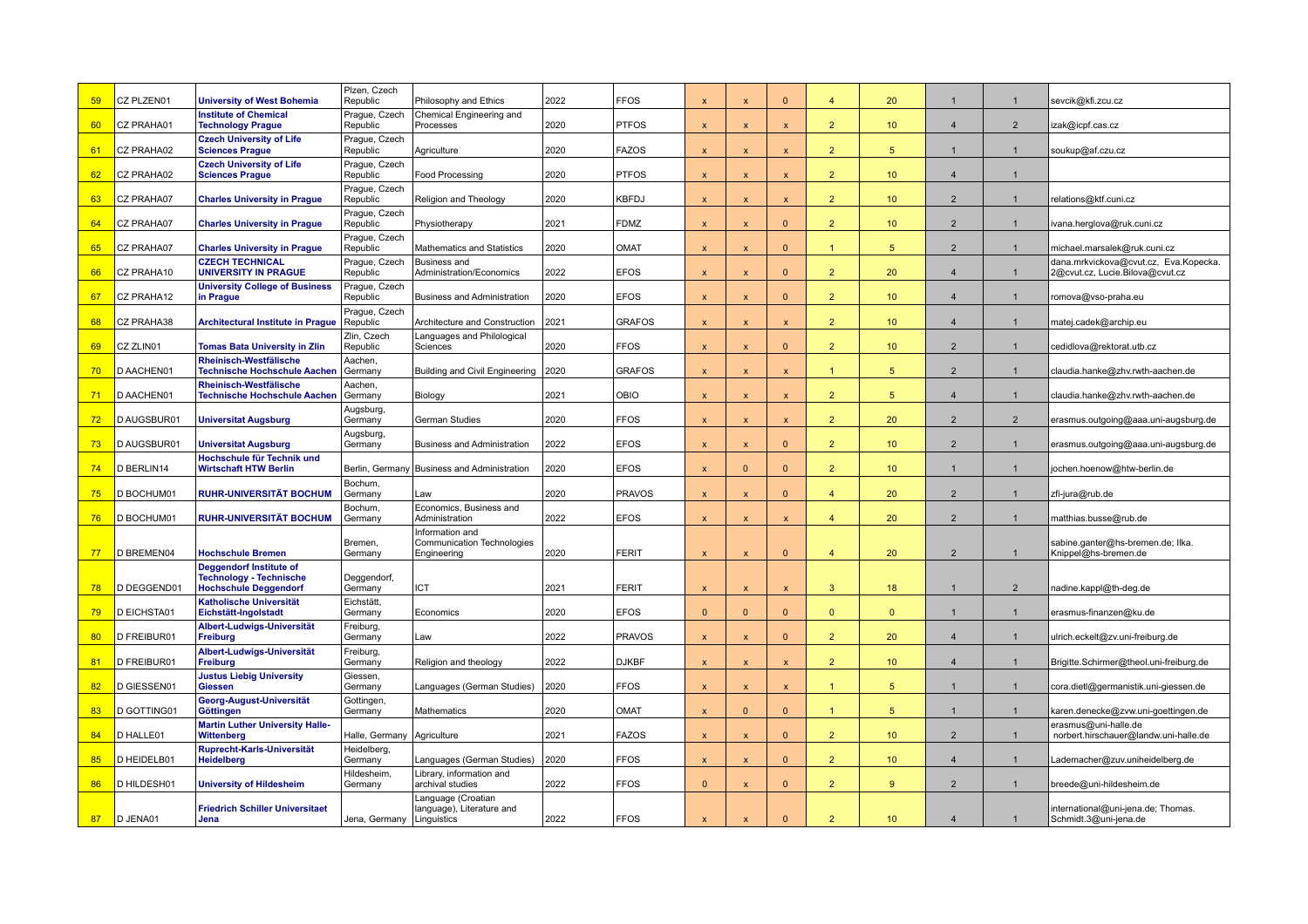| 88         | D KARLSRU02              | <b>Karlsruhe University of</b><br><b>Education</b>                   | Karlsruhe.<br>Germany   | Languages and Philological<br>Sciences                                                    | 2020          | <b>FFOS</b>                   |                              | $\boldsymbol{\mathsf{x}}$    | $\Omega$                   | $\overline{2}$                   | 10 <sup>10</sup>      |                     | $\mathbf{1}$                   | aaa@ph-karlsruhe.de                                                            |
|------------|--------------------------|----------------------------------------------------------------------|-------------------------|-------------------------------------------------------------------------------------------|---------------|-------------------------------|------------------------------|------------------------------|----------------------------|----------------------------------|-----------------------|---------------------|--------------------------------|--------------------------------------------------------------------------------|
| 89         | D KIEL01                 | <b>Univeritsy of Kiel</b>                                            | Kiel, Germany           | Agriculture, Nutrition Science                                                            | 2021          | FAZOS, PTFOS                  | $\Omega$                     | $\boldsymbol{\mathsf{x}}$    | $\mathbf{0}$               | 2 <sup>2</sup>                   | 10 <sup>°</sup>       | $\overline{1}$      | $\overline{1}$                 | go-out@uv.uni-kiel.de                                                          |
|            |                          | <b>Rhine-Waal University of</b>                                      |                         | Crop and livestock production,<br>Food processing, Crop and<br>livestock production, Food |               | PTFOS,                        |                              |                              |                            |                                  |                       |                     |                                |                                                                                |
| 90         | D KLEVE01                | <b>Applied Sciences</b><br><b>HHL Leipzig Graduate School of</b>     | Leipzig,                | Kleve, Germany   processing, Environment                                                  | 2021          | FAZOS, OBIO                   | X                            | $\boldsymbol{\mathsf{x}}$    | $\Omega$                   | 8                                | 40                    |                     |                                | MAQ@hsrw.eu                                                                    |
| 91         | D LEIPZIG09              | <b>Management</b><br><b>Ludwigsburg University of</b>                | Germany<br>Ludwigsburg, | Economics                                                                                 | 2020          | <b>EFOS</b>                   | $\Omega$                     | $\Omega$                     | $\mathbf{0}$               | $\overline{0}$                   | $\Omega$              | $\overline{4}$      | $\mathbf{1}$                   | frank.hoffmann@hhl.de                                                          |
| 92         | D LUDWIGB01              | <b>Education</b>                                                     | Germany                 | Education, Teacher Training                                                               | 2020          | <b>FOOZOS</b>                 | $\boldsymbol{\mathsf{x}}$    | $\boldsymbol{\mathsf{x}}$    | $\Omega$                   | $\overline{2}$                   | 20                    | $\overline{4}$      | $\mathbf{1}$                   | International@ph-ludwigsburg.de                                                |
| 93         | D MAINZ01                | <b>Johannes Gutenberg-University</b>                                 | Mainz,<br>Germany       | Library, information and<br>archival studies                                              | 2020          | <b>FFOS</b>                   | $\boldsymbol{\mathsf{x}}$    | $\mathbf{x}$                 | $\mathbf{0}$               | 2 <sup>2</sup>                   | 10 <sup>°</sup>       |                     |                                | international@international.uni-mainz.de                                       |
| 94         | D MUNCHEN01              | <b>Ludwig-Maximilians</b><br><b>Universitaet Munchen</b>             | Munchen,<br>Germany     | Languages and Philological<br>Sciences                                                    | 2020          | <b>FFOS</b>                   | $\mathsf{x}$                 | X                            | $\Omega$                   | 2 <sup>2</sup>                   | 10 <sup>°</sup>       |                     | $\overline{1}$                 | jean.schleiss@lmu.de                                                           |
| 95         | D MUNSTER01              | Westfälische Wilhelms -<br><b>Universität Münster</b>                | Munster,<br>Germany     | Religion and theology                                                                     | 2020          | <b>KBFDJ</b>                  | $\mathsf{x}$                 | $\boldsymbol{\mathsf{x}}$    | $\mathsf{x}$               | 2 <sup>2</sup>                   | 10 <sup>°</sup>       | $\overline{4}$      | $\overline{1}$                 | international.office@uni-muenster.de                                           |
| 96         | D PADERBO05              | <b>Faculty of Theology in</b><br>Paderborn                           | Paderborn,<br>Germany   | Religion and Theology                                                                     | 2021          | <b>KBFDJ</b>                  | $\mathsf{x}$                 | $\boldsymbol{\mathsf{x}}$    | $\pmb{\mathsf{x}}$         | 2 <sup>2</sup>                   | 10 <sup>°</sup>       | $\overline{4}$      | $\mathbf{1}$                   | G.Franke@thf-paderborn.de                                                      |
|            |                          |                                                                      | Pforzheim,              |                                                                                           |               |                               |                              | $\Omega$                     | $\Omega$                   |                                  |                       | $\overline{1}$      | $\overline{1}$                 |                                                                                |
| 97         | D PFORZHE01              | <b>Pforzheim University</b>                                          | Germany                 | Economics<br>Engineering and engineering                                                  | 2020          | <b>EFOS</b>                   | $\mathbf{x}$                 |                              |                            | $\overline{2}$                   | 10 <sup>°</sup>       |                     |                                | wolfgang.schoellhammer@hs-pforzheim.de                                         |
| 98         | D ROSENHE01              | <b>Rosenheim Technical University</b><br>of Applied Sciences         | Rosenheim,<br>Germany   | trades Bussiness and<br>administration                                                    | 2021          | FERIT, EFOS                   | $\mathbf{x}$                 | $\boldsymbol{\mathsf{x}}$    | $\Omega$                   | $\overline{4}$                   | 10 <sup>°</sup>       | $\overline{4}$      | $\mathbf{1}$                   | Corina.Oblinger@fh-rosenheim.de                                                |
| 99         | D ROSTOCK01              | <b>University of Rostock</b>                                         | Rostock,<br>Germany     | Agriculture                                                                               | 2021          | <b>FAZOS</b>                  | $\boldsymbol{\mathsf{x}}$    | $\mathbf{x}$                 | $\mathsf{x}$               | 2 <sup>2</sup>                   | 12 <sup>2</sup>       | $\overline{2}$      | $\mathbf{1}$                   | info.rih@uni-rostock.de                                                        |
| 100        | D SAARBRU01              | <b>Universitat des Saarlandes</b>                                    | Saarbrucken<br>Germany  | Computer Science                                                                          | 2022          | <b>FERIT</b>                  | $\boldsymbol{\mathsf{x}}$    | $\mathbf{x}$                 | $\mathbf{0}$               | $\overline{2}$                   | 12 <sub>2</sub>       | -1                  | $\mathbf{1}$                   | f.saunier@io.uni-saarland.de                                                   |
| 101        | D SAARBRU01              | <b>Universitat des Saarlandes</b>                                    | Saarbrucken<br>Germany  | Law                                                                                       | 2022          | <b>PRAVOS</b>                 | $\boldsymbol{\mathsf{x}}$    | $\boldsymbol{\mathsf{x}}$    | $\Omega$                   | 1                                | $5\overline{5}$       | $\overline{2}$      | $\mathbf{1}$                   | saunier@io.uni-saarland.de, erasmus@io.<br>uni-saarland.de                     |
| 102        | D SIGMARI01              | <b>Hochschule Albstadt-</b><br><b>Sigmaringen</b>                    | Albstadt,<br>Germany    | Engineering                                                                               | 2020          | <b>FERIT</b>                  | $\boldsymbol{\mathsf{x}}$    | X                            | $\mathbf{0}$               | $\mathbf{1}$                     | 10 <sup>°</sup>       | 2                   | -1                             | bast@hs-albsig.de                                                              |
| 103        | <b>D STUTTGA01</b>       | <b>University of Stuttgart</b>                                       | Stuttgart,<br>Germany   | Languages                                                                                 | 2022          | <b>FFOS</b>                   | $\boldsymbol{\mathsf{x}}$    | X                            | $\Omega$                   | 2 <sup>2</sup>                   | 12 <sup>2</sup>       |                     | $\mathbf{1}$                   | madeleine.brook@ilw.uni-stuttgart.de                                           |
| 104        | D STUTTGA04              | <b>Stuttgart State Academy of Art</b><br>and Design                  | Stuttgart,<br>Germany   | Fine Art                                                                                  | 2020          | <b>AUK</b>                    | $\mathsf{x}$                 | $\boldsymbol{\mathsf{x}}$    | $\Omega$                   | 2 <sup>2</sup>                   | 10 <sup>°</sup>       | $\overline{2}$      | $\mathbf{1}$                   | international@abk-stuttgart.de                                                 |
| 105        | D STUTTGA06              | <b>Hochschule der Medien</b>                                         | Stuttgart,<br>Germany   | Communication and<br><b>Information Sciences</b>                                          | 2022          | <b>AUK</b>                    | X                            | $\mathbf{x}$                 | $\mathsf{x}$               | 2 <sup>2</sup>                   | 10 <sup>1</sup>       | $\overline{4}$      |                                | schumacher@hdm-stuttgart.de                                                    |
| 106        | D WEIMAR01               | <b>Bauhaus-Universität Weimar</b>                                    | Weimar,<br>Germany      | Building and Civil Engineering                                                            | 2020          | <b>GRAFOS</b>                 | $\boldsymbol{\mathsf{x}}$    | X                            | $\mathsf{x}$               | 2 <sup>2</sup>                   | 10 <sup>°</sup>       | 2                   | $\overline{1}$                 | international-office@uni-weimar.de;<br>international-cooperation@uni-weimar.de |
| 107        | D WURZBURG03             | Hochschule fur angewandte<br>Wissenschaften                          | Wurzburg,<br>Germany    | Electronics and automation                                                                | 2020          | <b>FERIT</b>                  | $\mathsf{x}$                 | X                            | $\mathsf{x}$               | 2 <sup>2</sup>                   | 10 <sup>°</sup>       | 2                   | $\overline{1}$                 | manfred.kiesel@fhws.de                                                         |
|            |                          | <b>Rein/Main University of Applied</b>                               | Wiesbaden,              |                                                                                           |               |                               |                              |                              |                            |                                  |                       |                     |                                | anke.nessler@hs-rm.de; international@hs-                                       |
| 108<br>109 | D WIESBAD01<br>E AVILA01 | <b>Sciences</b><br><b>Catholic University of Avila</b>               | Germany<br>Avila, Spain | Civil Engineering<br>Agriculture                                                          | 2020<br>2021  | <b>GRAFOS</b><br><b>FAZOS</b> | $\mathbf{x}$<br>$\mathsf{x}$ | $\mathbf{x}$<br>$\mathbf{x}$ | $\Omega$<br>$\overline{0}$ | $\overline{4}$<br>$\overline{2}$ | 24<br>10 <sup>°</sup> | 3<br>$\overline{2}$ | $\overline{1}$<br>$\mathbf{1}$ | rm.de<br>annette.beermann@ucavila.es                                           |
| 110        | E BARCELO01              | <b>University of Barcelona</b>                                       | Barcelona,<br>Spain     | Law                                                                                       | 2020          | <b>PRAVOS</b>                 | $\mathbf{x}$                 | $\boldsymbol{\mathsf{x}}$    | $\Omega$                   | $\mathbf{1}$                     | $5\overline{5}$       |                     | $\overline{2}$                 | internacionals.dret@ub.edu                                                     |
| 111        | E BARCELO01              | <b>University of Barcelona</b>                                       | Barcelona,<br>Spain     | Library, information and<br>archival studies                                              | 2020          | <b>FFOS</b>                   | $\boldsymbol{\mathsf{x}}$    | $\mathsf{x}$                 | $\mathbf{0}$               | 2 <sup>2</sup>                   | 10 <sup>°</sup>       | $\overline{2}$      | $\overline{1}$                 | relacions.internacionals@ub.edu                                                |
| 112        | E BARCELO003             | <b>Barcelona East School of</b><br><b>Engineering</b>                | Barcelona,<br>Spain     | Engineering and Engineering<br>Trades                                                     | 2022          | <b>FERIT</b>                  | $\boldsymbol{\mathsf{x}}$    | X                            | $\mathbf{0}$               | 3                                | 30                    |                     | $\mathbf{1}$                   | mobilitat.eebe@upc.edu                                                         |
| 113        | E BARCELO003             | <b>Barcelona East School of</b><br><b>Engineering</b>                | Barcelona,<br>Spain     | Electronics and Automation                                                                | 2022          | <b>FERIT</b>                  | $\boldsymbol{\mathsf{x}}$    | X                            | $\mathbf{0}$               | 2 <sup>2</sup>                   | 20                    | $\Omega$            | $\mathbf{0}$                   | mobilitat.eebe@upc.edu                                                         |
|            |                          |                                                                      |                         | Agriculture, forestry, fishery,                                                           |               |                               |                              |                              |                            |                                  |                       |                     |                                |                                                                                |
| 114        | E BARCELO03              | <b>Universitat Politècnica</b><br>de Catalunya<br>(UPCBarcelonaTech) | Barcelona,<br>Spain     | biological and related<br>sciences, Environment,<br>physical sciences                     | 2022          | <b>FAZOS</b>                  | $\boldsymbol{\mathsf{x}}$    | X                            | $\mathsf{x}$               | 2 <sup>2</sup>                   | 10 <sup>°</sup>       | -1                  | $\mathbf{1}$                   | Maria Jesus Melo<br>esab.erasmus@upc.edu                                       |
| 115        | E BARCELO24              | Universitat Internacional de<br>Catalunya (UIC)                      | Barcelona,<br>Spain     | <b>Cultural Studies</b>                                                                   | 2020-2027 (O) | <b>AUK</b>                    | $\mathbf{0}$                 | X                            | $\mathbf{0}$               | $\mathbf{1}$                     | $5\phantom{.0}$       | $\Omega$            | $\mathbf 0$                    | relint@uic.es                                                                  |
|            | $116$ E BILBAO01         | <b>Universidad del Pais Vasco</b>                                    | San Sebastian.<br>Spain | Architecture and<br>town planning                                                         | 2023          | <b>GRAFOS</b>                 |                              | $\overline{2}$               | $\Omega$                   | $\overline{2}$                   | 10 <sup>°</sup>       | $\overline{2}$      | -1                             | arquitectura.internacional@ehu.eus                                             |
|            |                          |                                                                      |                         |                                                                                           |               |                               |                              |                              |                            |                                  |                       |                     |                                |                                                                                |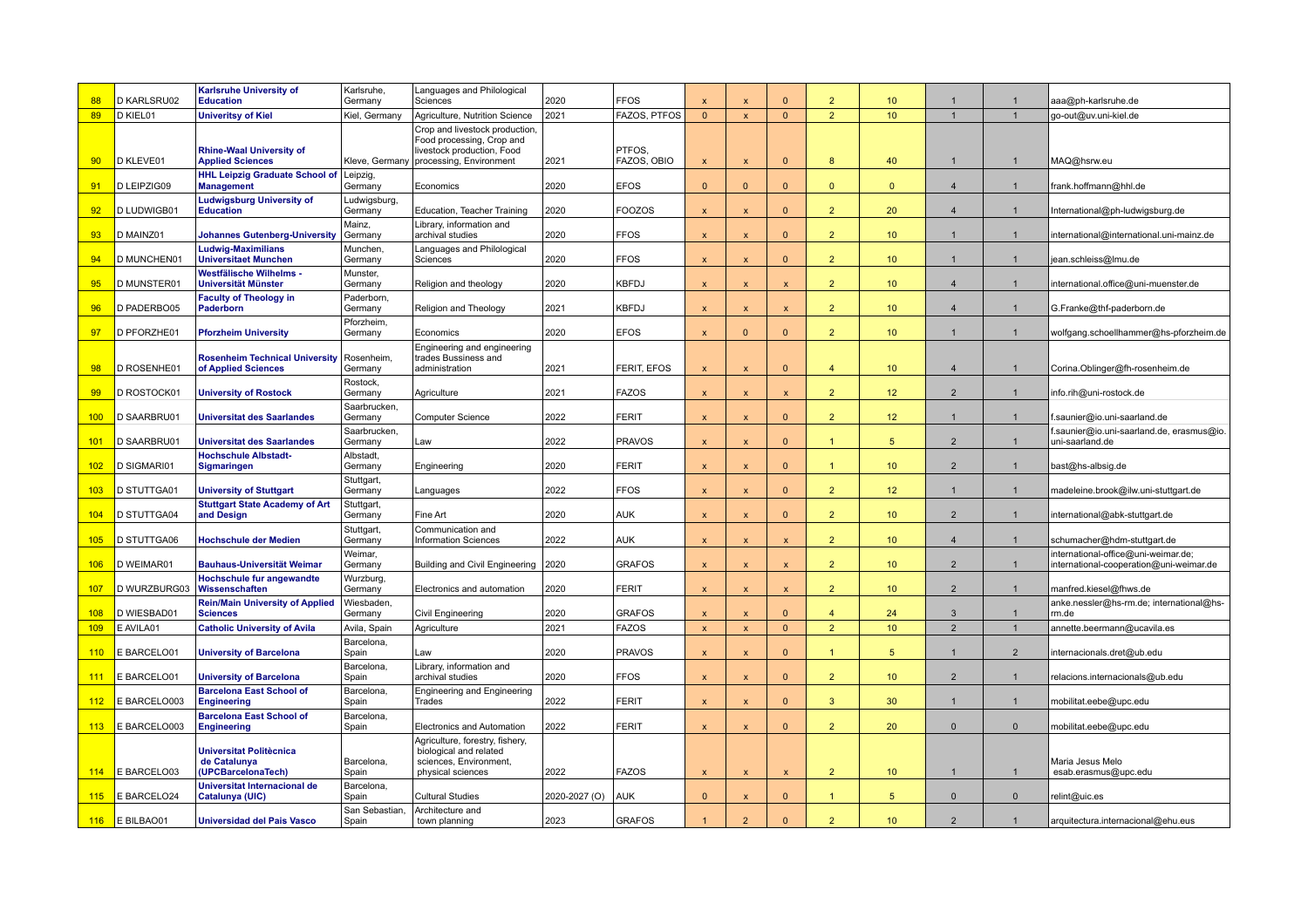| 117        | E CADIZ01                | <b>University of Cadiz</b>                                     | Cadiz, Spain                   | Sociology and cultural studies                                          | 2020 | <b>AUK</b>                    | $\Omega$                                               | $\mathbf{0}$                                           | $\mathbf{x}$                   | $\overline{3}$  | 15               | $\overline{2}$ |                | egina.stork@uca.es                                                              |
|------------|--------------------------|----------------------------------------------------------------|--------------------------------|-------------------------------------------------------------------------|------|-------------------------------|--------------------------------------------------------|--------------------------------------------------------|--------------------------------|-----------------|------------------|----------------|----------------|---------------------------------------------------------------------------------|
| 118        | E CASTELL13              | <b>Conservatorio Superior de</b><br>Música "Salvador Seguí"    | Castello, Spain                | Music and Performing Arts                                               | 2021 | <b>AUK</b>                    | $\mathbf{x}$                                           | $\mathbf{x}$                                           | $\Omega$                       | $\overline{2}$  | 10 <sup>°</sup>  | $\overline{4}$ |                | erasmus@conservatorisuperiorcastello.<br>com                                    |
| 119        | E CORDOBA01              | Universidad de Córdoba                                         | Cordoba, Spain                 | Humanities                                                              | 2021 | <b>FFOS</b>                   | $\boldsymbol{\mathsf{x}}$                              | $\boldsymbol{\mathsf{x}}$                              | $\mathbf{0}$                   | 2 <sup>2</sup>  | 10 <sup>°</sup>  | $\overline{2}$ | $\overline{1}$ | fl2rusaa@uco.es                                                                 |
| 120        | E GRANADA01              | <b>University of Granada</b>                                   | Granada, Spain                 | Law                                                                     | 2022 | <b>PRAVOS</b>                 | $\overline{\mathbf{x}}$                                | $\mathbf{0}$                                           | $\mathbf{0}$                   | $\overline{2}$  | 10 <sup>°</sup>  | $\overline{2}$ | $\mathbf{1}$   | vrinternacional@ugr.es                                                          |
| 121        | E GIRONA02               | <b>Universitat de Girona</b>                                   | Girona, Spain                  | Psychology                                                              | 2022 | <b>FFOS</b>                   | $\pmb{\chi}$                                           | $\mathbf{x}$                                           | $\mathbf{0}$                   | $\overline{2}$  | 10 <sup>10</sup> | $\overline{4}$ | $\overline{1}$ | elisabeth.moya@udg.edu                                                          |
| 122        | E LEON01                 | Universidade de Leon                                           | Leon, Spain                    | Agriculture                                                             | 2021 | <b>FAZOS</b>                  | $\mathbf{x}$                                           | $\mathbf{x}$                                           | $\mathbf{0}$                   | $\mathcal{P}$   | 10 <sup>°</sup>  | $\overline{4}$ | $\mathbf{1}$   | internacional@unileon.es, Imoral@ugr.es                                         |
|            |                          |                                                                |                                |                                                                         |      | FFOS, EFOS.                   |                                                        |                                                        |                                |                 |                  |                |                |                                                                                 |
|            |                          |                                                                |                                | Agronomy, Education, Law,                                               |      | FAZOS,<br>FOOZOS.             |                                                        |                                                        |                                |                 |                  |                |                |                                                                                 |
| 123        | E LLEIDA01               | <b>University of Lleida</b>                                    | Lleida, Spain                  | <b>Business Administration</b>                                          | 2021 | <b>PRAVOS</b>                 | $\boldsymbol{\mathsf{x}}$                              | $\boldsymbol{\mathsf{x}}$                              | $\mathbf{0}$                   | 8               | 80               | $\overline{4}$ | $\mathbf{1}$   | ncoming@udl.cat                                                                 |
| 124        | E MADRID01               | <b>Universidad Nacional De</b><br><b>Educación A Distancia</b> | Madrid, Spain                  | Law                                                                     | 2022 | <b>PRAVOS</b>                 | $\boldsymbol{\mathsf{x}}$                              | $\mathbf{x}$                                           | $\mathbf{x}$                   | $\overline{2}$  | 12 <sup>2</sup>  | $\overline{4}$ | $\mathbf{1}$   | movilidad@adm.uned.es                                                           |
| 125        | E MADRID03               | <b>Complutense University of</b><br><b>Madrid</b>              | Madrid, Spain                  | Journalism and Information                                              | 2020 | AUK, FFOS                     | $\boldsymbol{\mathsf{x}}$                              | $\boldsymbol{\mathsf{x}}$                              | $\mathbf{0}$                   | $\overline{3}$  | 15 <sup>15</sup> | $\mathbf{3}$   | $\mathbf{1}$   | ereal@ccinf.ucm.es                                                              |
| 126        | E MADRID03               | <b>Complutense University of</b><br><b>Madrid</b>              | Madrid, Spain                  | <b>Business Studies,</b><br><b>Management Sciences</b>                  | 2020 | <b>AUK</b>                    | $\boldsymbol{\mathsf{x}}$                              | $\boldsymbol{\mathsf{x}}$                              | $\mathsf{x}$                   | $\mathbf{1}$    | 5                | $\overline{2}$ | -1             | relint@rect.ucm.es                                                              |
| 127        | E MADRID03               | <b>Complutense University of</b><br><b>Madrid</b>              | Madrid, Spain                  | Law                                                                     | 2020 | <b>PRAVOS</b>                 | $\boldsymbol{\mathsf{x}}$                              | $\boldsymbol{\mathsf{x}}$                              | $\pmb{\times}$                 | $\overline{2}$  | 10 <sup>°</sup>  | $\overline{4}$ | $\mathbf{1}$   | rrinter@ucm.es; erasmjur@ucm.es                                                 |
|            |                          |                                                                |                                | Social and Behavioral                                                   |      |                               |                                                        |                                                        |                                |                 |                  |                |                | oerasmu@ucm.es,                                                                 |
| 128        | E MADRID03               | <b>Complutense University of</b><br><b>Madrid</b>              | Madrid, Spain                  | Sciences, Journalism and<br>information, Business and<br>Administration | 2021 | AUK, FFOS,<br><b>EFOS</b>     | $\boldsymbol{\mathsf{x}}$                              | $\boldsymbol{\mathsf{x}}$                              | $\Omega$                       | $\overline{7}$  | 35               | 3              | 20             | internacionalccinf@ucm.es,<br>erasmusccinf@ccinf.ucm.es, Erasmus@fct.<br>ucm.es |
| 129        | E MADRID03               | <b>Complutense University of</b><br><b>Madrid</b>              | Madrid, Spain                  | Psychology                                                              | 2021 | <b>FFOS</b>                   | $\boldsymbol{\mathsf{x}}$                              | $\boldsymbol{\mathsf{x}}$                              | $\mathbf{0}$                   | $\mathbf{1}$    | 5 <sup>5</sup>   |                | $\mathbf{1}$   | orelacio@ucm.es                                                                 |
| 130        | E MADRID03               | <b>Complutense University of</b><br><b>Madrid</b>              | Madrid, Spain                  | Civil Engineering, Earth<br>sciences -UCM                               | 2020 | <b>GRAFOS</b>                 | $\boldsymbol{\mathsf{x}}$                              | $\boldsymbol{\mathsf{x}}$                              | $\Omega$                       | $\overline{2}$  | 10 <sup>°</sup>  | $\overline{4}$ | -1             | rrinter@ucm.es                                                                  |
|            | E MADRID05               | <b>Universidad Politecnica de</b><br><b>Madrid</b>             |                                | Architecture and Town                                                   | 2020 |                               |                                                        |                                                        | $\Omega$                       | 1               | $\overline{5}$   | 6              | $\mathbf{1}$   |                                                                                 |
| 131<br>132 | E MADRID17               | <b>Universidad Alfonso X El Sabio</b>                          | Madrid, Spain<br>Madrid, Spain | Planning<br>Music, Arts                                                 | 2022 | <b>GRAFOS</b><br><b>AUKOS</b> | $\boldsymbol{\mathsf{x}}$<br>$\boldsymbol{\mathsf{x}}$ | $\boldsymbol{\mathsf{x}}$<br>$\boldsymbol{\mathsf{x}}$ | $\mathbf{0}$                   | $\overline{2}$  | 10 <sup>°</sup>  | $\overline{1}$ | $\overline{1}$ | alberto.almendra@upm.es<br>celia@uax.es                                         |
|            | E MADRID21               |                                                                |                                |                                                                         | 2020 | <b>EFOS</b>                   |                                                        | $\mathbf{0}$                                           | $\mathbf{0}$                   | $\overline{4}$  | 20               | $\overline{4}$ | $\overline{1}$ |                                                                                 |
| 133        |                          | <b>Universidad San Pablo</b>                                   | Madrid, Spain                  | Economics                                                               | 2022 | <b>PRAVOS</b>                 | $\boldsymbol{\mathsf{x}}$                              | $\mathbf{x}$                                           |                                | 8               | 40               | $\overline{1}$ | $\mathbf{1}$   | international.office@ceu.es                                                     |
| 134<br>135 | E MADRID21<br>E MADRID26 | <b>Universidad San Pablo</b>                                   | Madrid, Spain                  | Law<br>Fine Arts                                                        | 2020 | <b>AUK</b>                    | $\boldsymbol{\mathsf{x}}$<br>$\mathbf{x}$              | $\Omega$                                               | $\pmb{\times}$<br>$\mathbf{0}$ | $\overline{2}$  | 10 <sup>10</sup> | $\overline{4}$ | $\mathbf{1}$   | international.office@ceu.es                                                     |
|            |                          | <b>Universidad Rey Juan Carlos</b>                             | Madrid, Spain                  | Computer Science, Marketing,                                            |      | FERIT. FFOS.                  |                                                        |                                                        |                                |                 |                  |                |                | vice.relacionesinternacionales@urjc.es                                          |
| 136        | E MADRID160              | Universidad a Distancia de<br><b>Madrid</b>                    | Madrid, Spain                  | Psychology, Law, Finance,<br>banking and insurance                      | 2021 | EFOS,<br><b>PRAVOS</b>        | $\boldsymbol{\mathsf{x}}$                              | $\boldsymbol{\mathsf{x}}$                              | $\mathbf{x}$                   | 10 <sup>°</sup> | 60               | 10             | $\mathbf{1}$   | juan.carmona@udima.es                                                           |
| 137        | E MADRID197              | <b>Centro Universitario de Artes</b>                           | Madrid, Spain                  | Fine Arts, Performing Arts                                              | 2021 | <b>AUK</b>                    | $\mathbf{x}$                                           | $\mathbf{0}$                                           | $\mathbf{0}$                   | $\overline{2}$  | 10 <sup>°</sup>  | $\overline{4}$ | $\mathbf{1}$   | Diego.rebollo@taiarts.com                                                       |
| 138        | E MALAGA01               | <b>University of Malaga</b>                                    | Malaga, Spain                  | <b>Business Studies,</b><br>Accountancy, Economics                      | 2022 | <b>EFOS</b>                   | $\boldsymbol{\mathsf{x}}$                              | $\Omega$                                               | $\Omega$                       | $\overline{2}$  | 10 <sup>°</sup>  | $\mathbf{1}$   | $\mathbf{1}$   | lbarranco@uma.es                                                                |
|            |                          | <b>Fundacio Publica Tecnocampus</b>                            | Barcelona,                     |                                                                         |      |                               |                                                        |                                                        |                                |                 |                  |                |                |                                                                                 |
| 139        | E MATARO01               | <b>Mataro - Maresme</b>                                        | Spain                          | Nursing and Midwifery                                                   | 2020 | <b>FDMZ</b>                   | $\boldsymbol{\mathsf{x}}$                              | $\boldsymbol{\mathsf{x}}$                              | $\Omega$                       | $\overline{2}$  | 10 <sup>°</sup>  | $\overline{2}$ | -1             | mobilitat.internacional@tecnocampus.cat                                         |
| 140        | E MURCIA01               | <b>Murcia University</b>                                       | Murcia, Spain                  | <b>Business and Administration</b>                                      | 2023 | <b>EFOS</b>                   | $\boldsymbol{\mathsf{x}}$                              | $\boldsymbol{\mathsf{x}}$                              | $\pmb{\times}$                 | $\overline{2}$  | 10 <sup>°</sup>  | $\overline{2}$ | $\mathbf{1}$   | mjom@um.es                                                                      |
| 141        | E PAMPLON02              | <b>Public University of Navarre</b>                            | Pamplona,<br>Spain             | Biology, Chemistry, Physics                                             | 2027 | OBIO, OFIZ,<br><b>OKEM</b>    | $\boldsymbol{\mathsf{x}}$                              | $\Omega$                                               | $\Omega$                       | $\overline{2}$  | 10 <sup>°</sup>  | $\overline{4}$ | $\mathbf{1}$   | relext@unavarra.es                                                              |
| 142        | E PAMPLON02              | <b>Universidad Public de Navarra</b>                           | Pamplona,<br>Spain             | Agriculture, Food Processing                                            | 2027 | <b>FAZOS</b>                  | $\boldsymbol{\mathsf{x}}$                              | $\Omega$                                               | $\Omega$                       | $\overline{2}$  | 10 <sup>°</sup>  | $\overline{2}$ |                | relext@unavarra.es                                                              |
| 143        | E SALAMAN01              | <b>Universidad Pontifica de</b><br><b>Salamanca</b>            | Salamanca,<br>Spain            | Religion and Theology                                                   | 2020 | <b>KBFDJ</b>                  | $\boldsymbol{\mathsf{x}}$                              | $\mathbf{x}$                                           | $\mathbf{x}$                   | $\overline{2}$  | 10 <sup>°</sup>  | $\overline{2}$ |                | relint@upsa.es                                                                  |
| 144        | E SALAMAN02              | <b>University of Salamanca</b>                                 | Salamanca,<br>Spain            | Agriculture, Biology                                                    | 2021 | FAZOS, OBIO                   | $\overline{\mathbf{x}}$                                | $\mathbf{x}$                                           | $\Omega$                       | $\overline{2}$  | 10 <sup>°</sup>  | $\overline{2}$ | $\mathbf{1}$   | erasmus@usal.es                                                                 |
| 145        | E SANTANDER3             | <b>European University of the</b><br><b>Atlantic</b>           | Santander,<br>Spain            | Agriculture, Food Processing                                            | 2021 | FAZOS, PTFOS                  | $\boldsymbol{\mathsf{x}}$                              | $\mathbf{x}$                                           | $\Omega$                       | $\overline{2}$  | 10 <sup>°</sup>  | $\overline{4}$ | $\mathbf{1}$   | juanluis.vidal@uneatlantico.es                                                  |
| 146        | E SEVILLA01              | <b>University of Seville</b>                                   | Sevilla, Spain                 | Modern EC Languages                                                     | 2022 | <b>FFOS</b>                   | $\mathbf{x}$                                           | $\mathbf{0}$                                           | $\mathbf{0}$                   | $\overline{2}$  | 10 <sup>°</sup>  | $\overline{1}$ | $\mathbf{1}$   | relint2@us.es; relint4@us.es                                                    |
|            |                          |                                                                |                                | Human Resources                                                         |      |                               |                                                        |                                                        |                                |                 |                  |                |                |                                                                                 |
| 147        | E SEVILLA01              | <b>University of Seville</b>                                   | Sevilla, Spain                 | Management                                                              | 2022 | <b>FFOS</b>                   | $\boldsymbol{\mathsf{x}}$                              | $\boldsymbol{\mathsf{x}}$                              | $\Omega$                       | $\overline{2}$  | 12 <sup>°</sup>  | $\mathbf{1}$   | $\overline{1}$ | relint4@us.es                                                                   |
| 148        | E SEVILLA01              | <b>University of Seville</b>                                   | Sevilla, Spain                 | <b>Biology and Biochemistry</b>                                         | 2022 | OBIO                          | $\boldsymbol{\mathsf{x}}$                              | $\mathbf{0}$                                           | $\mathbf{0}$                   | $\overline{2}$  | 10 <sup>°</sup>  | $\mathbf{1}$   | $\mathbf{1}$   | relint2@us.es; relint25@us.es                                                   |
| 149        | E SEVILLA01              | Escuela Universitaria de Osuna                                 | Osuna, Spain                   | Economy                                                                 | 2020 | <b>EFOS</b>                   | $\boldsymbol{\mathsf{x}}$                              | $\boldsymbol{\mathsf{x}}$                              | $\mathbf{0}$                   | 2 <sup>2</sup>  | 10 <sup>°</sup>  | $\overline{2}$ | $\mathbf{1}$   | relacionesinternacionales@euosuna.org                                           |
|            |                          |                                                                | La Laguna,                     |                                                                         |      |                               |                                                        |                                                        |                                |                 |                  |                |                |                                                                                 |
|            | 150 E TENERIF01          | Universidad de La Laguna                                       | Spain                          | Medicine                                                                | 2020 | OBIO, MEFOS                   | $\boldsymbol{\mathsf{x}}$                              | $\mathsf{x}$                                           | $\mathbf{0}$                   |                 | 5 <sup>5</sup>   | $\overline{4}$ | $\mathbf{1}$   | rmarin@ull.es                                                                   |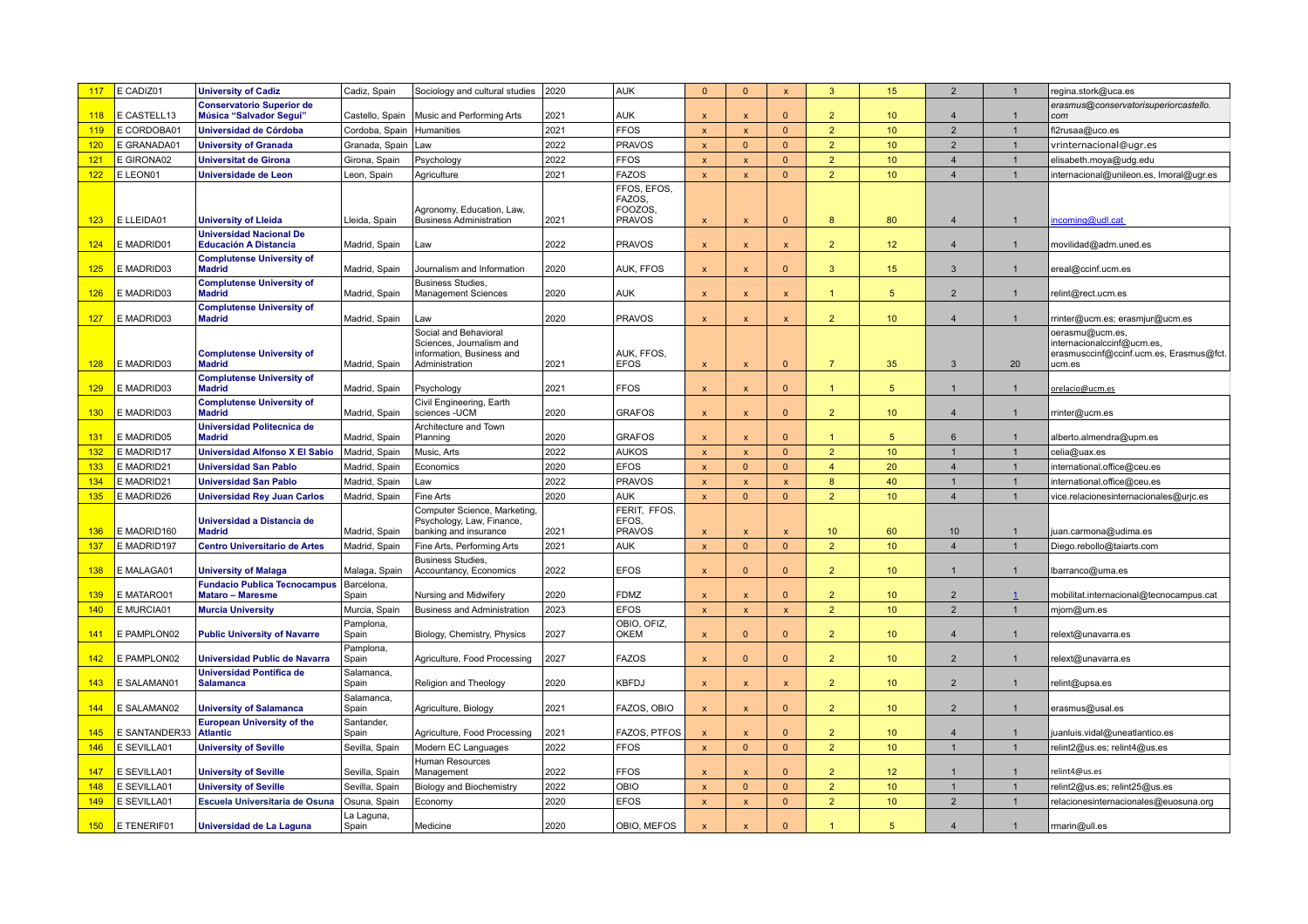| 151        | E VALLADO01   | <b>Universidad de Valladolid</b>                                                            | Valladolid,<br>Spain                     | Agriculture                                                                                               | 2020 | <b>FAZOS</b>       | $\mathbf x$               | $\boldsymbol{\mathsf{x}}$ | $\mathbf{x}$            | $\overline{2}$ | 12 <sup>2</sup>  | $\overline{4}$ | $\mathbf{1}$   | araujo@iaf.uva.es                                                                                                           |
|------------|---------------|---------------------------------------------------------------------------------------------|------------------------------------------|-----------------------------------------------------------------------------------------------------------|------|--------------------|---------------------------|---------------------------|-------------------------|----------------|------------------|----------------|----------------|-----------------------------------------------------------------------------------------------------------------------------|
| 152        | E VALENCI01   | <b>University of Valencia</b>                                                               | Valencia, Spain                          | Food Processing                                                                                           | 2020 | <b>PTFOS</b>       | $\boldsymbol{\mathsf{x}}$ | $\boldsymbol{\mathsf{x}}$ | $\mathbf{0}$            | 3 <sup>2</sup> | 18               |                | $\overline{1}$ | erasmus.agreements@uv.es                                                                                                    |
| 153        | E VALENCI11   | UNIVERSIDAD CATÓLICA DE<br><b>VALENCIA "San Vicente Mártir"</b>                             | Valencia, Spain   Law                    |                                                                                                           | 2020 | <b>PRAVOS</b>      | $\mathsf{x}$              | $\boldsymbol{\mathsf{x}}$ | $\mathsf{x}$            | 2 <sup>2</sup> | 10 <sup>°</sup>  | $\overline{2}$ |                | ad.arrufat@ucv.es                                                                                                           |
| 154        | E VALENCI11   | UNIVERSIDAD CATÓLICA DE<br><b>VALENCIA "San Vicente Mártir"</b>                             | Valencia, Spain   Psychology             |                                                                                                           | 2022 | <b>FFOS</b>        | $\mathbf{x}$              | $\boldsymbol{\mathsf{x}}$ | $\Omega$                | $\overline{2}$ | 10 <sup>°</sup>  | $\Omega$       | $\Omega$       | incoming@ucv.es                                                                                                             |
|            |               | <b>Conservatori Superior de</b><br>Música «Joaquín Rodrigo» de                              |                                          |                                                                                                           |      |                    |                           |                           |                         |                |                  |                |                |                                                                                                                             |
| 155        | E VALENCI67   | València                                                                                    |                                          | Valencia, Spain   Music and Performing Arts                                                               | 2021 | <b>AUK</b>         | $\boldsymbol{\mathsf{x}}$ | $\boldsymbol{\mathsf{x}}$ | $\Omega$                | $\overline{2}$ | 10 <sup>°</sup>  | $\overline{4}$ |                | erasmus@csmvalencia.es                                                                                                      |
| 156        | E VIGO01      | <b>Unoiveristy of Vigo</b>                                                                  | Vigo, Spain                              | Food Processing, Food<br>Science and Technology,<br>Agriculture                                           | 2021 | PTFOS, FAZOS       |                           | $\boldsymbol{\mathsf{x}}$ | $\mathbf{x}$            | 3              | 15               | $\overline{2}$ |                | Ameila Rodriguez Pina<br>ori@uvigo.es                                                                                       |
| 157        | E ZARAGOZ01   | <b>University of Zaragoza</b>                                                               | Zaragoza,<br>Spain                       | Agriculture                                                                                               | 2022 | <b>FAZOS</b>       | $\mathsf{x}$              | $\mathsf{x}$              | $\mathsf{x}$            | 3 <sup>2</sup> | 30               | $\overline{2}$ | $\overline{2}$ | infoeps@unizar.es<br>mobilityhuesca@unizar.es                                                                               |
| 158        | E ZARAGOZ01   | <b>University of Zaragoza</b>                                                               | Zaragoza,<br>Spain                       | Law                                                                                                       | 2022 | <b>PRAVOS</b>      | $\mathbf{x}$              | $\boldsymbol{\mathsf{x}}$ | $\Omega$                | $\overline{2}$ | 20               | $\overline{1}$ | $\overline{1}$ | relint@unizar.es                                                                                                            |
| 159        | EE TALLINN01  | <b>Estonian Academy of Arts</b>                                                             | Tallinn, Estonia                         | Arts                                                                                                      | 2021 | <b>AUK</b>         | $\mathbf{x}$              | $\boldsymbol{\mathsf{x}}$ | $\mathbf{0}$            | 2 <sup>2</sup> | 10 <sup>°</sup>  | $\overline{4}$ | $\overline{1}$ | kaja.kruusamagi@artun.ee                                                                                                    |
| 160        | EE TALLINN03  | <b>Estonian Academy of Music and</b><br><b>Theatre</b>                                      | Tallinn, Estonia                         | Music and performing arts                                                                                 | 2021 | <b>AUK</b>         | $\mathbf{x}$              | $\mathbf{x}$              | $\mathbf{x}$            | $\mathbf{3}$   | 15 <sup>2</sup>  | 2              | $\overline{1}$ | hanneleen@eamt.ee erasmus@eamt.ee                                                                                           |
| 161        | EE TALLINN05  | <b>Tallinn University</b>                                                                   | Tallinn, Estonia                         | Political Science and Civics,<br>Management and<br>Administration, Law                                    | 2020 | <b>PRAVOS</b>      | $\mathbf{x}$              | $\mathbf{x}$              | $\mathbf{x}$            | 9 <sup>°</sup> | 45               | $\overline{1}$ | $\overline{1}$ | Erasmus@tlu.ee; kerttu-liina.tuju@tlu.ee;<br>evelyn.pastak@tlu.ee                                                           |
| 162        | F ANJOU02     | <b>ESAIP Graduate School of</b><br><b>Engineering</b>                                       | Saint-<br>Barthelemy-<br>d'Anjou, France | ICT, Engineering, Economics                                                                               | 2022 | <b>FERIT, EFOS</b> | $\mathbf{x}$              | $\mathbf{x}$              | $\Omega$                | $\overline{2}$ | 10 <sup>°</sup>  | $\overline{1}$ | $\overline{1}$ | tcordovilla@esaip.org                                                                                                       |
| 163        | F AUBIERE04   | <b>Clermont Auvergne INP</b>                                                                | Aubière, France Engineering              | Chemistry & Chemical                                                                                      | 2020 | <b>OKEM</b>        | $\mathbf{x}$              | $\mathbf{x}$              | $\mathbf{x}$            | 2 <sup>1</sup> | 12 <sup>2</sup>  | 2              | $\overline{1}$ | tobias.beilicke@sigma-clermont.fr                                                                                           |
| 164        | F AVIGNON01   | Université d'Avignon                                                                        | Avignon,<br>France                       | Food technology                                                                                           | 2020 | <b>PTFOS</b>       | $\mathbf{0}$              | $\Omega$                  | $\Omega$                | $\overline{0}$ | $\Omega$         | $\overline{2}$ | 30             |                                                                                                                             |
| 165        | F AVIGNON01   | Université d'Avignon                                                                        | Avignon,<br>France                       | Food technology, Agriculture                                                                              | 2021 | FAZOS, PTFOS       | $\boldsymbol{\mathsf{x}}$ | $\mathbf{x}$              | $\mathbf{0}$            | 2 <sup>2</sup> | 10 <sup>°</sup>  | $\overline{2}$ | $\mathbf{1}$   | sri@univ-avignon.fr                                                                                                         |
| 166        | F BELFORT06   | Université de technologie de<br><b>Belfort-Montbeliard</b>                                  | Belfort Cedex.<br>France                 | Engineering and engineering<br>trades, Information and<br>Communication Technologies                      | 2021 | <b>FERIT</b>       | $\boldsymbol{\mathsf{x}}$ | $\boldsymbol{\mathsf{x}}$ | $\overline{\mathsf{x}}$ | $\overline{2}$ | 10 <sup>°</sup>  | $\overline{4}$ |                | francoise.crimpet@utbm.fr                                                                                                   |
| 167        | F BORDEAU28   | <b>Ecole Nationale Superieure des</b><br><b>Sciences Agronomiques de</b><br><b>Bordeaux</b> | Gradignan,<br>France                     | Agriculture, Environmental<br>protection technology, Food<br>Processing, Crop and<br>Livestock Production | 2021 | <b>FAZOS</b>       | $\mathbf{x}$              | $\boldsymbol{\mathsf{x}}$ | $\Omega$                | $\overline{2}$ | 10 <sup>10</sup> | $\overline{4}$ | $\overline{1}$ | international@agro-bordeaux.fr                                                                                              |
| 168        | F LYON47      | <b>Ecole La Mache</b>                                                                       | Lyon, France                             | <b>Bussines Management</b>                                                                                | 2021 | <b>EFOS</b>        | $\mathbf{x}$              | $\boldsymbol{\mathsf{x}}$ | $\pmb{\times}$          | $\overline{2}$ | 10 <sup>°</sup>  | $\overline{2}$ |                | tatiana.rupcic@lamache.org                                                                                                  |
| 169        | F NANCY 43    | <b>University of Lorraine</b>                                                               | Nancy, France                            | nformation and<br>Communication Technologies                                                              | 2022 | <b>FERIT</b>       | $\mathbf{0}$              | $\mathsf{x}$              | $\mathbf{0}$            | 3 <sup>1</sup> | 15 <sub>15</sub> | $\overline{2}$ | $\mathbf{1}$   | Vanessa Nau, vanessa<br>nau@telecomnancy.eu, drie-mobilite-<br>contact@univ-lorraine.fr (za obnavljanje<br>ugovora kontakt) |
| <b>170</b> | F NANTES01    | <b>Faculty of Law and Political</b><br><b>Sciences</b>                                      | Nantes, France                           | Law and Political Sciences                                                                                | 2020 | <b>PRAVOS</b>      | $\mathbf{x}$              | $\mathbf{x}$              | $\mathbf{x}$            | $\overline{2}$ | 20               | $\overline{2}$ | $\overline{1}$ | international.cooperation@univ-nantes.fr                                                                                    |
| 171        | F PARIS008    | <b>University of Paris 8</b>                                                                | Paris, France                            | Languages                                                                                                 | 2020 | <b>FFOS</b>        | $\mathbf{0}$              | $\mathbf{0}$              | $\overline{0}$          | $\overline{0}$ | $\Omega$         | $\overline{4}$ | $\overline{1}$ | claire.legriel@univ-paris8.fr                                                                                               |
| 172        | F PARIS011    | <b>Universite Paris-Sud</b>                                                                 | Paris, France                            | Medicine                                                                                                  | 2021 | <b>MEFOS</b>       | $\mathbf{x}$              | $\mathbf{x}$              | $\pmb{\times}$          | 2 <sup>2</sup> | 20               |                | $\overline{1}$ | sapandeep.singh@u-psud.fr                                                                                                   |
| 173        | F PARIS011    | <b>Universite Paris-Sud</b>                                                                 | Paris, France                            | Biology                                                                                                   | 2021 | <b>OBIO</b>        | $\boldsymbol{\mathsf{x}}$ | $\boldsymbol{\mathsf{x}}$ | $\mathsf{x}$            | 2 <sup>2</sup> | 20 <sub>2</sub>  | $\mathbf{1}$   | $\mathbf{1}$   | pri.sciences@u-psud.fr, catherine.<br>dreux@u-psud.fr                                                                       |
| 174        | F PARIS083    | <b>Telecom Paris Tech</b>                                                                   | Paris, France                            | nformatics, Electrical<br>Engineering, Electronics<br>Engineering,<br>Telecommunications                  | 2020 | <b>FERIT</b>       | $\Omega$                  | $\mathbf{x}$              | $\mathbf{x}$            | $\mathbf{1}$   | 10 <sup>10</sup> | $\Omega$       | $\Omega$       | jean-francois.naviner@telecom-paristech.fr;<br>catherine.vazza@telecom-paristech.fr                                         |
| 175        | F ROUEN01     | <b>University of Rouen</b>                                                                  | Rouen, France                            | Psychology                                                                                                | 2020 | <b>FFOS</b>        | $\mathbf{x}$              | $\boldsymbol{\mathsf{x}}$ | $\mathbf{0}$            | $\mathbf{1}$   | 10 <sup>°</sup>  | $\overline{2}$ | $\overline{1}$ | mobilite.in@univ-rouen.fr                                                                                                   |
| 176        | F ST-ETIE24   | H.E.C.I. Saint-Louis                                                                        | Saint Etienne,<br>France                 | <b>Business Studies and</b><br>Management                                                                 | 2020 | <b>EFOS</b>        | $\boldsymbol{\mathsf{x}}$ | $\boldsymbol{\mathsf{x}}$ | $\mathbf{0}$            | $\overline{2}$ | 20               | 2              | $\mathbf{1}$   | .gallego-hiss@heci-international.fr                                                                                         |
| 177        | G ATHINE01    | <b>National and Kapodistiran</b><br><b>University of Athens</b>                             |                                          | Athens, Greece   Philosophy and Ethics                                                                    | 2021 | <b>FOOZOS</b>      | $\boldsymbol{\mathsf{x}}$ | X                         | $\mathbf{0}$            | 2 <sup>2</sup> | 12 <sup>°</sup>  | -1             | $\mathbf{1}$   | erasmus@uoa.gr                                                                                                              |
|            | 178 GATHINE03 | <b>Agricultural University of</b><br><b>Athens</b>                                          | Athens, Greece   Economics               |                                                                                                           | 2020 | <b>EFOS</b>        |                           |                           |                         | 3              | 18               | 3              | $\mathbf{1}$   | european pr@aua.gr: koutsouris@aua.gr                                                                                       |
|            |               |                                                                                             |                                          |                                                                                                           |      |                    |                           |                           |                         |                |                  |                |                |                                                                                                                             |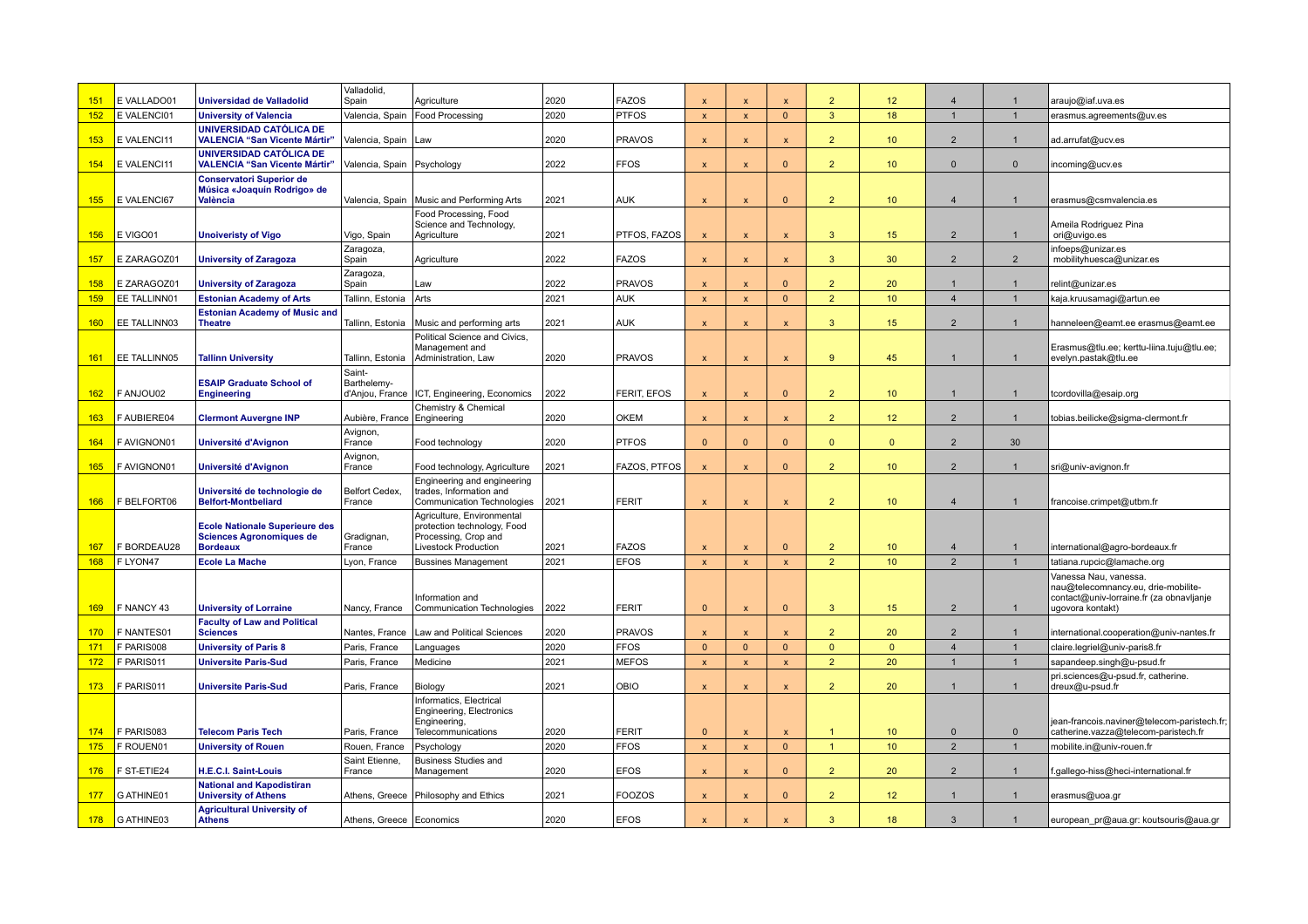|             |                        | <b>Agricultural University of</b>                                    |                                |                                                                                           |              |                              |                              |                                           |                              |                                  |                       |                                  |                                |                                                                |
|-------------|------------------------|----------------------------------------------------------------------|--------------------------------|-------------------------------------------------------------------------------------------|--------------|------------------------------|------------------------------|-------------------------------------------|------------------------------|----------------------------------|-----------------------|----------------------------------|--------------------------------|----------------------------------------------------------------|
| 179         | G ATHINE03             | <b>Athens</b>                                                        | Athens, Greece                 | <b>Agricultural Sciences</b>                                                              | 2020         | <b>FAZOS</b><br>OFIZ         | $\boldsymbol{\mathsf{x}}$    | $\boldsymbol{\mathsf{x}}$                 | $\mathsf{x}$<br>$\mathbf{0}$ | 3<br>2 <sup>2</sup>              | 9<br>10 <sub>1</sub>  | $\mathbf{3}$<br>$\mathbf{1}$     | $\overline{2}$                 | european_pr@aua.gr                                             |
| 180         | G EGALEO02             | <b>University of West Attica</b>                                     | Egaleo, Greece                 | Electronics and automation<br>Library, information and                                    | 2022         |                              | $\boldsymbol{\mathsf{x}}$    | X                                         |                              |                                  |                       |                                  | $\mathbf{1}$                   |                                                                |
| 181         | G EGALEO02             | <b>University of West Attica</b>                                     |                                | Egaleo, Greece   archival studies                                                         | 2022         | <b>FFOS</b>                  | $\mathsf{x}$                 | $\boldsymbol{\mathsf{x}}$                 | $\Omega$                     | $\overline{2}$                   | 10 <sup>°</sup>       | $\overline{2}$                   | $\mathbf{1}$                   | angelant@uniwa.gr                                              |
| 182         | G IOANNIN01            | <b>University of loannina</b>                                        | Ioannina.<br>Greece            | Medicine                                                                                  | 2020         | <b>MEFOS</b>                 | $\mathsf{x}$                 | $\mathbf x$                               | $\mathsf{x}$                 | $\overline{2}$                   | 10 <sup>°</sup>       | $\overline{2}$                   | $\mathbf{1}$                   | dsiamopu@uoi.gr                                                |
| 183         | G IOANNIN01            | <b>University of loannina</b>                                        | Ioannina,<br>Greece            | Economics                                                                                 | 2022         | <b>EFOS</b>                  | $\mathsf{x}$                 | X                                         | $\mathsf{x}$                 | $\mathbf{3}$                     | 15 <sub>15</sub>      | $\overline{1}$                   | $\overline{1}$                 | astavrak@uoi.gr                                                |
|             |                        | <b>Western Macedonia University</b>                                  |                                |                                                                                           |              |                              |                              |                                           |                              |                                  |                       |                                  |                                |                                                                |
| 184         | G KOZANI01             | of Applied Sciences                                                  | Kozani, Greece                 | Agriculture<br><b>Physical Sciences, Business</b>                                         | 2020         | <b>FAZOS</b>                 | $\mathbf{x}$                 | $\mathbf{x}$                              | $\mathbf{0}$                 | $\overline{2}$                   | 10 <sup>10</sup>      | $\overline{4}$                   | $\mathbf{1}$                   | erasmus@teiwm.gr                                               |
|             |                        | <b>Technologiko Ekpaideftiko</b>                                     |                                | and Administration,<br>Information and                                                    |              | OFIZ, EFOS.                  |                              |                                           |                              |                                  |                       |                                  |                                |                                                                |
| 185         | G LAMIA04              | Idryma (TEI) of Sterea Ellada                                        | Lamia, Greece                  | Communication                                                                             | 2020         | <b>FFOS</b>                  | $\mathbf{x}$                 | $\overline{0}$                            | $\mathbf{0}$                 | 8                                | 40                    | $\mathbf{3}$                     | $\mathbf{1}$                   | pubintrel@teiste.gr; aktena@teiste.gr                          |
| <b>186</b>  | G LARISSA02            | <b>University of Applied Sciences</b><br>of Thessaly                 |                                | Larissa, Greece   Food Processing                                                         | 2021         | <b>PTFOS</b>                 | $\mathbf{x}$                 | $\mathbf{x}$                              | $\mathbf{x}$                 | $\overline{2}$                   | 10 <sup>°</sup>       | $\overline{4}$                   | $\overline{1}$                 | malissiova@tellar.gr                                           |
|             |                        | Techologiko Ekpaideftiko                                             |                                |                                                                                           |              |                              |                              |                                           |                              |                                  |                       |                                  |                                |                                                                |
| 187<br>188  | G PATRA06<br>G VOLOS01 | Idryma<br><b>University of Thessaly</b>                              | Patra, Greece<br>Volos, Greece | Agriculture<br>Agriculture                                                                | 2022<br>2020 | <b>FAZOS</b><br><b>FAZOS</b> | $\mathbf{x}$<br>$\mathbf{x}$ | $\boldsymbol{\mathsf{x}}$<br>$\mathbf{x}$ | $\Omega$<br>$\mathbf{0}$     | $\overline{2}$<br>2 <sup>2</sup> | 12 <sup>2</sup><br>24 | $\overline{2}$<br>$\overline{2}$ | $\overline{1}$<br>$\mathbf{1}$ | ekaran@teiwest.gr<br>irep@uth.gr                               |
|             |                        |                                                                      |                                |                                                                                           |              | GRAFOS:                      |                              |                                           |                              |                                  |                       |                                  |                                |                                                                |
| <b>189</b>  | HU BAJA01              | <b>Eotvos Jozsef College</b>                                         | Baja, Hungary                  | Civil Engineering, Education,<br>Economics                                                | 2020         | FOOZOS;<br><b>EFOS</b>       | $\boldsymbol{\mathsf{x}}$    | $\overline{0}$                            | $\mathbf{0}$                 | 3 <sup>1</sup>                   | 15 <sub>1</sub>       | $6\phantom{1}$                   | $\mathbf{1}$                   | Pajrok.Andor@ejf.hu; tamas.eniko@ejf.hu;<br>huszar.nora@ejf.hu |
| 190         | HU BAJA01              | <b>Eotvos Jozsef College</b>                                         | Baja, Hungary                  | Education, Humanities and<br>Social Sciences                                              | 2020         | FFOS.<br>FOOZOS              | $\boldsymbol{\mathsf{x}}$    | $\Omega$                                  | $\mathbf{0}$                 | 3                                | 15 <sub>15</sub>      | $\mathbf{3}$                     | $\mathbf{1}$                   | pajrok.andor@ejf.hu                                            |
| 191         | HU BUDAPES01           | <b>Eotvos Lorand University</b><br><b>Budapest</b>                   | Budapest,<br>Hungary           | Languages and Philological<br>sciences                                                    | 2020         | <b>FFOS</b>                  | $\mathsf{x}$                 | $\mathsf{x}$                              | $\mathsf{x}$                 | $6^{\circ}$                      | 60                    | 5                                | $\mathbf{1}$                   | Erasmus@elte.hu                                                |
| 192         | HU BUDAPES0            | <b>Eotvos Lorand University</b><br><b>Budapest</b>                   | Budapest,<br>Hungary           | Language acquisition                                                                      | 2020         | <b>FFOS</b>                  | $\Omega$                     | x                                         | $\Omega$                     | $\overline{2}$                   | 10 <sup>°</sup>       | $\overline{7}$                   |                                | Erasmus@elte.hu                                                |
| 193         | HU BUDAPES01           | <b>Eotvos Lorand University</b><br><b>Budapest</b>                   | Budapest,<br>Hungary           | Library, Information and<br><b>Archival Studies</b>                                       | 2020         | <b>AUK</b>                   | $\mathbf{x}$                 | $\boldsymbol{\mathsf{x}}$                 | $\mathbf{x}$                 | $\overline{2}$                   | 10 <sup>1</sup>       | $\overline{4}$                   | $\overline{2}$                 | Erasmus@elte.hu                                                |
| <u> 194</u> | HU BUDAPES01           | <b>Eotvos Lorand University,</b><br><b>Campus Savaria</b>            | Szombathely<br>Hungary         | Languages and Philological<br>Sciences                                                    | 2020         | <b>FFOS</b>                  | $\mathbf{x}$                 | X                                         | $\mathbf{x}$                 | 2 <sup>2</sup>                   | 10 <sup>°</sup>       | $\overline{1}$                   | $\overline{1}$                 | rectoro@nyme.hu                                                |
| <b>195</b>  | HU BUDAPES10           | Karoli Gaspar University of the<br><b>Reformed Church in Hungary</b> | Budapest.<br>Hungary           | Law                                                                                       | 2021         | <b>PRAVOS</b>                | $\mathbf{x}$                 | $\boldsymbol{\mathsf{x}}$                 | $\mathbf{0}$                 | $\overline{2}$                   | 10 <sup>°</sup>       | $\overline{2}$                   | 2                              | erasmus@kre.hu                                                 |
| 196         | HU BUDAPES16           | <b>Obuda University</b>                                              | Budapest,<br>Hungary           | Economics, Business<br>administration                                                     | 2021         | <b>EFOS</b>                  | $\boldsymbol{\mathsf{x}}$    | $\mathsf{x}$                              | $\mathsf{x}$                 | 2 <sup>2</sup>                   | 10 <sup>°</sup>       | $\overline{4}$                   | $\overline{1}$                 | lazanyi.kornelia@kgk.uni-obuda.hu                              |
| 197         | HU BUDAPES26           | <b>Hungarian University of Fine Art</b>                              | Budapest,<br>Hungary           | Arts                                                                                      | 2021         | <b>AUK</b>                   | $\boldsymbol{\mathsf{x}}$    | $\mathsf{x}$                              | $\mathbf{0}$                 | 2 <sup>2</sup>                   | 10 <sup>°</sup>       | $\mathbf{1}$                     | $\mathbf{1}$                   | international@mke.hu                                           |
| 198         | HU BUDAPES42           | <b>University of Physical</b><br><b>Education</b>                    | Budapest,<br>Hungary           | Medicine                                                                                  | 2020         | <b>MEFOS</b>                 | $\Omega$                     | X                                         | $\mathsf{x}$                 | 2 <sup>2</sup>                   | 10 <sup>°</sup>       | $\overline{4}$                   | $\mathbf{1}$                   | erasmus@tf.hu                                                  |
| 199         | HU BUDAPES45           | <b>Budapest Metropolitan</b><br><b>University</b>                    | Budapest,<br>Hungary           | CT Engineering                                                                            | 2021         | <b>FERIT</b>                 | $\mathsf{x}$                 | $\Omega$                                  | $\Omega$                     | 1                                | 5 <sup>5</sup>        | 1                                | 1                              | kkilian@metropolitan.hu                                        |
| 200         | HU BUDAPES46           | <b>Andrassy University Budapest</b>                                  | Budapest.<br>Hungary           | Business and Administration.<br>Economics                                                 | 2020         | EFOS.<br><b>PRAVOS</b>       | $\Omega$                     | $\boldsymbol{\mathsf{x}}$                 | $\Omega$                     | $\overline{2}$                   | 10 <sup>°</sup>       | 3                                |                                | erasmus@andrassyuni.hu                                         |
|             |                        | <b>National University of Public</b>                                 | Budapest,                      |                                                                                           |              |                              |                              |                                           |                              |                                  |                       |                                  |                                |                                                                |
| 201         | HU BUDAPES54           | <b>Service</b>                                                       | Hungary                        | Law                                                                                       | 2020         | <b>PRAVOS</b>                | $\boldsymbol{\mathsf{x}}$    | X                                         | $\mathbf{0}$                 | 2 <sup>2</sup>                   | 10 <sup>°</sup>       | $\overline{2}$                   | $\mathbf{1}$                   | international.exchange@uni-nke.hu                              |
| 202         | HU BUDAPES54           | <b>National University of Public</b><br><b>Service</b>               | Budapest,<br>Hungary           | Civil Engineering &<br><b>Environmental Engineering</b>                                   | 2020         | <b>GRAFOS</b>                | $\mathsf{x}$                 | $\Omega$                                  | $\mathbf{0}$                 | $\overline{2}$                   | 10 <sup>°</sup>       | $\mathbf{3}$                     | $\mathbf{1}$                   | keve.gabor@uni-nke.hu                                          |
| 203         |                        | HU DEBRECEN01 University of Debrecen                                 | Debrecen,<br>Hungary           | Agriculture                                                                               | 2021         | <b>FAZOS</b>                 | $\mathbf{x}$                 | $\mathbf{x}$                              | $\mathbf{0}$                 | 2 <sup>2</sup>                   | 10 <sup>°</sup>       | $\overline{2}$                   | $\mathbf{1}$                   | erasmus@unideb.hu                                              |
| 204         | HU GODOLLO01           | <b>Szent Istvan University Godollo</b>                               | Godollo.<br>Hungary            | <b>Agricultural Sciences</b>                                                              | 2020         | <b>FAZOS</b>                 | $\mathbf{x}$                 | $\boldsymbol{\mathsf{x}}$                 | $\mathbf{x}$                 | $\overline{2}$                   | 10 <sup>°</sup>       | $\overline{2}$                   | $\mathbf{1}$                   | tarr.zsuzsanna@fh.szie.hu                                      |
| 205         | HU GYOR01              | <b>Szechenyi Istvan University</b>                                   | Gyor, Hungary                  | Agriculture                                                                               | 2021         | <b>FAZOS</b>                 | $\mathbf{x}$                 | $\boldsymbol{\mathsf{x}}$                 | $\mathbf{0}$                 | 2 <sup>2</sup>                   | 10 <sup>°</sup>       | $\overline{2}$                   | $\mathbf{1}$                   | mmzs@sze.hu                                                    |
| 206         | HU GYOR01              | <b>Szechenyi Istvan University</b>                                   | Gyor, Hungary                  | Economics                                                                                 | 2020         | <b>EFOS</b>                  | $\boldsymbol{\mathsf{x}}$    | $\mathsf{x}$                              | $\mathsf{x}$                 | $\overline{2}$                   | 10 <sup>°</sup>       | $\overline{4}$                   | $\mathbf{1}$                   | mmzs@sze.hu                                                    |
| 207         | HU KAPOSVA01           | <b>Kaposvar University</b>                                           | Kaposvar,<br>Hungary           | Agriculture, Economics                                                                    | 2020         | FAZOS, EFOS                  | $\pmb{\mathsf{x}}$           | X                                         | $\mathsf{x}$                 | $\overline{4}$                   | 20                    | $\overline{4}$                   | $\mathbf{1}$                   | jasz.zsofia@ke.hu                                              |
|             |                        |                                                                      | Kecskemet.                     | Economics, Business and<br>administration, Information and<br>communication technologies, |              | FERIT. EFOS.                 |                              |                                           |                              |                                  |                       |                                  |                                |                                                                |
| 208         | HU KECSKEM03           | John von Neumann University                                          | Hungary                        | Agriculture                                                                               | 2021         | <b>FAZOS</b>                 | $\mathsf{x}$                 | $\overline{0}$                            | $\Omega$                     | $\overline{2}$                   | 10 <sup>°</sup>       | $\overline{4}$                   | $\mathbf{1}$                   | international.office@rh.kefo.hu                                |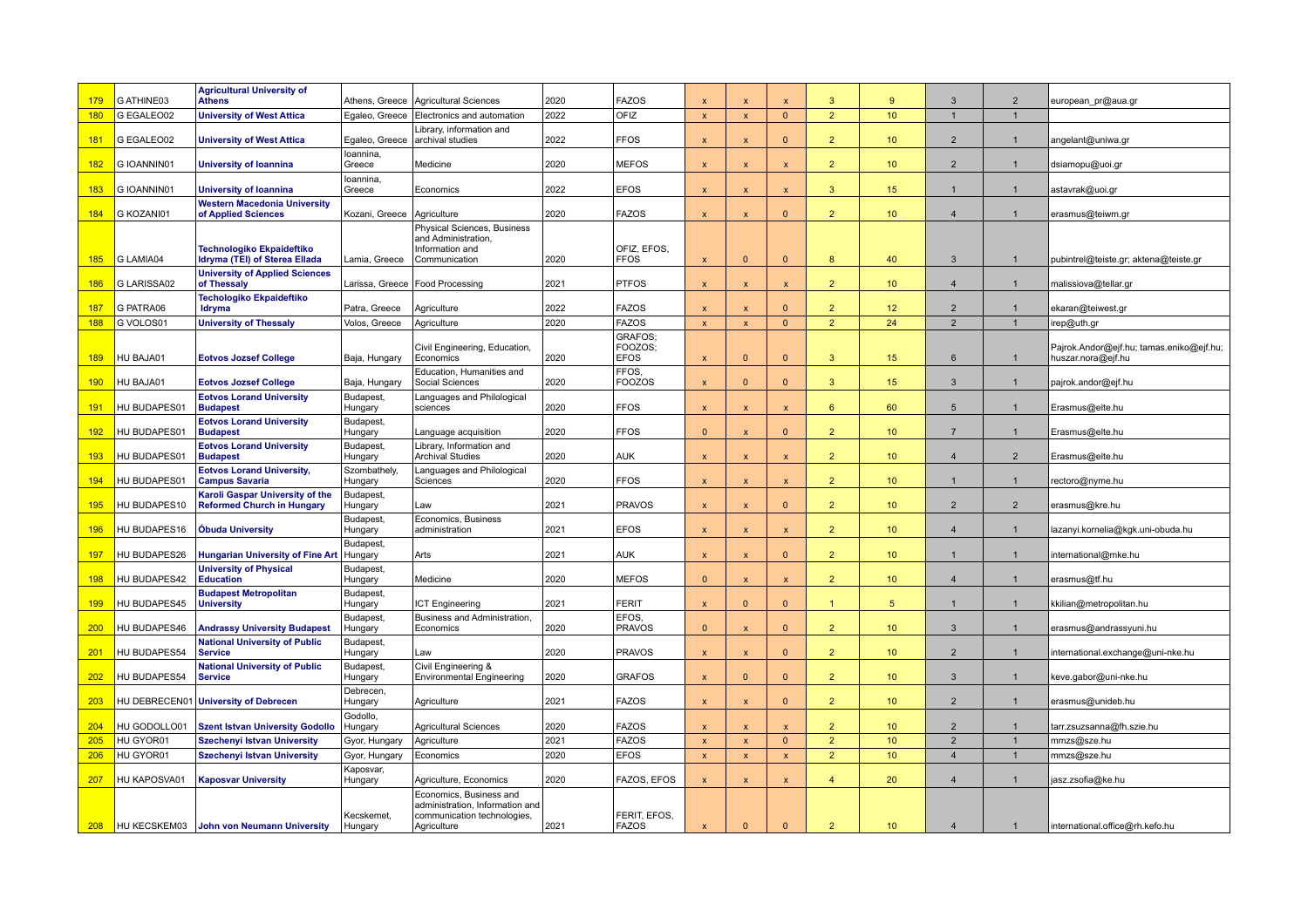| 209        | HU KECSKEM03     | <b>John von Neumann University</b>              | Kecskemet,<br>Hungary  | Agriculture, Horticulture                                                            | 2021 | <b>FAZOS</b>          | $\times$                  | $\boldsymbol{\mathsf{x}}$ | $\Omega$                  | $\overline{2}$ | 10 <sup>1</sup>  | 3               | $\mathbf{1}$   | international.office@rh.kefo.hu, marton.<br>krizstina@uni-neumann.hu         |
|------------|------------------|-------------------------------------------------|------------------------|--------------------------------------------------------------------------------------|------|-----------------------|---------------------------|---------------------------|---------------------------|----------------|------------------|-----------------|----------------|------------------------------------------------------------------------------|
| 210        | HU PECS01        | <b>University of Pecs</b>                       | Pecs, Hungary          | Music and Performing Arts                                                            | 2020 | AUK                   | $\boldsymbol{\mathsf{x}}$ | $\boldsymbol{\mathsf{x}}$ | $\mathbf{0}$              | $\overline{2}$ | 10 <sup>10</sup> | $\overline{2}$  | $\mathbf{1}$   | nemeth.judit@pte.hu; bodis.heni@art.pte.<br>hu                               |
| 211        | HU PECS01        | <b>University of Pecs</b>                       | Pecs, Hungary          | Fine Arts                                                                            | 2020 | AUK                   | $\boldsymbol{\mathsf{x}}$ | $\boldsymbol{\mathsf{x}}$ | $\Omega$                  | 3              | 15 <sub>15</sub> | $\overline{2}$  | $\mathbf{1}$   | nemeth.judit@pte.hu; bodis.heni@art.pte.<br>hu                               |
| 212        | HU PECS01        | <b>University of Pecs</b>                       | Pecs, Hungary          | Electricity and Energy,<br>Mechanics and Metal Work                                  | 2020 | <b>FERIT</b>          | $\boldsymbol{\mathsf{x}}$ | $\Omega$                  | $\Omega$                  | $\mathbf{1}$   | 5 <sup>5</sup>   | $\overline{2}$  |                | nemeth.judit@pte.hu;<br>medvegygabriella@pmmik.pte.hu                        |
| 213        | HU PECS01        | <b>University of Pecs</b>                       | Pecs, Hungary          | Architecture and Town<br>Planning                                                    | 2020 | <b>GRAFOS</b>         | $\boldsymbol{\mathsf{x}}$ | $\mathbf x$               | $\mathbf{0}$              |                | 5                | $\overline{2}$  | $\mathbf{1}$   | nemeth.judit@pte.hu;<br>medvegygabriella@pmmik.pte.hu                        |
| 214        | HU PECS01        | <b>University of Pecs</b>                       | Pecs, Hungary          | English, German, Croatian,<br><b>Hungarian Studies</b>                               | 2022 | <b>FFOS</b>           | $\boldsymbol{\mathsf{x}}$ | $\boldsymbol{\mathsf{x}}$ | $\boldsymbol{\mathsf{x}}$ | 8              | 40               | 8               |                | nemeth.judit@pte.hu; gyimesi.reka@pte.hu                                     |
| 215        | HU PECS01        | <b>University of Pecs</b>                       | Pecs, Hungary          | Library, Information, Archive                                                        | 2022 | <b>FFOS</b>           | X                         | $\boldsymbol{\mathsf{x}}$ | $\mathbf{0}$              | 2 <sup>1</sup> | 10 <sup>°</sup>  | $\overline{4}$  | $\overline{1}$ | nemeth.judit@pte.hu; erasmus@feek.ptu.                                       |
| 216        | HU PECS01        | <b>University of Pecs</b>                       | Pecs, Hungary          | History                                                                              | 2020 | <b>FFOS</b>           | $\boldsymbol{\mathsf{x}}$ | $\boldsymbol{\mathsf{x}}$ | $\boldsymbol{\mathsf{x}}$ | $\overline{2}$ | 10 <sup>°</sup>  | $\overline{2}$  | $\overline{1}$ | nemeth.judit@pte.hu; erasmus@feek.ptu.<br>hu                                 |
| 217        | HU PECS01        | <b>University of Pecs</b>                       | Pecs, Hungary          | Law                                                                                  | 2020 | <b>PRAVOS</b>         | $\boldsymbol{\mathsf{x}}$ | $\boldsymbol{\mathsf{x}}$ | $\mathsf{x}$              | 2 <sup>1</sup> | 10 <sup>10</sup> | $\overline{1}$  | $\overline{1}$ | nemeth.judit@pte.hu; szabo.brigitta@pte.                                     |
| 218        | HU PECS01        | <b>University of Pecs</b>                       | Pecs, Hungary          | Education                                                                            | 2020 | <b>FOOZOS</b>         | $\overline{\mathbf{x}}$   | $\boldsymbol{\mathsf{x}}$ | $\mathbf{x}$              | $\overline{2}$ | 10 <sup>10</sup> | 3               | $\overline{1}$ | nemeth.judit@pte.hu                                                          |
| 219        | HU PECS01        | <b>University of Pecs</b>                       | Pecs, Hungary          | <b>Medical Sciences</b>                                                              | 2020 | <b>MEFOS</b>          | $\mathbf{x}$              | $\mathbf{x}$              | $\mathbf{x}$              | 5 <sup>5</sup> | 20               | 10 <sup>1</sup> | $\mathbf{1}$   | nemeth.judit@pte.hu; anett.tomozer@aok.<br>pte.hu                            |
| 220        | HU PECS01        | <b>University of Pecs</b>                       | Pecs, Hungary          | Economics                                                                            | 2020 | <b>EFOS</b>           | $\mathbf{x}$              | $\mathbf{x}$              | $\mathsf{x}$              | 2 <sup>1</sup> | 10 <sup>°</sup>  | 2               | $\mathbf{1}$   | nemeth.judit@pte.hu                                                          |
| 221        | HU SOPRON01      | <b>University of Sopron</b>                     | Sopron,<br>Hungary     | Education                                                                            | 2021 | <b>FOOZOS</b>         | $\boldsymbol{\mathsf{x}}$ | $\boldsymbol{\mathsf{x}}$ | $\mathbf{0}$              | 2 <sup>2</sup> | 10 <sup>°</sup>  | $\overline{4}$  | $\mathbf{1}$   | kissne.zsamboki.reka@uni-sopron.hu                                           |
| 222        | HU SOPRON01      | <b>University of Sopron</b>                     | Sopron,<br>Hungary     | Arts                                                                                 | 2022 | <b>AUK</b>            | $\boldsymbol{\mathsf{x}}$ | $\mathbf x$               | $\Omega$                  | $\overline{2}$ | 10 <sup>°</sup>  | $\overline{2}$  | -1             | sandor.marta@uni-sopron.hu                                                   |
| 223        | HU SZEGED01      | <b>University of Szeged</b>                     | Szeged,<br>Hungary     | Business and Administration,<br>Economics                                            | 2020 | <b>EFOS</b>           | $\boldsymbol{\mathsf{x}}$ | $\boldsymbol{\mathsf{x}}$ | $\mathsf{x}$              | 2 <sup>1</sup> | 20               | $\overline{2}$  | $\mathbf{1}$   | Gabriella.Balog.Molnar@rekt.szte.hu;<br>ildiko.pusztai.varga@eco.u-szeged.hu |
| 224        | HU SZEGED01      | <b>University of Szeged</b>                     | Szeged,<br>Hungary     | Medicine                                                                             | 2020 | <b>MEFOS</b>          | $\boldsymbol{\mathsf{x}}$ | $\boldsymbol{\mathsf{x}}$ | $\mathbf{0}$              | 5              | 25               | $\overline{2}$  | $\mathbf{1}$   | Gabriella.Balog.Molnar@rekt.szte.hu;<br>farkas.atilla@med.u-szeged.hu        |
| 225        | HU SZEGED01      | <b>University of Szeged</b>                     | Szeged,<br>Hungary     | Agriculture                                                                          | 2021 | <b>FAZOS</b>          | $\boldsymbol{\mathsf{x}}$ | $\boldsymbol{\mathsf{x}}$ | $\overline{0}$            | 2 <sup>1</sup> | 10 <sup>°</sup>  | $\overline{2}$  | -1             | gabriella.balog.molnar@rekt.szte.hu                                          |
| <b>226</b> | HU SZEGED04      | <b>Gal Ferenc College in Szeged</b>             | Szeged,<br>Hungary     | Religion and theology                                                                | 2021 | <b>KBFDJ</b>          | X                         | $\boldsymbol{\mathsf{x}}$ | $\mathbf{0}$              | 1              | $5\phantom{.0}$  | $\overline{2}$  | -1             | thekes.istvan@gff-szeged.hu                                                  |
|            |                  |                                                 | Veszprem               |                                                                                      |      |                       |                           |                           |                           |                |                  |                 |                | aller@georgikon.hu                                                           |
| <b>227</b> | HU VESZPRE01     | <b>University of Pannonia</b>                   | Hungary                | Agriculture                                                                          | 2022 | <b>FAZOS</b>          | $\boldsymbol{\mathsf{x}}$ | $\boldsymbol{\mathsf{x}}$ | $\mathbf{0}$              | $\overline{2}$ | 10 <sup>1</sup>  | $\overline{2}$  | -1             | international@georgikon.hu                                                   |
| 228        | HU VESZPRE01     | <b>University of Pannonia</b>                   | Veszprem,<br>Hungary   | Biological and related<br>sciences, Environmental<br>sciences                        | 2022 | OBIO                  | $\times$                  | $\Omega$                  | $\Omega$                  | $\overline{2}$ | 10 <sup>1</sup>  | $\overline{2}$  | $\overline{2}$ | erasmus@almos.uni-pannon.hu                                                  |
| 229        | BARI01           | <b>University of Bari Aldo Moro</b>             | Bari, Italy            | Management and<br>administration, Economics                                          | 2020 | <b>EFOS</b>           | $\boldsymbol{\mathsf{x}}$ | $\boldsymbol{\mathsf{x}}$ | $\mathbf{0}$              | $\overline{2}$ | 10 <sup>10</sup> | $\overline{2}$  | $\mathbf{1}$   | adelaide.quaranta@uniba.it                                                   |
|            |                  | Università degli studi Giustino                 |                        |                                                                                      |      |                       |                           |                           |                           |                |                  |                 |                |                                                                              |
| 230        | BENEVEN04        | <b>Fortunato</b><br>Alma Mater Studiorum -      | Benevento, Italy   Law |                                                                                      | 2022 | <b>PRAVOS</b>         | $\boldsymbol{\mathsf{x}}$ | $\boldsymbol{\mathsf{x}}$ | $\Omega$                  | $\overline{2}$ | 10 <sup>°</sup>  |                 | $\mathbf{1}$   | international@unifortunato.eu                                                |
| 231        | BOLOGNA01        | Universita di Bologna                           | Bologna, Italy         | Education                                                                            | 2022 | <b>FOOZOS</b>         | $\Omega$                  | $\Omega$                  | $\Omega$                  | $\overline{0}$ | $\mathbf{0}$     | $\overline{2}$  |                | erasmus@unibo.it                                                             |
| 232        | BOLOGNA01        | Alma Mater Studiorum -<br>Universita di Bologna | Bologna, Italy         | Agriculture                                                                          | 2022 | <b>FAZOS</b>          | $\boldsymbol{\mathsf{x}}$ | $\boldsymbol{\mathsf{x}}$ | $\mathbf{x}$              | $\overline{2}$ | 12               | $\overline{2}$  |                | erasmus@unibo.it                                                             |
| 233        | <b>ENNA01</b>    | <b>Kore University</b>                          | Enna, Italy            | Civil Engineering                                                                    | 2021 | <b>GRAFOS</b>         | $\mathbf{x}$              | $\mathbf{x}$              | $\mathbf{0}$              | 2 <sup>1</sup> | 10 <sup>10</sup> | $\overline{4}$  | $\overline{1}$ | kiro@unikore.it                                                              |
| 234        | FOGGIA03         | <b>University of Foggia</b>                     | Foggia, Italy          | Agriculture, Food Sciences,<br>Environment                                           | 2021 | FAZOS,<br>PTFOS, OBIO | X                         | $\boldsymbol{\mathsf{x}}$ | $\mathbf{0}$              | 2 <sup>1</sup> | 10 <sup>1</sup>  | $\overline{2}$  | $\overline{1}$ | relint@unifg.it                                                              |
| 235        | GENOVA01         | <b>University of Genova</b>                     | Genova, Italy          | Education                                                                            | 2020 | <b>FOOZOS</b>         | $\boldsymbol{\mathsf{x}}$ | $\boldsymbol{\mathsf{x}}$ | $\mathbf{0}$              | 2 <sup>1</sup> | 12 <sup>°</sup>  |                 |                | coopint@unige.it                                                             |
|            |                  |                                                 |                        | ICT, Database and network<br>design and administration,<br>Software and applications |      |                       |                           |                           |                           |                |                  |                 |                |                                                                              |
| 236        | <b>L-AQUIL01</b> | <b>University of L'Aquila</b>                   | L'Aquila, italy        | development and analysis                                                             | 2022 | <b>FERIT</b>          | $\boldsymbol{\mathsf{x}}$ | $\boldsymbol{\mathsf{x}}$ | $\mathbf{x}$              | $\overline{2}$ | 10               | $\overline{4}$  |                | muccini@di.univag.it                                                         |
| 237        | I MILANO01       | Università degli Studi di Milano                | Milano, Italy          | Economics, Agriculture                                                               | 2021 | EFOS, FAZOS           | $\boldsymbol{\mathsf{x}}$ | $\mathbf{x}$              | $\Omega$                  | $\overline{2}$ | 10 <sup>10</sup> | $\overline{4}$  |                | Pietro.Parma@unimi.it Luigi.Orsi@unimi.it                                    |
| 238        | I NAPOLI01       | <b>University of Naples Federico II</b>         | Naples, Italy          | Chemistry, Physics                                                                   | 2020 | OKEM, OFIZ            | $\boldsymbol{\mathsf{x}}$ | X                         | $\mathbf{0}$              | $\overline{4}$ | 20               | $\overline{4}$  | $\overline{1}$ | nternational@unina.it                                                        |
| 239        | I NAPOLI01       | <b>University of Naples Federico II</b>         | Naples, Italy          | Food Processing, Agriculture                                                         | 2021 | PTFOS, FAZOS          | $\boldsymbol{\mathsf{x}}$ | $\mathbf x$               | $\Omega$                  | $\overline{4}$ | 20               |                 |                | international@urina.it                                                       |
| 240        | I NAPOLI01       | <b>University of Naples Federico II</b>         | Naples, Italy          | Medicine                                                                             | 2020 | <b>MEFOS</b>          | $\boldsymbol{\mathsf{x}}$ | $\overline{\mathbf{x}}$   | X                         | $\overline{2}$ | 10               | $\overline{4}$  | $\overline{1}$ | erasmed@unina.it                                                             |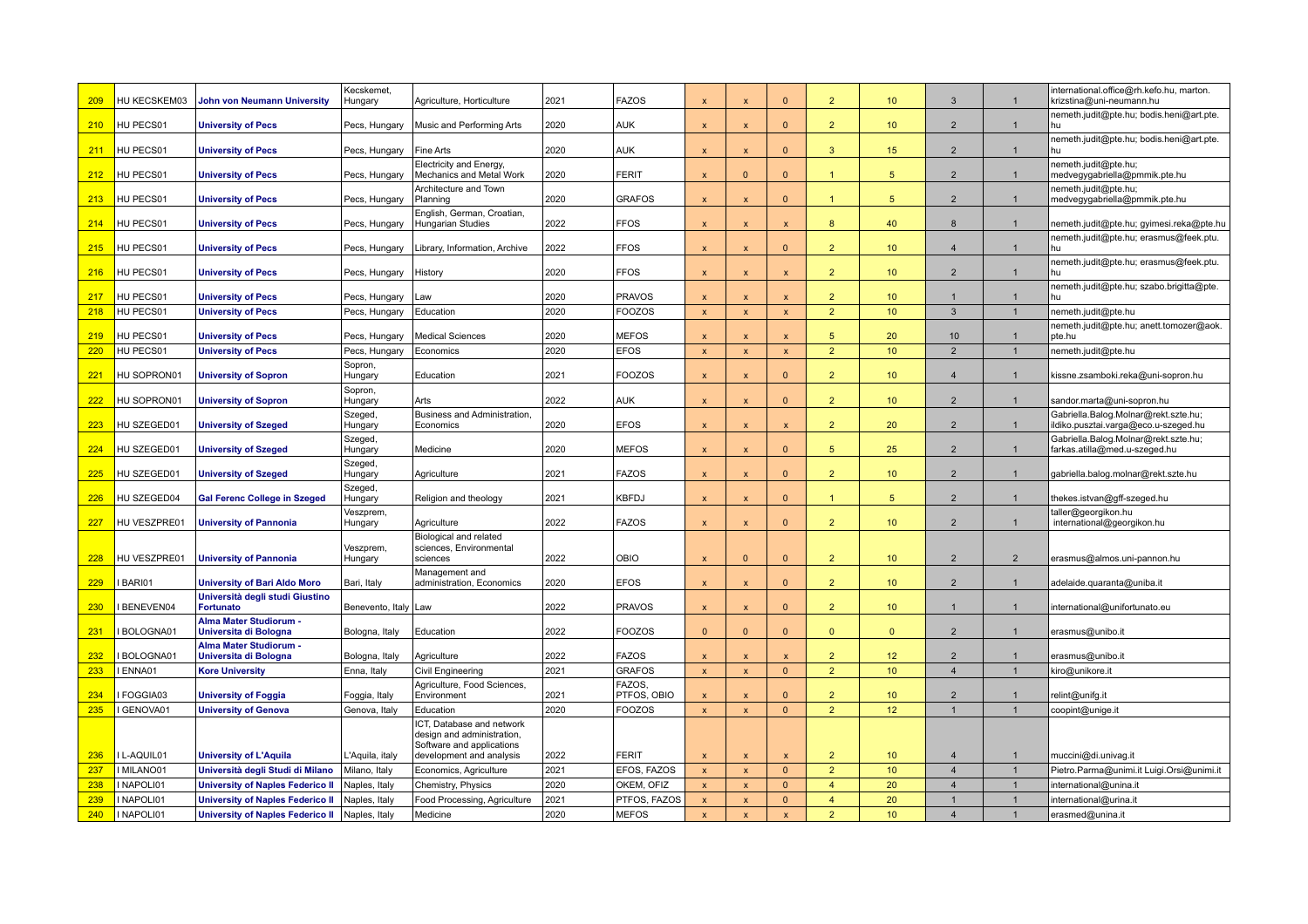|            | I NAPOLI11          |                                                                  |                                | Management and<br>administration, Education,<br>Engineering, Law, Modern<br>Linguistics, Literature,<br>Humanities and Educational | 2020 | EFOS.<br>PRAVOS.<br>FOOZOS. |                                       |                              | $\mathbf{0}$              | 8              |                  | $\overline{4}$   |                |                                                                |
|------------|---------------------|------------------------------------------------------------------|--------------------------------|------------------------------------------------------------------------------------------------------------------------------------|------|-----------------------------|---------------------------------------|------------------------------|---------------------------|----------------|------------------|------------------|----------------|----------------------------------------------------------------|
| 241<br>242 | I PADOVA01          | Università Telematica Pegaso<br>University Degli Studi di Padova | Naples, Italy<br>Padova, Italy | Sciences<br>Chemistry                                                                                                              | 2021 | <b>GRAFOS</b><br>OKEM       | $\boldsymbol{\mathsf{x}}$<br>$\Omega$ | $\mathbf{x}$<br>$\mathbf{x}$ | $\pmb{\mathsf{x}}$        | $\mathbf{1}$   | 40<br>6          |                  | $\mathbf{1}$   | erasmus@unipegaso.it<br>erasmus@unipd.it                       |
| 243        | I PADOVA01          | University Degli Studi di Padova                                 | Padova, Italy                  | Agriculture                                                                                                                        | 2021 | <b>FAZOS</b>                | $\boldsymbol{\mathsf{x}}$             | $\mathbf{x}$                 | $\pmb{\mathsf{x}}$        | $\overline{2}$ | 12 <sup>°</sup>  |                  |                | erasmus@unipd.it                                               |
| 244        | I PADOVA01          | University Degli Studi di Padova                                 | Padova, Italy                  | Agriculture                                                                                                                        | 2021 | <b>FAZOS</b>                | $\mathbf{x}$                          | $\mathbf{x}$                 | $\pmb{\mathsf{x}}$        | $\overline{2}$ | 12 <sup>°</sup>  | $\overline{1}$   | $\overline{1}$ | erasmus@unipd.it                                               |
|            |                     | Universita degli Studi di                                        |                                |                                                                                                                                    |      |                             |                                       |                              |                           |                |                  |                  |                | Maria. Crescimanno                                             |
| 245        | I PALERMO01         | Palermo                                                          | Palermo, Italy                 | Agriculture                                                                                                                        | 2021 | <b>FAZOS</b>                | $\overline{\mathbf{x}}$               | $\mathbf{x}$                 | $\Omega$                  | $\overline{4}$ | 20               | $\overline{2}$   |                | maria.crescimanno@unipa.it                                     |
| 246        | PERUGIA01           | Università degli Studi di Perugia Perugia, Italy                 |                                | Humanities, Philosophy and<br>Ethics, Education Sciences,<br>Psychology, Sociology and<br><b>Cultural Studies</b>                  | 2020 | FFOS                        | $\boldsymbol{\mathsf{x}}$             | $\mathbf{x}$                 | $\mathbf{x}$              | $\overline{2}$ | 20 <sup>°</sup>  | 2                | $\mathbf{1}$   | area.relint@unipg.it; marco.<br>moschini@unipg.it              |
| 247        | I PISA01            | <b>University of Pisa</b>                                        | Pisa, Italy                    | Library, information and<br>archival studies                                                                                       | 2020 | <b>FFOS</b>                 | $\boldsymbol{\mathsf{x}}$             | $\boldsymbol{\mathsf{x}}$    | $\mathbf{0}$              | $\overline{2}$ | 10 <sup>°</sup>  | $\overline{4}$   | $\mathbf{1}$   | francesco.marcelloni@unipi.it                                  |
|            |                     |                                                                  |                                |                                                                                                                                    |      |                             |                                       |                              |                           |                |                  |                  |                | staffmobility@uniroma1.it,                                     |
| 248        | ROMA01              | Sapienza Universita di Roma                                      | Rome, Italy                    | Psychology                                                                                                                         | 2022 | FFOS                        | $\boldsymbol{\mathsf{x}}$             | $\boldsymbol{\mathsf{x}}$    | $\Omega$                  | $\overline{2}$ | 10 <sup>°</sup>  | 2                | $\mathbf{1}$   | erasmusincoming@uniroma1.it                                    |
| 249        | ROMA29              | Accademia Nazionale d'Arte<br>Drammatica "Silvio d'Amico"        | Rome, Italy                    | Arts                                                                                                                               | 2022 | <b>AUKOS</b>                | $\mathbf{x}$                          | $\boldsymbol{\mathsf{x}}$    | $\overline{0}$            | 2 <sup>1</sup> | 10 <sup>°</sup>  | $\overline{1}$   | $\overline{1}$ | erasmus@accademiasilviodamico.it                               |
|            |                     |                                                                  |                                | Economics, Law, Psychology,                                                                                                        |      | EFOS.<br>PRAVOS.<br>FFOS,   |                                       |                              |                           |                |                  |                  |                |                                                                |
| 250        | ROME31              | <b>Niccolo Cusano University</b>                                 | Rome, Italy                    | Building and Civil Engineering                                                                                                     | 2020 | <b>GRAFOS</b>               | $\boldsymbol{\mathsf{x}}$             | $\mathbf{x}$                 | $\mathbf{0}$              | 10             | 50               | $\overline{2}$   |                | laura.pecetta@unicusano.it                                     |
| 251        | SALERNO01           | Universita degli Studi di Salerno Salerno, Italy                 |                                | Chemistry, Environmental<br>Sciences                                                                                               | 2022 | <b>OKEM</b>                 | $\boldsymbol{\mathsf{x}}$             | $\boldsymbol{\mathsf{x}}$    | $\Omega$                  | $\overline{2}$ | 10 <sup>°</sup>  | $\overline{4}$   |                | erasmus@unisa.it                                               |
| 252        | I VARESE 02         | Universita degli Studi<br>dell'Insubria                          | Varese, Italy                  | Law                                                                                                                                | 2020 | <b>PRAVOS</b>               | $\mathbf x$                           | $\boldsymbol{\mathsf{x}}$    | $\mathbf{x}$              | $\overline{2}$ | 10 <sup>°</sup>  | $\overline{4}$   |                | luca.gallo@uninsubria.it                                       |
| 253        | <b>IRL CORK04</b>   | <b>Cork Institute of Technology</b>                              | Cork, Ireland                  | Economics                                                                                                                          | 2022 | <b>EFOS</b>                 | $\Omega$                              | $\Omega$                     | $\mathbf{0}$              | $\overline{0}$ | $\Omega$         | $\overline{4}$   |                | margaret.mulderrig@cit.ie                                      |
| 254        | IRL DUBLIN38        | Dun Laoghaire Institute of Art,<br><b>Design and Technology</b>  | Dublin, Ireland                | Performing Arts                                                                                                                    | 2021 | <b>AUK</b>                  | $\boldsymbol{\mathsf{x}}$             | $\mathbf{x}$                 | $\mathbf{x}$              | 3              | 15 <sup>15</sup> | $\overline{4}$   |                | erasmus@iadt.ie                                                |
| 255        | LT KAUNAS01         | <b>Vytautas Magnus University</b>                                | Kaunas,<br>Lithuania           | Language acquisition                                                                                                               | 2020 | <b>FFOS</b>                 | $\boldsymbol{\mathsf{x}}$             | $\boldsymbol{\mathsf{x}}$    | $\Omega$                  | 1              | 5                | 6                |                | aurelija.ceglyte@vdu.lt                                        |
| 256        | LT KAUNAS02         | <b>KAUNAS UNIVERSITY OF</b><br><b>TECHNOLOGY</b>                 | Kaunas,<br>Lithuania           | ICTs, Electricity and Energy,<br>Electronics and Automation                                                                        | 2021 | <b>FERIT</b>                | $\mathbf{x}$                          | $\boldsymbol{\mathsf{x}}$    | $\pmb{\mathsf{x}}$        | $\overline{4}$ | 20               | 6                | -1             | gintare.vilbikiene@ktu.lt                                      |
| 257        | LT KAUNAS05         | <b>Aleksandras Stulginskis</b><br><b>University</b>              | Kaunas,<br>Lithuania           | Business, administration,<br>Engineering,<br>Agriculture, forestry                                                                 | 2020 | EFOS, FAZOS                 | $\Omega$                              | $\mathbf{0}$                 | $\mathbf{0}$              | $\mathbf{0}$   | $\mathbf{0}$     | 3                | $\overline{4}$ | kontakt@asu.lt                                                 |
| 258        | LT KAUNAS13         | <b>Lithuanian University of Health</b><br><b>Sciences</b>        | Kaunas,<br>Lithuania           | Medicine (Laboratory Medical<br>Biology)                                                                                           | 2020 | <b>MEFOS</b>                | $\boldsymbol{\mathsf{x}}$             | $\mathbf{0}$                 | $\mathbf{0}$              | 2 <sup>2</sup> | 10 <sup>°</sup>  | $\overline{4}$   | $\mathbf{1}$   | zaneta.dickute@Ismuni.lt                                       |
|            |                     |                                                                  | Klaipeda,                      |                                                                                                                                    |      |                             |                                       |                              |                           |                |                  |                  |                |                                                                |
| 259        | LT KLAIPED01        | <b>Klaipeda University</b>                                       | Lithuania                      | Biological and related sciences 2020                                                                                               |      | <b>FAZOS</b>                | $\boldsymbol{\mathsf{x}}$             | $\boldsymbol{\mathsf{x}}$    | $\Omega$                  | $\overline{2}$ | 10 <sup>°</sup>  | $\overline{4}$   |                | Dalia.Zelvyte-Mockuviene@ku.lt                                 |
| 260        | LT KLAIPED01        | <b>Klaipeda University</b>                                       | Klaipeda,<br>Lithuania         | Education                                                                                                                          | 2021 | <b>FOOZOS</b>               | $\boldsymbol{\mathsf{x}}$             | $\mathbf{x}$                 | $\overline{0}$            | $\overline{2}$ | 10 <sup>°</sup>  | $\mathbf{3}$     | $\mathbf{1}$   | kristina.mataitiene@ku.lt                                      |
| 261        | LT KLAIPED07        | <b>Lithuania Business University</b><br>of Applied Sciences      | Klaipeda.<br>Lithuania         | Business and administration,<br><b>ICT</b>                                                                                         | 2021 | EFOS, FERIT                 | $\boldsymbol{\mathsf{x}}$             | $\boldsymbol{\mathsf{x}}$    | $\boldsymbol{\mathsf{x}}$ | $\overline{4}$ | 20               | $\boldsymbol{4}$ |                | projektai@Itvk.lt                                              |
| 262        | LT MARIJAM01        | <b>Marijampole College</b>                                       | Marijampole,<br>Lithuania      | Agriculture                                                                                                                        | 2020 | <b>FAZOS</b>                | $\boldsymbol{\mathsf{x}}$             | $\boldsymbol{\mathsf{x}}$    | $\mathbf{0}$              | 2 <sup>1</sup> | 10 <sup>°</sup>  | $\overline{4}$   | $\mathbf{1}$   | sul.akmy@mkolegija.lt                                          |
| 263        | LT VILNIUS01        | <b>Vilnius University</b>                                        | Vilnius,<br>Lithuania          | Linguistics                                                                                                                        | 2020 | <b>FFOS</b>                 | $\boldsymbol{\mathsf{x}}$             | $\boldsymbol{\mathsf{x}}$    | $\Omega$                  | $\overline{2}$ | 10 <sup>°</sup>  | $\mathbf{1}$     | $\mathbf{1}$   | milda.girdzijauskaite@cr.vu.lt;<br>reginarudaityte@hotmail.com |
|            |                     |                                                                  | Vilnius,                       | Communication and                                                                                                                  |      |                             |                                       |                              |                           |                |                  |                  |                | milda.girdzijauskaite@cr.vu.lt; renata.                        |
| 264        | LT VILNIUS01        | <b>Vilnius University</b>                                        | Lithuania                      | <b>Information Sciences</b><br>Social sciences, Marketing                                                                          | 2020 | <b>FFOS</b>                 | $\mathbf{x}$                          | $\boldsymbol{\mathsf{x}}$    | $\Omega$                  | $\overline{2}$ | 20               | $\overline{2}$   | $\overline{1}$ | matkeviciene@kf.vu.lt                                          |
| 265        | LT VILNIUS02        | <b>Vilnius Gediminas Technical</b><br><b>University</b>          | Vilnius,<br>Lithuania          | and advertising, Sociology<br>and cultural studies, Audio-<br>visual techniques and media<br>production                            | 2021 | <b>AUK</b>                  | $\boldsymbol{\mathsf{x}}$             | $\boldsymbol{\mathsf{x}}$    | $\mathbf{0}$              | $\overline{4}$ | 20               | 2                | $\overline{2}$ | angele.tamuleviciute@vgtu.lt                                   |
|            |                     |                                                                  | Vilnius,                       |                                                                                                                                    |      |                             |                                       |                              |                           |                |                  |                  |                |                                                                |
| 266        | <b>LT VILNIUS06</b> | <b>Mykolas Romeris University</b>                                | Lithuania                      | Law, Public Administration                                                                                                         | 2020 | <b>PRAVOS</b>               |                                       |                              | $\Omega$                  | $\overline{2}$ | 10 <sup>°</sup>  | $\boldsymbol{4}$ |                | adb@mrun.eu; erasmus@mruni.eu                                  |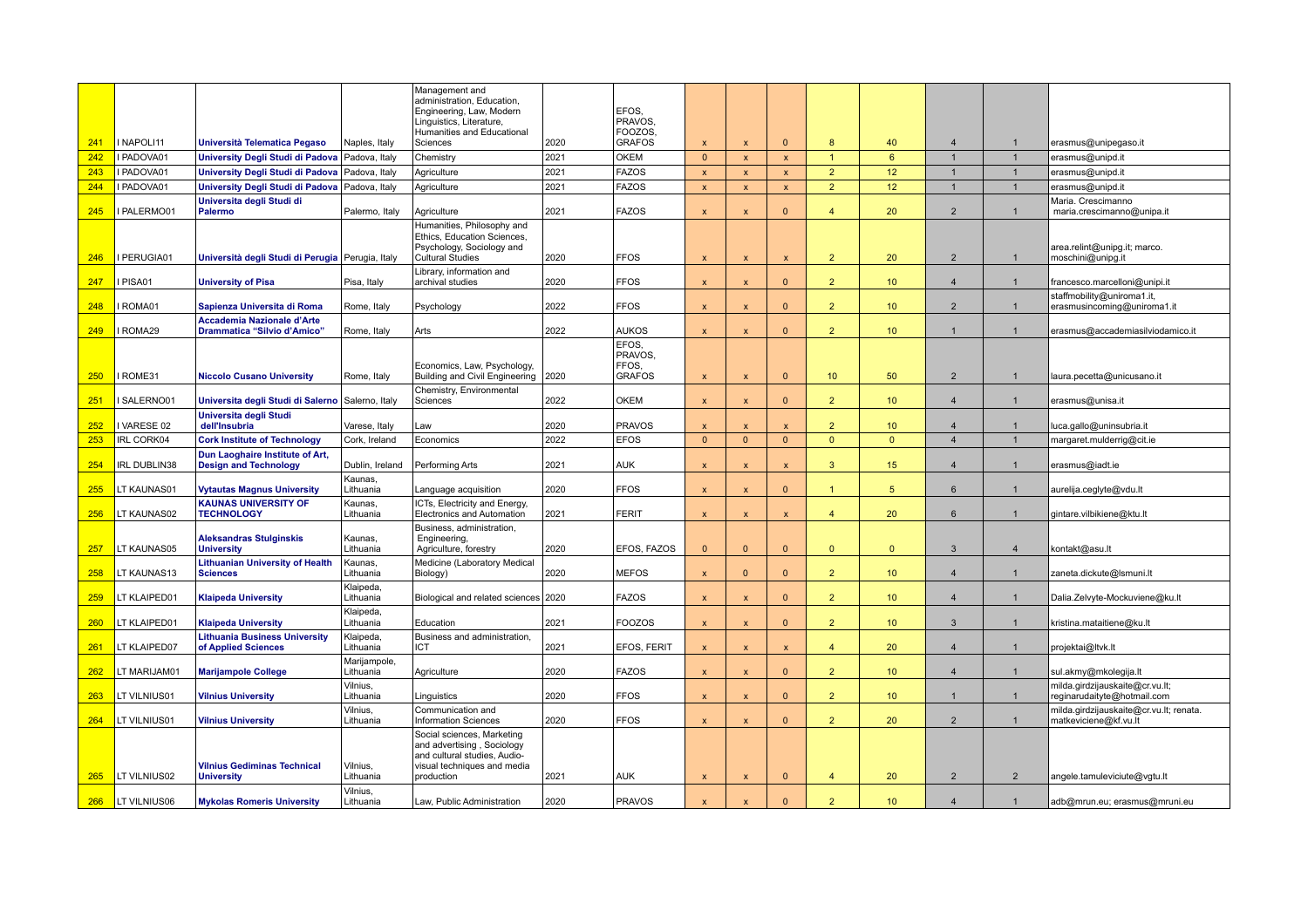| 267 | LT VILNIUS24 | <b>Kazimieras Simonavicius</b><br><b>University</b>                                                        | Vilnius,<br>Lithuania      | Law, Communication and<br>Information, Business and<br>Economics                                                                                                                                                                                                                                                                                                                                     | 2020 | PRAVOS.<br>EFOS, FFOS                                                | $\overline{\mathsf{x}}$   | $\mathbf{0}$              | $\Omega$                | 12             | 120              | 15             |                | ruta.vysniauskiene@ksu.lt                                       |
|-----|--------------|------------------------------------------------------------------------------------------------------------|----------------------------|------------------------------------------------------------------------------------------------------------------------------------------------------------------------------------------------------------------------------------------------------------------------------------------------------------------------------------------------------------------------------------------------------|------|----------------------------------------------------------------------|---------------------------|---------------------------|-------------------------|----------------|------------------|----------------|----------------|-----------------------------------------------------------------|
| 268 | LV DAUGAVP01 | <b>Daugavpils University</b>                                                                               | Daugavpils,<br>Latvia      | Education                                                                                                                                                                                                                                                                                                                                                                                            | 2020 | <b>FOOZOS</b>                                                        | $\overline{\mathsf{x}}$   | $\mathbf{x}$              | $\overline{0}$          | $\mathbf{3}$   | 15               | $\overline{4}$ | $\overline{1}$ | ssad@du.lv                                                      |
| 269 | LV RIGA01    | <b>University of Latvia</b>                                                                                | Riga, Latvia               | Law                                                                                                                                                                                                                                                                                                                                                                                                  | 2020 | <b>PRAVOS</b>                                                        | $\overline{\mathsf{x}}$   | $\boldsymbol{\mathsf{x}}$ | $\overline{\mathbf{x}}$ | $\mathbf{3}$   | 15               | $\overline{4}$ | $\overline{1}$ | ad@lu.lv; Anita.Rodina@lu.lv                                    |
| 270 | LV RIGA02    | <b>Riga Technical University</b>                                                                           | Riga, Latvia               | Chemistry                                                                                                                                                                                                                                                                                                                                                                                            | 2020 | <b>OKEM</b>                                                          | $\boldsymbol{\mathsf{x}}$ | $\mathbf{x}$              | $\mathbf{0}$            | $\mathbf{3}$   | 15               | $\overline{2}$ | $\overline{2}$ | jolanta.jurevica@rtu.lv                                         |
| 271 | LV RIGA08    | <b>Latvian Academy of Culture</b>                                                                          | Riga, Latvia               | Arts and humanities, Social<br>sciences, journalism and<br>information                                                                                                                                                                                                                                                                                                                               | 2020 | AUK, FFOS                                                            | $\mathbf{x}$              | $\mathbf{x}$              | $\mathsf{x}$            | $\overline{2}$ | 20               | $\overline{2}$ | $\mathbf{1}$   | ilze.beimane@lka.edu.lv                                         |
| 272 | LV RIGA46    | <b>Riga Medical College of the</b><br><b>University of Latvia</b>                                          | Riga, Latvia               | Medicine, Nursing, Therapy<br>and Rehabilitation                                                                                                                                                                                                                                                                                                                                                     | 2021 | FDMZ, MEFOS                                                          | $\mathbf{x}$              | $\Omega$                  | $\Omega$                | $\overline{2}$ | $\epsilon$       | $\mathbf{1}$   | $\mathbf{1}$   | erasmus@rmkoledza.lv                                            |
| 273 | LV RIGA54    | <b>Latvian Business College</b>                                                                            | Riga, Latvia               | Law, ICT                                                                                                                                                                                                                                                                                                                                                                                             | 2020 | PRAVOS,<br><b>FERIT</b>                                              | $\boldsymbol{\mathsf{x}}$ | $\Omega$                  | $\mathbf{0}$            | $\overline{4}$ | 20               | $\overline{4}$ | $\mathbf{1}$   | vineta.tetere@universitymail.eu                                 |
| 274 | MK BITOLA01  | <b>St. Kliment Ohridski University</b>                                                                     | Bitola,<br>Macedonia       | Food Science and Technology                                                                                                                                                                                                                                                                                                                                                                          | 2020 | <b>PTFOS</b>                                                         | $\mathsf{x}$              | $\mathbf{x}$              | $\mathbf{0}$            | $\mathbf{3}$   | 15 <sub>1</sub>  | $\overline{4}$ | $\mathbf{1}$   | kaliopa.stilinovic@uklo.edu.mk                                  |
| 275 | MK BITOLA01  | <b>St. Kliment Ohridski University</b>                                                                     | Bitola,<br>Macedonia       | Agriculture                                                                                                                                                                                                                                                                                                                                                                                          | 2020 | <b>FAZOS</b>                                                         | X                         | $\boldsymbol{\mathsf{x}}$ | $\mathbf{0}$            | $\overline{2}$ | 10 <sup>°</sup>  | $\overline{4}$ | $\mathbf{1}$   | kaliopa.stilinovic@uklo.edu.mk                                  |
| 276 | MK OHRID01   | <b>University of Information</b><br><b>Science and Technology "Saint</b><br><b>Paul the Apostle" Ohrid</b> | Ohrid,<br>Macedonia        | <b>Bussiness Administration</b>                                                                                                                                                                                                                                                                                                                                                                      | 2020 | <b>EFOS</b>                                                          | $\mathsf{x}$              | $\Omega$                  | $\Omega$                | $\overline{2}$ | 10 <sup>1</sup>  | 3              | $\mathbf{1}$   | olgica.apostolova@uist.edu.mk                                   |
| 277 | MK OHRID02   | <b>Film Institute Film Academy</b><br><b>Ohrid</b>                                                         | Ohrid,<br>Macedonia        | Arts                                                                                                                                                                                                                                                                                                                                                                                                 | 2021 | <b>AUK</b>                                                           | $\Omega$                  | $\mathbf{x}$              | $\mathbf{0}$            | $\overline{2}$ | 10 <sup>°</sup>  | 2              |                | Olgica.fiofa@gmail.com                                          |
| 278 | MK SKOPJE01  | <b>Ss. Cyril and Methodius</b><br><b>University</b>                                                        | Skopje,<br>Macedonia       | Psychology, Philosophy and<br>Ethics, History and<br>Archaeology, Education                                                                                                                                                                                                                                                                                                                          | 2020 | <b>FFOS</b>                                                          | $\overline{\mathsf{x}}$   | $\mathbf{x}$              | $\Omega$                | 8              | 40               | 8              |                | international@ukim.edu.mk; sofija.<br>arnaudova@fzf.ukim.edu.mk |
| 279 | MK SKOPJE01  | <b>Ss. Cyril and Methodius</b><br><b>University</b>                                                        | Skopje,<br>Macedonia       | Civil Engineering, Architecture,<br>Earth Sciences                                                                                                                                                                                                                                                                                                                                                   | 2020 | <b>GRAFOS</b>                                                        | $\overline{\mathsf{x}}$   | $\mathbf{x}$              | $\mathbf{x}$            | $\overline{2}$ | 10 <sup>°</sup>  | $\overline{4}$ | $\overline{1}$ | samardzioska@gf.ukim.edu.mk                                     |
| 280 | MK SKOPJE01  | <b>Ss. Cyril and Methodius</b><br><b>University</b>                                                        | Skopje,<br>Macedonia       | Arts                                                                                                                                                                                                                                                                                                                                                                                                 | 2021 | <b>AUK</b>                                                           | $\mathsf{x}$              | $\boldsymbol{\mathsf{x}}$ | $\overline{0}$          | $\mathbf{1}$   | 5 <sup>5</sup>   | $\overline{1}$ | $\overline{1}$ | G.Josifova@ukim.edu.mk                                          |
| 281 | MK SKOPJE01  | <b>Ss. Cyril and Methodius</b><br><b>University</b>                                                        | Skopje,<br>Macedonia       | Law                                                                                                                                                                                                                                                                                                                                                                                                  | 2022 | <b>PRAVOS</b>                                                        | $\mathbf{x}$              | $\mathbf{x}$              | $\Omega$                | $\mathcal{P}$  | 10 <sup>1</sup>  | $\overline{1}$ | $\mathbf{1}$   | o.chukaliev@ukim.edu.mk                                         |
| 282 | MK SKOPJE01  | <b>Ss. Cyril and Methodius</b><br><b>University</b>                                                        | Skopje,<br>Macedonia       | Medicine                                                                                                                                                                                                                                                                                                                                                                                             | 2020 | <b>MEFOS</b>                                                         | $\overline{\mathsf{x}}$   | $\boldsymbol{\mathsf{x}}$ | $\mathbf{0}$            | $\mathbf{3}$   | 15               | $\overline{4}$ | $\mathbf{1}$   | G.Josifova@ukim.edu.mk                                          |
| 283 | MK SKOPJE04  | <b>International Balkan University</b>                                                                     | Skopje,<br>Macedonia       | Psychological Counseling and<br>Guidance, English Language<br>Teaching, Economics,<br>Psychology, New Media and<br>Communications, Banking and<br>Finance, Management,<br><b>Business Administration, Legal</b><br>Studies, Administrative Law,<br>International Law, Computer<br>Engineering, Architecture, Civil<br>Engineering, Structural<br>Engineering, Dental Medicine,<br>Nursing, Midwifery | 2027 | FFOS, EFOS,<br>AUKOS.<br>PRAVOS,<br>FERIT,<br>GRAFOS.<br><b>FDMZ</b> | X                         | $\boldsymbol{\mathsf{x}}$ | $\Omega$                | 36             | 180              | 36             | $\mathbf{1}$   | iro@ibu.edu.mk                                                  |
| 284 | MK SKOPJE15  | <b>University of Tourism and</b><br><b>Management in Skopje</b>                                            | Skopje,<br>Macedonia       | Economics, Management,<br>Marketing                                                                                                                                                                                                                                                                                                                                                                  | 2020 | <b>EFOS</b>                                                          | $\overline{\mathsf{x}}$   | $\mathbf x$               | $\mathbf{x}$            | 6              | 60               | 8              | $\mathbf{1}$   | .ilieva@utms.edu.mk                                             |
| 285 | MK SKOPJE19  | <b>International Slavic University</b><br>"Gavrilo Romanovich<br>Derzhavin'                                | Skopje,<br>Macedonia       | Education                                                                                                                                                                                                                                                                                                                                                                                            | 2020 | <b>FOOZOS</b>                                                        | $\mathbf{x}$              | $\overline{\mathbf{x}}$   | $\Omega$                | $\overline{2}$ | 10 <sup>10</sup> | $\overline{4}$ |                | international@msu.edu.mk                                        |
| 286 | MK SKOPJE19  | <b>International Slavic University</b><br>"Gavrilo Romanovich<br>Derzhavin"                                | Skopje,<br>Macedonia       | Law, Finance, Banking and<br>Insurance, Management and<br>Administration, Psychology,<br>Software and Applications<br>Develompment and Analysis,<br>Computer Use                                                                                                                                                                                                                                     | 2020 | PRAVOS.<br>EFOS, FFOS,<br><b>FERIT</b>                               | X                         | $\boldsymbol{\mathsf{x}}$ | $\mathbf{0}$            | 14             | 70               | 14             | $\overline{2}$ | international@msu.edu.mk                                        |
| 287 | MK SKOPJE20  | <b>Military academy 'General</b><br>Mihailo Apostolski' - Skopje                                           | Skopje,<br>Macedonia       | Engineering and engineering<br>trades                                                                                                                                                                                                                                                                                                                                                                | 2021 | FERIT, GFOS                                                          | $\overline{\mathsf{x}}$   | $\mathbf{x}$              | $\Omega$                | $\overline{2}$ | 10 <sup>°</sup>  | $\overline{4}$ | $\mathbf{1}$   | andonov.oliver@yahoo.com                                        |
| 288 | MK STIP01    | <b>Goce Delcev University</b>                                                                              | Stip, Macedonia   Medicine |                                                                                                                                                                                                                                                                                                                                                                                                      | 2020 | <b>MEFOS</b>                                                         | $\mathsf{x}$              | $\mathbf{x}$              | $\mathsf{x}$            | $\mathbf{3}$   | 18               | $\overline{4}$ | $\mathbf{1}$   | sanja.stefanova@ugd.edu.mk                                      |
| 289 | MK STIP01    | <b>Goce Delcev University</b>                                                                              | Stip, Macedonia Law        |                                                                                                                                                                                                                                                                                                                                                                                                      | 2020 | <b>PRAVOS</b>                                                        | $\mathsf{x}$              | $\mathbf{x}$              | $\overline{0}$          | $\overline{2}$ | 10 <sup>°</sup>  | $\overline{2}$ |                | sanja.stefanova@ugd.edu.mk                                      |
| 290 | MK STIP01    | <b>Goce Delcev University</b>                                                                              |                            | Stip, Macedonia   Education Science                                                                                                                                                                                                                                                                                                                                                                  | 2021 | FOOZOS                                                               | $\overline{\mathsf{x}}$   | $\boldsymbol{\mathsf{x}}$ | $\mathbf{0}$            | $\overline{2}$ | 10 <sup>°</sup>  | $\mathfrak{p}$ | $\mathbf{1}$   | sanja.stefanova@ugd.edu.mk                                      |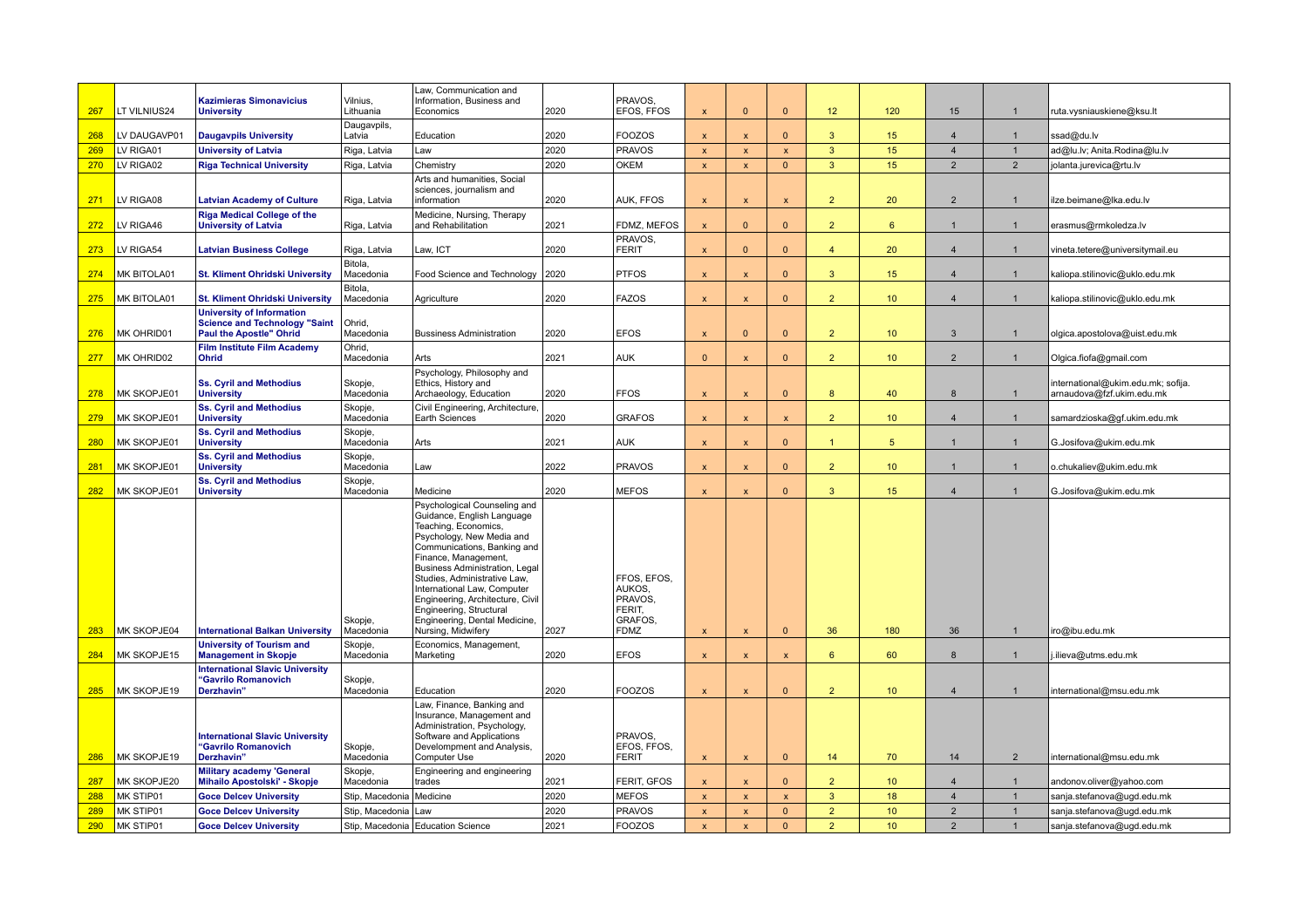|            |                           |                                                                 |                                     | <b>Electricity and Energy</b><br><b>Computer Science</b><br>Electronics and Automation                                    |              |                                                 |                              |                              |                                    |                                |                             |                                  |                                |                                                |
|------------|---------------------------|-----------------------------------------------------------------|-------------------------------------|---------------------------------------------------------------------------------------------------------------------------|--------------|-------------------------------------------------|------------------------------|------------------------------|------------------------------------|--------------------------------|-----------------------------|----------------------------------|--------------------------------|------------------------------------------------|
| 291        | MK STIP01                 | <b>Goce Delcey University</b>                                   | Stip, Macedonia                     | History Languages(German)                                                                                                 | 2021         | FERIT, FFOS                                     | $\boldsymbol{\mathsf{x}}$    | $\boldsymbol{\mathsf{x}}$    | $\mathbf{0}$                       | 10 <sup>°</sup>                | 60                          | 6                                | $\mathbf{1}$                   | sanja.stefanova@ugd.edu.Mk                     |
| 292        | MK STRUGA01               | <b>International University of</b><br><b>Struga</b>             | Struga,<br>Macedonia                | Economics, ICTs                                                                                                           | 2020         | EFOS, FERIT                                     | $\boldsymbol{\mathsf{x}}$    | $\boldsymbol{\mathsf{x}}$    | $\mathsf{x}$                       | 2 <sup>2</sup>                 | 10 <sup>°</sup>             | $\overline{2}$                   | $\mathbf{1}$                   | f.veljanoska@eust.edu.mk                       |
| 293        | MK TETOVO01               | <b>University of Tetova</b>                                     | Tetovo,<br>Macedonia                | <b>Food Processing</b>                                                                                                    | 2020         | <b>PTFOS</b>                                    | $\boldsymbol{\mathsf{x}}$    | $\boldsymbol{\mathsf{x}}$    | $\boldsymbol{\mathsf{x}}$          | $\overline{2}$                 | 10 <sup>°</sup>             | $\overline{4}$                   | $\mathbf{1}$                   | erasmus@unite.edu.mk                           |
| 294        | MK TETOVO02               | <b>South East European University</b>                           | Tetovo,<br>Macedonia                | Economics, ICT, Languages                                                                                                 | 2020         | FFOS, FERIT,<br><b>EFOS</b>                     | $\boldsymbol{\mathsf{x}}$    | $\boldsymbol{\mathsf{x}}$    | $\pmb{\times}$                     | 6                              | 30                          | 6                                | $\mathbf{1}$                   | bujar.sinani@seeu.edu.mk                       |
| 295        | N OSLO40                  | <b>MF Norwegian School of</b><br><b>Theology</b>                | Oslo, Norway                        | Social sciences                                                                                                           | 2020         | AUK, FFOS,<br><b>DJKBF</b>                      | $\Omega$                     | $\mathbf x$                  | $\Omega$                           | $\overline{2}$                 | 9                           | $\overline{4}$                   | $\overline{2}$                 | Bjorn.Lyngroth@mf.no                           |
| 296        | N TRONDHE01               | Norwegian University of<br><b>Science and Technology</b>        | Trondheim,<br>Norway                | Food Science and Technology                                                                                               | 2020         | <b>PTFOS</b>                                    | $\boldsymbol{\mathsf{x}}$    | $\mathbf{x}$                 | $\Omega$                           | $\overline{3}$                 | 15                          |                                  |                                | solvi.seljeflot@ntnu.no                        |
| 297        | NL EINDHOV03              | <b>Fontys International Business</b><br><b>School</b>           | Venlo.<br>Netherlands               | <b>Business administration</b>                                                                                            | 2020         | <b>EFOS</b>                                     | $\mathbf{x}$                 | $\Omega$                     | $\Omega$                           | $\overline{4}$                 | 24                          | $\overline{1}$                   | $\mathbf{1}$                   | a.vanhulsel@fontys.nl                          |
| 298        | NL GRONING03              | <b>Hanze University of Applied</b><br><b>Sciences Groningen</b> | Groningen,<br>Netherlands           | Information and<br>Communication Technologies                                                                             | 2021         | <b>FERIT</b>                                    | $\mathbf{x}$                 | $\Omega$                     | $\mathbf{0}$                       | $\overline{1}$                 | 5 <sup>5</sup>              | $\mathbf{1}$                     | $\mathbf{1}$                   | erasmusagreements@org.hanze.nl                 |
|            | NL S-GRAVE37              | <b>Inholland University of Applied</b>                          | Rotterdam,                          |                                                                                                                           |              |                                                 |                              |                              | $\mathbf{0}$                       | 2 <sup>2</sup>                 | 10 <sup>°</sup>             | $\overline{2}$                   | $\mathbf{1}$                   |                                                |
| 299        |                           | <b>Sciences</b><br><b>Inholland University of Applied</b>       | Netherlands<br>Rotterdam,           | Law                                                                                                                       | 2022         | PRAVOS                                          | $\boldsymbol{\mathsf{x}}$    | $\mathbf{0}$                 |                                    |                                |                             |                                  |                                | Yvonne.uphoff@inholland.nl                     |
| 300        | NL S-GRAVE37              | <b>Sciences</b><br><b>HU University of Applied</b>              | Netherlands<br>Utrecht,             | Food processing                                                                                                           | 2022         | <b>PTFOS</b>                                    | $\Omega$                     | $\Omega$                     | $\mathbf{0}$                       | $\Omega$                       | $\mathbf{0}$                | $\overline{2}$                   | $\mathbf{1}$                   | feike.vanderleij@inholland.nl                  |
| 301        | NL UTRECHT24              | <b>Sciences Utrecht</b>                                         | Netherlands                         | Business administration                                                                                                   | 2021         | <b>EFOS</b>                                     | $\Omega$                     | $\mathbf{0}$                 | $\mathbf{0}$                       | $\mathbf{0}$                   | $\mathbf{0}$                | -1                               | $\mathbf{1}$                   | jelly.offereins@hu.nl                          |
| 302        | NL VELP05                 | <b>Van Hall Larenstein University</b>                           | Leeuwarden,<br>Netherlands          | Agriculture, Agricultural<br>economics                                                                                    | 2021         | <b>FAZOS</b>                                    | $\boldsymbol{\mathsf{x}}$    | $\Omega$                     | $\Omega$                           | $\overline{2}$                 | 10 <sup>°</sup>             | $\overline{2}$                   | $\mathbf{1}$                   | Rien van der Velde<br>rien.vandervelde@hvhl.nl |
| 303        | PACORES01                 | <b>University of the Azores</b>                                 | Ponta Delgada<br>Portugal           | Agriculture                                                                                                               | 2021         | <b>FAZOS</b>                                    | $\overline{\mathbf{x}}$      | $\overline{\mathbf{x}}$      | $\Omega$                           | $\overline{2}$                 | 10 <sup>°</sup>             | $\overline{2}$                   |                                | susana.cm.leal@uac.pt                          |
| 304        | P AVEIRO01                | <b>University of Aveiro</b>                                     |                                     | Aveiro, Portugal Business and administration                                                                              | 2020         | <b>EFOS</b>                                     | $\boldsymbol{\mathsf{x}}$    | $\boldsymbol{\mathsf{x}}$    | $\mathbf{0}$                       | $\overline{1}$                 | 5 <sup>5</sup>              | $\overline{1}$                   | $\overline{1}$                 | gri@ua.pt; mvb@ua.pt                           |
| 305        | P BRAGANC01               | <b>Polytechnic Institute of</b><br><b>Bragança</b>              | Braganca,<br>Portugal               | Agriculture (Agronomic<br>Engineering), Animal<br>Husbandry                                                               | 2022         | <b>FAZOS</b>                                    | $\boldsymbol{\mathsf{x}}$    | $\Omega$                     | $\Omega$                           | $\overline{4}$                 | 20                          | $\overline{1}$                   | $\mathbf{1}$                   | sylwia@ipb.pt                                  |
| 306        | P BRAGANC01               | <b>Polytechnic Institute of</b><br><b>Bragança</b>              | Braganca,<br>Portugal               | Computing<br>Art and Design<br><b>Electrical Engineering</b><br><b>Biomedical Engineering</b><br><b>Power Engineering</b> | 2022         | FERIT, AUK                                      | $\boldsymbol{\mathsf{x}}$    | $\overline{\mathsf{x}}$      | $\mathbf{0}$                       | 10                             | 50                          | $\overline{2}$                   |                                | sylwia@ipb.pt                                  |
| 307        | P CASTELO01               | Instituto Politécnico de Castelo<br><b>Branco</b>               | Castelo Branco,<br>Portugal         | Education, Engineering and<br>Technology, Management,<br>Health, Agriculture, Arts                                        | 2020         | FOOZOS.<br>FERIT, EFOS,<br>MEFOS,<br>FAZOS, AUK | X                            | $\mathsf{x}$                 | $\mathbf{x}$                       | 12                             | 60                          | 6                                |                                | cbaptista@ipcb.pt                              |
| 308        | P COIMBRA02               | <b>College of Health Technology of</b><br>Coimbra               | Coimbra,<br>Portugal                | <b>Biomedical Laboratory</b><br>Sciences, Environmental<br>Health                                                         | 2020         | <b>MEFOS</b>                                    | $\boldsymbol{\mathsf{x}}$    | $\Omega$                     | $\Omega$                           | $\overline{2}$                 | 10 <sup>°</sup>             | $\overline{4}$                   |                                | graciano@estescoimbra.pt                       |
|            |                           |                                                                 | Covilha.                            | Sociology and Cultural<br>Studies; International                                                                          |              |                                                 |                              |                              |                                    |                                |                             |                                  |                                | erasmus.mobilidade@ubi.pt; vrensino@ubi        |
| 309        | P COVILHA01               | <b>University of Beira Interior</b>                             | Portugal                            | Relations, European Studies                                                                                               | 2020         | <b>AUK</b>                                      | $\boldsymbol{\mathsf{x}}$    | $\mathsf{x}$                 | $\mathbf{0}$                       | 6                              | 30                          | $\overline{4}$                   | $\mathbf{1}$                   |                                                |
| 310        | P EVORA01                 | <b>University of Evora</b>                                      | Evora, Portugal                     | Arts                                                                                                                      | 2021         | <b>AUK</b>                                      | $\boldsymbol{\mathsf{x}}$    | $\mathsf{x}$                 | $\mathbf{0}$                       | $\overline{1}$                 | 5 <sup>5</sup>              | $\overline{1}$                   | $\overline{1}$                 | mobility@uevora.pt                             |
|            |                           |                                                                 | Guarda,                             | Business and Administration.<br>Managament and                                                                            |              |                                                 |                              |                              |                                    |                                |                             |                                  |                                |                                                |
| 311        | P GUARDA01                | <b>Ploytechnic Institute of Guarda</b>                          | Portugal                            | Administration                                                                                                            | 2020         | <b>EFOS</b>                                     | $\boldsymbol{\mathsf{x}}$    | $\boldsymbol{\mathsf{x}}$    | $\Omega$                           | 8                              | 40                          | $\overline{4}$                   | $\overline{1}$<br>$\mathbf{1}$ |                                                |
| 312        | P LEIRIA01                | Politecnico de Leiria                                           | Leiria, Portugal                    | <b>Building and Civil Engineering</b>                                                                                     | 2020         | <b>GRAFOS</b>                                   | $\boldsymbol{\mathsf{x}}$    | $\pmb{\chi}$                 | $\pmb{\mathsf{x}}$                 | $\mathbf{3}$<br>$\overline{2}$ | 15                          | 5<br>$\overline{1}$              | $\mathbf{1}$                   | naide.martins@ipleiria.pt                      |
| 313        | P LISBOA02                | <b>University of Lisbon</b>                                     | Lisbon, Portuga                     | Sociology and Cultural Studies                                                                                            | 2020         | <b>AUK</b>                                      | $\mathbf{x}$                 | $\mathbf{x}$                 | $\mathsf{x}$                       | $\overline{2}$                 | 10 <sup>°</sup>             |                                  |                                | URE@fl.ul.pt; agreementflul@fl.ul.pt,          |
| 314<br>315 | P LISBOA03<br>P LISBOA109 | Universidade Nova de Lisboa                                     | Lisboa, Poturgal                    | Agriculture                                                                                                               | 2020<br>2020 | <b>FAZOS</b><br><b>FAZOS</b>                    | $\mathbf{x}$<br>$\mathbf{0}$ | $\mathbf{x}$<br>$\mathbf{0}$ | $\pmb{\mathsf{x}}$<br>$\mathbf{0}$ |                                | 10 <sup>°</sup><br>$\Omega$ | $\overline{4}$<br>$\overline{2}$ | $\mathbf{1}$<br>$\mathbf{1}$   | div.a.ae.mobilidade@fct.unl.pt                 |
| 316        | P PORTO02                 | Universidade de Lisboa<br><b>University of Porto</b>            | Lisboa, Portugal<br>Porto, Portugal | Agriculture                                                                                                               | 2022         | <b>FFOS</b>                                     | $\mathbf{x}$                 | $\mathbf{x}$                 | $\overline{0}$                     | $\mathbf{0}$<br>2 <sup>1</sup> | 10 <sup>°</sup>             | $\Omega$                         | $\mathbf 0$                    | i@isa.ulisboa.pt<br>international@reit.up.pt   |
|            |                           |                                                                 |                                     | Psychology<br>ibrary, Information Science,                                                                                |              |                                                 |                              |                              |                                    |                                |                             |                                  |                                |                                                |
| 317        | P PORTO02                 | <b>University of Porto</b>                                      | Porto, Portugal                     | Archive                                                                                                                   | 2022         | AUK, FFOS                                       | X                            | $\Omega$                     | $\mathbf{0}$                       | $\overline{2}$                 | 10 <sup>°</sup>             | -1                               | $\mathbf{1}$                   | up@up.pt                                       |
| 318        | P PORTO02                 | <b>University of Porto</b>                                      | Porto, Portugal                     | Chemistry                                                                                                                 | 2022         | <b>OKEM</b>                                     | $\pmb{\mathsf{x}}$           | $\boldsymbol{\mathsf{x}}$    | $\mathbf{0}$                       | $\overline{2}$                 | 10 <sup>°</sup>             | $\overline{4}$                   | $\mathbf{1}$                   | internacional@fc.up.pt                         |
| 319        | P PORTO05                 | <b>Polytechnics of Porto</b>                                    | Porto, Portugal                     | Informatics, Technologies for<br> Web                                                                                     | 2020         | <b>FERIT</b>                                    | $\mathbf{x}$                 |                              | $\Omega$                           | $\overline{2}$                 | 20                          | $\overline{4}$                   | $\mathbf{1}$                   | gcri@sc.ipp.pt; gri.eseig@eu.ipp.pt            |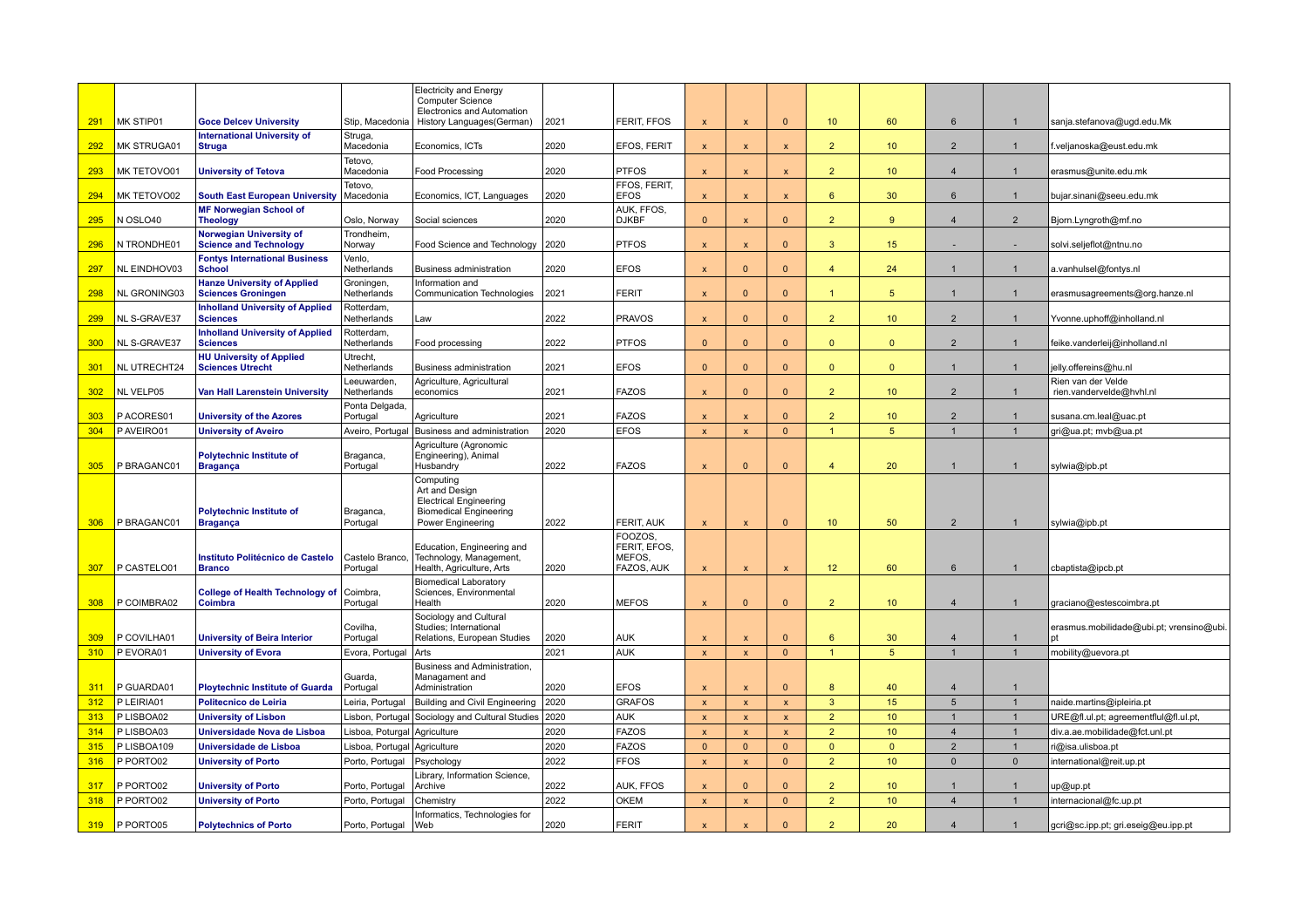| 320 | P PORTO05       | <b>Polytechnics of Porto</b>                                                                 | Porto, Portugal                 | Arts                                                                                      | 2020 | <b>AUK</b>                           | $\mathbf{x}$              | $\mathbf{x}$              | $\mathbf{0}$              | $\overline{2}$ | 20               | $\overline{4}$   | $\mathbf{1}$   | gri.campus2vsc.ipp.pt                                   |
|-----|-----------------|----------------------------------------------------------------------------------------------|---------------------------------|-------------------------------------------------------------------------------------------|------|--------------------------------------|---------------------------|---------------------------|---------------------------|----------------|------------------|------------------|----------------|---------------------------------------------------------|
| 321 | P PORTO05       | <b>Polytechnics of Porto</b>                                                                 | Porto, Portugal                 | Economics                                                                                 | 2020 | <b>EFOS</b>                          | $\boldsymbol{\mathsf{x}}$ | $\mathbf{x}$              | $\Omega$                  | $\overline{2}$ | 20               | $\overline{4}$   |                | gcri@sc.ipp.pt; gri.eseig@eu.ipp.pt                     |
| 322 | P PORTO05       | <b>Polytechnics of Porto</b>                                                                 | Porto, Portugal                 | Management and<br>Administration                                                          | 2020 | <b>EFOS</b>                          | $\mathbf x$               |                           | $\Omega$                  | $\overline{2}$ | 10 <sup>10</sup> | $\boldsymbol{4}$ | $\mathbf{1}$   | gcri@sc.ipp.pt; gri.eseig@eu.ipp.pt                     |
| 323 | P PORTO05       | <b>Polytechnics of Porto</b>                                                                 | Porto, Portugal                 | <b>Teacher Training</b>                                                                   | 2020 | <b>FOOZOS</b>                        | $\mathbf{x}$              | $\Omega$                  | $\mathbf{0}$              | $\overline{2}$ | 10 <sup>°</sup>  | $\overline{2}$   | $\overline{1}$ | gcri@sc.ipp.pt; gri@ese.ipp.pt                          |
| 324 | P PORTO05       | <b>Polytechnics of Porto</b>                                                                 | Porto, Portugal                 | <b>History and Archaeology</b>                                                            | 2020 | <b>FFOS</b>                          | $\boldsymbol{\mathsf{x}}$ | $\Omega$                  | $\mathbf{0}$              | $\overline{2}$ | 10 <sup>°</sup>  | $\overline{1}$   | $\mathbf{1}$   | gcri@sc.ipp.pt; gri@ese.ipp.pt                          |
| 325 | P PORTO05       | <b>Polytechnics of Porto School of</b><br><b>Management and Industrial</b><br><b>Studies</b> | Porto, Portugal                 | Information and<br>Communication Technologies<br>(ICTs)                                   | 2020 | <b>FERIT</b>                         | $\boldsymbol{\mathsf{x}}$ | $\boldsymbol{\mathsf{x}}$ | $\mathbf{0}$              | $\overline{2}$ | 10 <sup>°</sup>  | $\overline{2}$   | $\mathbf{1}$   | gri@eseig.ipp.pt                                        |
| 326 | P PORTO07       | <b>Universidade Portucalense</b>                                                             | Porto, Portugal                 | Law                                                                                       | 2020 | <b>PRAVOS</b>                        | $\boldsymbol{\mathsf{x}}$ | $\mathbf{x}$              | $\mathsf{x}$              | $\overline{2}$ | 10 <sup>°</sup>  | $\overline{2}$   | 2              | i@upt.pt; amatos@upt.pt                                 |
| 327 | P PORTO57       | Universidade Lusofona do Porto Porto. Portugal                                               |                                 | Law, ICTs, Management,<br>Performing Arts                                                 | 2021 | PRAVOS<br>FERIT, EFOS,<br><b>AUK</b> | $\boldsymbol{\mathsf{x}}$ | $\Omega$                  | $\Omega$                  | $\overline{4}$ | 20               | $\overline{4}$   | $\mathbf{1}$   | janet.dias@ulp.pt                                       |
| 328 | P SANTARE01     | <b>Polytechnic Institute of</b><br><b>Santarém</b>                                           | Santarem,<br>Portugal           | Business and administration                                                               | 2020 | <b>EFOS</b>                          | $\boldsymbol{\mathsf{x}}$ | $\Omega$                  | $\mathbf{0}$              | $\overline{2}$ | 10 <sup>°</sup>  | $\overline{4}$   | $\mathbf{1}$   | ceu.martins@sc.ipsantarem.pt                            |
| 329 | PL BIALYST04    | <b>University of Bialystok</b>                                                               | Bialystok,<br>Poland            | Law                                                                                       | 2020 | <b>PRAVOS</b>                        | $\boldsymbol{\mathsf{x}}$ | $\Omega$                  | $\mathbf{0}$              | $\overline{2}$ | 18               | -1               | $\mathbf{1}$   | erasmus@uwb.edu.pl; krasnicka@uwb.<br>edu.pl            |
| 330 | PL BIALYST04    | <b>University of Bialystok</b>                                                               | Bialystok,<br>Poland            | English Language and<br>Literature                                                        | 2021 | <b>FFOS</b>                          | $\boldsymbol{\mathsf{x}}$ | $\boldsymbol{\mathsf{x}}$ | $\mathbf{0}$              | $\overline{2}$ | 10 <sup>°</sup>  | $\overline{2}$   | $\mathbf{1}$   | weronika.laszkiewicz@wp.pl                              |
| 331 | PL BIALYST04    | <b>University of Bialystok</b>                                                               | <b>Bialystok</b><br>Poland      | <b>Bussiness</b>                                                                          | 2021 | <b>EFOS</b>                          | $\boldsymbol{\mathsf{x}}$ | $\boldsymbol{\mathsf{x}}$ | $\Omega$                  | $\overline{2}$ | 10 <sup>°</sup>  | $\overline{2}$   |                | a.buslowska@uwb.edu.pl                                  |
| 332 | PL BIALYST04    | <b>University of Bialystok</b>                                                               | <b>Bialystok</b><br>Poland      | Sociology and Cultural<br>Studies, History                                                | 2021 | <b>FFOS</b>                          | $\boldsymbol{\mathsf{x}}$ | $\Omega$                  | $\Omega$                  | 5              | 25               | $\overline{4}$   |                | erasmus@uwb.edu.pl                                      |
| 333 | PL BIELSKO06    | <b>University of Economics and</b><br><b>Humanities</b>                                      | Bielsko Biala.<br>Poland        | Languages and Philological<br>Sciences, Linguistics                                       | 2020 | <b>FFOS</b>                          | $\boldsymbol{\mathsf{x}}$ | $\boldsymbol{\mathsf{x}}$ | $\Omega$                  | 5              | 25               | 6                | $\overline{1}$ | wseh@wseh.pl                                            |
| 334 | PL BYDGOSZ02    | University of Technology and<br><b>Life Sciences</b>                                         | Bydgoszcz,<br>Poland            | <b>Agricultural Sciences</b>                                                              | 2020 | <b>FAZOS</b>                         | $\boldsymbol{\mathsf{x}}$ | $\mathbf{x}$              | $\mathbf{x}$              | $\mathcal{P}$  | 20               | $\mathcal{P}$    | $\overline{1}$ | jaroszewska@utp.edu.pl; zamorski@utp.<br>edu.pl         |
| 335 | PL BYDGOSZ02    | <b>University of Technology and</b><br><b>Life Sciences</b>                                  | Bydgoszcz.<br>Poland            | Civil Engineering                                                                         | 2020 | <b>GRAFOS</b>                        | $\boldsymbol{\mathsf{x}}$ | $\boldsymbol{\mathsf{x}}$ | $\mathbf{x}$              | 2 <sup>2</sup> | 20               | $\overline{2}$   | $\mathbf{1}$   | jaroszewska@utp.edu.pl; gorecki@utp.edu                 |
| 336 | PL BYDGOSZ02    | University of Technology and<br><b>Life Sciences</b>                                         | Bydgoszcz,<br>Poland            | <b>Electrical Engineering</b>                                                             | 2020 | <b>FERIT</b>                         | $\boldsymbol{\mathsf{x}}$ | $\boldsymbol{\mathsf{x}}$ | $\boldsymbol{\mathsf{x}}$ | $\overline{2}$ | 20               | $\overline{2}$   | $\mathbf{1}$   | jaroszewska@utp.edu.pl; pkied@utp.edu.pl                |
| 337 | PL BYDGOSZ02    | University of Technology and<br><b>Life Sciences</b>                                         | Bydgoszcz,<br>Poland            | Economics                                                                                 | 2020 | <b>EFOS</b>                          | X                         | $\boldsymbol{\mathsf{x}}$ | $\pmb{\mathsf{x}}$        | $\overline{2}$ | 20               | $\overline{2}$   | $\mathbf{1}$   | jaroszewska@utp.edu.pl; malgosia@utp.<br>edu.pl         |
| 338 | PL BYDGOSZ08    | <b>Kujawy and Pomorze University</b><br>in Bydgoszcz                                         | Bydgoszcz,<br>Poland            | Law, Computer Science,<br>English Language                                                | 2020 | PRAVOS.<br><b>FERIT, FFOS</b>        | $\boldsymbol{\mathsf{x}}$ | $\Omega$                  | $\Omega$                  | 6              | 30 <sup>°</sup>  | 13               | $\mathbf{1}$   | internationaloffice@kpsw.edu.pl                         |
| 339 | PL CZESTOC02    | <b>Jan Dlugosz University</b>                                                                | Częstochowa,<br>Poland          | Music and Performing Arts,<br>Fine Arts, Food Processing,<br><b>Education Science</b>     | 2023 | AUK. PTFOS.<br><b>FOOZOS</b>         | $\boldsymbol{\mathsf{x}}$ | $\boldsymbol{\mathsf{x}}$ | $\mathbf{0}$              | 12             | 20               | 12               |                | b.wolna@ajd.czest.pl                                    |
| 340 | PL GDANSK01     | <b>University of Gdansk, Faculty of</b><br><b>Management</b>                                 |                                 | Gdansk, Poland   Business and Administration                                              | 2021 | <b>EFOS</b>                          | $\boldsymbol{\mathsf{x}}$ | $\mathbf x$               | $\Omega$                  | $\overline{2}$ | 10 <sup>°</sup>  |                  |                | erasmus.wzr.ug@gmail.com; wycinka@ug<br>edu.pl          |
| 341 | PL GDANSK01     | University of Gdansk, Faculty of<br>Languages/Slavonic Dept.                                 | Gdansk, Poland                  | Languages and Philological<br>Sciences (Croatian)                                         | 2020 | <b>FFOS</b>                          | $\mathbf x$               | $\boldsymbol{\mathsf{x}}$ | $\Omega$                  | $\overline{2}$ | 10 <sup>°</sup>  | $\overline{2}$   | $\overline{1}$ | bielinska.agnieszka@wp.pl; m.<br>butkiewicz@univ.gda.pl |
| 342 | PL GDANSK05     | <b>Academy of Fine Arts</b>                                                                  | Gdansk, Poland                  | <b>Fine Arts</b>                                                                          | 2020 | <b>AUK</b>                           | $\boldsymbol{\mathsf{x}}$ | $\mathbf{x}$              | $\mathbf{0}$              | $\overline{2}$ | 20               | $\overline{2}$   | $\mathbf{1}$   | Erasmus@asp.gda.pl                                      |
| 343 | PL KATOWIC01    | <b>University of Silesia in Katowice</b>                                                     | Katowice,<br>Poland             | Languages and Philological<br>Sciences, Language<br>acquisition, Philosophy and<br>Ethics | 2020 | <b>FFOS</b>                          | $\boldsymbol{\mathsf{x}}$ | $\overline{\mathsf{x}}$   | $\mathsf{x}$              | $\overline{7}$ | 35               | 12               |                | erasmus@us.edu.pl                                       |
| 344 | PL KATOWIC01    | <b>University of Silesia in Katowice</b>                                                     | <atowice<br>Poland</atowice<br> | Music                                                                                     | 2020 | <b>AUK</b>                           | $\boldsymbol{\mathsf{x}}$ | $\boldsymbol{\mathsf{x}}$ | $\mathbf{0}$              | $\overline{2}$ | 10 <sup>°</sup>  | $\overline{4}$   | $\mathbf{1}$   | joanna.nowicka@us.edu.pl                                |
| 345 | PL KATOWIC02    | <b>University of Economics in</b><br><b>Katowice</b>                                         | Katowice<br>Poland              | <b>Business Studies and</b><br>Management, Economics                                      | 2022 | <b>EFOS</b>                          | $\boldsymbol{\mathsf{x}}$ | $\mathbf{x}$              | $\Omega$                  | $\overline{2}$ | 10 <sup>°</sup>  | $\overline{2}$   | $\mathbf{1}$   | erasmus@ue.katowice.pl                                  |
| 346 | PL KATOWIC03    | <b>Medical University of Silesia</b>                                                         | Katowice<br>Poland              | Health, Dental Studies.<br>Therapy and Rehabilitation,<br>Nursing, Medicine               | 2022 | FDMZ                                 | $\boldsymbol{\mathsf{x}}$ | $\boldsymbol{\mathsf{x}}$ | $\mathbf{0}$              | 2 <sup>2</sup> | 10 <sup>°</sup>  | $\overline{4}$   | $\mathbf{1}$   | jjochem@poczta.onet.pl, erasmus@sum.<br>edu.pl          |
| 347 | PL KATOWIC03    | <b>Medical University of Silesia</b>                                                         | Katowice<br>Poland              | Medicine                                                                                  | 2022 | <b>MEFOS</b>                         | $\boldsymbol{\mathsf{x}}$ | $\mathsf{x}$              | X                         | $\overline{2}$ | 10 <sup>°</sup>  | $\overline{4}$   | $\mathbf{1}$   | mhenke@sum.edu.pl                                       |
| 348 | PL KATOWIC14    | <b>Higher School of Labour Safety</b><br><b>Management in Katowice</b>                       | Katowice,<br>Poland             | Management, Englih Studies,<br><b>Cultural Sciences</b>                                   | 2021 | EFOS, AUK,<br><b>FFOS</b>            | $\boldsymbol{\mathsf{x}}$ | $\mathbf{0}$              | $\mathbf{0}$              | 6              | 30               | 6                | $\mathbf{1}$   | acichy@wszop.edu.pl                                     |
|     | 349 PL KIELCE01 | Kielce University of Technology   Kielce, Poland                                             |                                 | Economics, Management and<br>Administration, Transport<br>services                        | 2021 | <b>EFOS</b>                          | X                         |                           | $\mathbf{0}$              | 12             | 72               | $\overline{4}$   | $\mathbf{1}$   | jradowicz@tu.kielce.pl                                  |
|     |                 |                                                                                              |                                 |                                                                                           |      |                                      |                           |                           |                           |                |                  |                  |                |                                                         |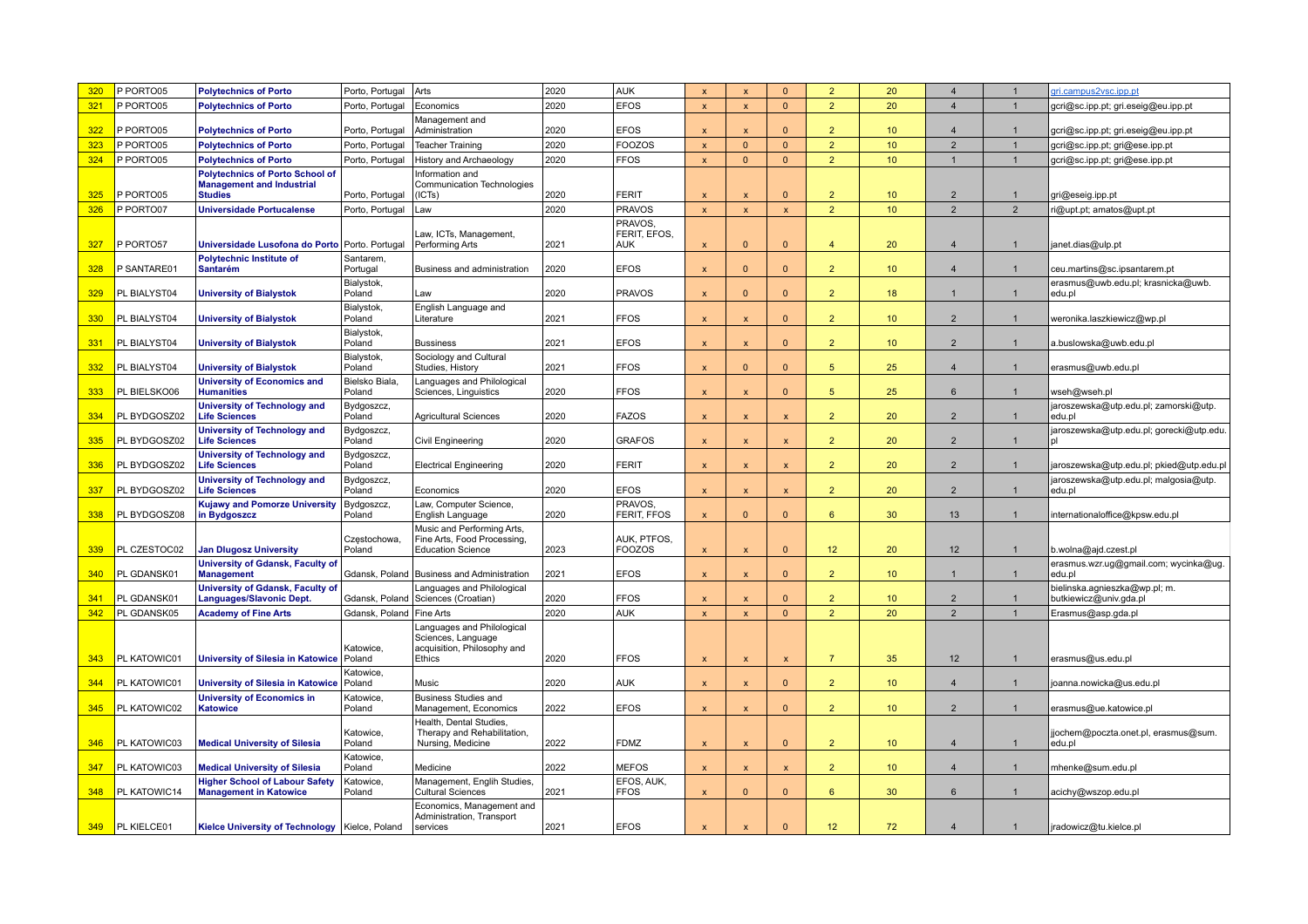| 350 | PL KIELCE01  | <b>Kielce University of Technology</b>                        | Kielce, Poland             | <b>ICT</b>                                                                         | 2021 | <b>FERIT</b>                               | $\boldsymbol{\mathsf{x}}$ | $\boldsymbol{\mathsf{x}}$ | $\Omega$                  | 5              | 30              | $\overline{4}$   |                | radowicz@tu.kielce.pl                            |
|-----|--------------|---------------------------------------------------------------|----------------------------|------------------------------------------------------------------------------------|------|--------------------------------------------|---------------------------|---------------------------|---------------------------|----------------|-----------------|------------------|----------------|--------------------------------------------------|
| 351 | PL KIELCE02  | Jan Kochanowski University                                    | Kielce, Poland             | Economics, Political Science                                                       | 2020 | <b>EFOS</b>                                | $\boldsymbol{\mathsf{x}}$ | $\boldsymbol{\mathsf{x}}$ | $\mathbf{0}$              | $\overline{2}$ | 10 <sup>°</sup> | $\overline{2}$   | $\mathbf{1}$   | erasmus@ujk.edu.pl                               |
| 352 | PL KONIN02   | <b>State University of Applied</b><br><b>Sciences</b>         | Konin, Poland              | Education, English Language<br>and Literature                                      | 2022 | FFOS.<br><b>FOOZOS</b>                     | $\boldsymbol{\mathsf{x}}$ | $\boldsymbol{\mathsf{x}}$ | $\boldsymbol{\mathsf{x}}$ | 4              | 20              | $\overline{2}$   | -1             | miastkowska@wp.pl                                |
| 353 | PL KRAKOW01  | <b>Jagiellonian University</b>                                | Krakow, Poland             | Languages and Philological<br>Sciences                                             | 2020 | <b>FFOS</b>                                | $\boldsymbol{\mathsf{x}}$ | $\boldsymbol{\mathsf{x}}$ | $\mathsf{x}$              | $\overline{2}$ | 10 <sup>°</sup> | 3                | $\mathbf{1}$   | magdalena.pytlak@uj.edu.pl                       |
| 354 | PL KRAKOW01  | <b>Jagiellonian University</b>                                | Krakow, Poland             | Nursing and midwifery                                                              | 2023 | <b>FDMZ</b>                                | $\boldsymbol{\mathsf{x}}$ | $\boldsymbol{\mathsf{x}}$ | $\overline{0}$            | 2 <sup>2</sup> | 10 <sup>°</sup> |                  | $\mathbf{1}$   | iwona.malinowska-lipien@uj.edu.pl                |
| 355 | PL KRAKOW01  | <b>Jagiellonian University</b>                                | Krakow, Poland             | Mathematics and Statistics                                                         | 2022 | OMAT                                       | $\boldsymbol{\mathsf{x}}$ | $\boldsymbol{\mathsf{x}}$ | $\overline{0}$            | 2 <sup>1</sup> | 10 <sup>°</sup> | $\overline{4}$   | $\mathbf{1}$   | erasmus@im.uj.edu.pl                             |
|     |              | <b>Pedagocical University of</b>                              |                            | anguages and Philological                                                          |      |                                            |                           |                           |                           |                |                 |                  |                |                                                  |
| 356 | PL KRAKOW05  | <b>Cracow</b>                                                 | Krakow, Poland             | Sciences (Germany)                                                                 | 2021 | <b>FFOS</b>                                | $\boldsymbol{\mathsf{x}}$ | $\boldsymbol{\mathsf{x}}$ | $\mathsf{x}$              | $\overline{2}$ | 10 <sup>°</sup> | $\overline{2}$   | $\mathbf{1}$   | marius.misztal@gmail.com                         |
| 357 | PL KRAKOW08  | Uniwersytet Papieski Jana<br><b>Pawła II w Krakowie</b>       |                            | Krakow, Poland   Religion and Theology                                             | 2020 | <b>KBF</b>                                 | $\boldsymbol{\mathsf{x}}$ | $\boldsymbol{\mathsf{x}}$ | $\Omega$                  | $\overline{2}$ | 10 <sup>°</sup> | $\overline{4}$   | $\mathbf{1}$   | erasmus@upjp2.edu.pl                             |
| 358 | PL KRAKOW09  | <b>Academy of Music in Krakow</b>                             | Krakow, Poland             | Music and Performing Arts                                                          | 2020 | <b>AUK</b>                                 | $\boldsymbol{\mathsf{x}}$ | $\mathbf{x}$              | $\mathbf{0}$              | 3              | 30              | 6                | $\overline{1}$ | karolina.jarosz@amuz.krakow.pl                   |
| 359 | PL LEGNICA01 | <b>Witelon State University of</b><br><b>Applied Sciences</b> |                            | Legnica, Poland Economics, Languages                                               | 2020 | EFOS, FFOS                                 | $\boldsymbol{\mathsf{x}}$ | $\boldsymbol{\mathsf{x}}$ | $\mathbf{0}$              | 2 <sup>1</sup> | 10 <sup>°</sup> | $\overline{4}$   | $\mathbf{1}$   | witkowskam@pwsz.legnica.edu.pl                   |
| 360 | PL LODZ02    | <b>Lodz University of Technology</b>                          | Lodz, Poland               | Computer Science, Electricity<br>and Energy                                        | 2021 | <b>FERIT</b>                               | $\boldsymbol{\mathsf{x}}$ | $\boldsymbol{\mathsf{x}}$ | $\mathbf{0}$              | $\overline{2}$ | 10 <sup>°</sup> | $\Omega$         | $\mathbf{0}$   | joanna.auguscik@p.lodz.pl; ife@adm.p.<br>lodz.pl |
|     |              | <b>The Polish Natioanl Film.</b>                              |                            |                                                                                    |      |                                            |                           |                           |                           |                |                 |                  |                |                                                  |
| 361 | PL LODZ23    | <b>Television and Theatre School</b><br>in Lodz               | Lodz, Poland               | Arts                                                                               | 2021 | <b>AUK</b>                                 | $\boldsymbol{\mathsf{x}}$ | $\mathbf x$               | $\Omega$                  | $\overline{2}$ | 10 <sup>°</sup> | $\overline{4}$   |                | dkidon@filmschool.lodz.pl                        |
| 362 | PL LOMZA03   | <b>Lomza State University of</b><br><b>Applied Sciences</b>   | Lomza, Poland              | Electronics and automation                                                         | 2020 | <b>FERIT</b>                               | $\overline{\mathsf{x}}$   | $\mathbf x$               | $\mathbf{0}$              | $\overline{2}$ | 10 <sup>°</sup> | $\overline{2}$   |                | kzacharzewska-arnista@pwsip.edu.pl               |
| 363 | PL LUBLIN02  | The John Paul II Catholic<br><b>University of Lublin</b>      | ublin, Poland              | Arts (Arts History), Music and<br>Performing Arts                                  | 2022 | <b>AUKOS</b>                               | $\boldsymbol{\mathsf{x}}$ | $\mathbf{x}$              | $\Omega$                  | $\overline{2}$ | 10              | 8                |                | kostecki@kul.pl                                  |
| 364 | PL LUBLIN03  | <b>Lublin University of Technology</b>                        | ublin, Poland              | Mathematics                                                                        | 2022 | OMAT                                       | $\boldsymbol{\mathsf{x}}$ | $\mathbf{x}$              | $\Omega$                  | $\overline{3}$ | 30 <sup>°</sup> | $\mathcal{P}$    |                | m.zuk@pollub.pl                                  |
| 365 | PL LUBLIN03  | <b>Lublin University of Technology</b>                        | Lublin, Poland             | Electronics and Autimation,<br>ICT, Electricity and Energy                         | 2022 | <b>FERIT</b>                               | $\boldsymbol{\mathsf{x}}$ | $\boldsymbol{\mathsf{x}}$ | $\Omega$                  | $\overline{2}$ | 10 <sup>°</sup> | $\overline{4}$   | $\mathbf{1}$   | m.batorczak@pollub.pl                            |
| 366 | PL LUBLIN04  | <b>University of Life Sciences in</b><br>Lublin               | Lublin, Poland             | Food Processing, Agriculture                                                       | 2022 | PTFOS, FAZOS                               | $\boldsymbol{\mathsf{x}}$ | $\boldsymbol{\mathsf{x}}$ | $\pmb{\mathsf{x}}$        | $\overline{4}$ | 20              | $\overline{4}$   | $\mathbf{1}$   | kinga.slominska@up.lublin.pl                     |
| 367 | PL LUBLIN04  | <b>University of Life Sciences in</b><br>Lublin               | Lublin, Poland             | <b>Business and Administration</b>                                                 | 2022 | <b>EFOS</b>                                | $\Omega$                  | $\Omega$                  | $\Omega$                  | $\Omega$       | $\mathbf{0}$    | $\overline{2}$   | $\mathbf{1}$   | kinga.slominska@up.lublin.pl                     |
| 368 | PL LUBLIN05  | <b>Medical University of Lublin</b>                           | Lublin, Poland             | <b>Nursing and Caring</b>                                                          | 2020 | <b>FDMZ</b>                                | $\boldsymbol{\mathsf{x}}$ | $\boldsymbol{\mathsf{x}}$ | $\pmb{\times}$            | 5 <sub>5</sub> | 20              | $5\overline{5}$  | $\mathbf{1}$   | barbara.gargala@umlub.pl                         |
| 369 | PL NYSA01    | <b>University of Applied Sciences</b><br>in Nysa              | Nysa, Poland               | Management, Engineering,<br>Computer Science, Music,<br>Food Processing, Languages | 2020 | EFOS, FERIT.<br>AUK, PTFOS,<br><b>FFOS</b> | $\boldsymbol{\mathsf{x}}$ | $\Omega$                  | $\Omega$                  | 16             | 80              | 15 <sup>15</sup> | $\mathbf{1}$   | bwm@pwsz.nysa.pl                                 |
| 370 | PL OLSZTYN01 | <b>University of Warmia and</b><br><b>Mazury in Olsztyn</b>   | Olsztyn, Poland            | Building and civil engineering                                                     | 2020 | <b>GRAFOS</b>                              | $\boldsymbol{\mathsf{x}}$ | $\boldsymbol{\mathsf{x}}$ | $\mathbf{x}$              | $\mathbf{3}$   | 15              | $\overline{4}$   | $\overline{2}$ | agnieszka.matejko@uwm.edu.pl                     |
| 371 | PL OPOLE01   | <b>University of Opole</b>                                    | Opole, Poland              | Foreign Languages                                                                  | 2020 | <b>FFOS</b>                                | $\boldsymbol{\mathsf{x}}$ | $\mathbf{x}$              | $\mathbf{0}$              | $6^{\circ}$    | 30 <sup>°</sup> | $\mathbf{3}$     | $\mathbf{1}$   | erasmus@uni.opole.pl                             |
| 372 | PL OPOLE01   | <b>University of Opole</b>                                    | Opole, Poland              | Law                                                                                | 2022 | <b>PRAVOS</b>                              | $\overline{\mathbf{x}}$   | $\mathbf{x}$              | $\mathbf{0}$              | $\overline{2}$ | 10 <sup>°</sup> | $\overline{2}$   | $\mathbf{1}$   | erasmus@uni.opole.pl                             |
| 373 | PL POZNAN01  | <b>Adam Mickiewicz University</b>                             | Poznan, Poland             | Biology                                                                            | 2022 | OBIO                                       | $\mathbf{x}$              | $\mathbf{x}$              | $\mathsf{x}$              | $\overline{2}$ | 10 <sup>°</sup> | $\overline{2}$   | $\mathbf{1}$   | szym@amu.edu.pl; erasmus@amu.ed.pl               |
| 374 | PL POZNAN01  | <b>Adam Mickiewicz University</b>                             | Poznan, Poland             | Foreign Languages                                                                  | 2022 | <b>FFOS</b>                                | $\overline{\mathbf{x}}$   | $\mathbf{x}$              | $\pmb{\mathsf{x}}$        | $\overline{2}$ | 10 <sup>°</sup> | $\overline{2}$   | $\mathbf{1}$   | ustw@amu.edu.pl                                  |
| 375 | PL POZNAN01  | <b>Adam Mickiewicz University</b>                             |                            | Sociology and Cultural Studies<br>Poznan, Poland   Religion and Theology           | 2020 | AUK. DJKBF                                 | $\boldsymbol{\mathsf{x}}$ | $\boldsymbol{\mathsf{x}}$ | $\mathsf{x}$              | $\mathbf{R}$   | 10 <sup>1</sup> | $\overline{4}$   | $\mathbf{1}$   | tomasz.branka@amu.edu.pl,<br>erasmus@amu.edu.pl  |
| 376 | PL POZNAN02  | <b>Poznan University of</b><br><b>Technology</b>              | Poznan, Poland             | <b>Engineering and Engineering</b><br>Trades                                       | 2022 | <b>FERIT</b>                               | $\boldsymbol{\mathsf{x}}$ | $\mathsf{x}$              | $\mathsf{x}$              | $\overline{2}$ | 12 <sup>°</sup> | $\overline{2}$   | $\mathbf{1}$   | olga.brzezinska@put.poznan.pl                    |
| 377 | PL POZNAN03  | Poznań University of<br><b>Economics and Business</b>         | Poznan, Poland             | <b>Business and Administration</b><br>Economics                                    | 2022 | EFOS.<br><b>FOOZOS</b>                     | $\boldsymbol{\mathsf{x}}$ | $\boldsymbol{\mathsf{x}}$ | $\mathbf{0}$              | $\overline{2}$ | 10 <sup>°</sup> | $\overline{4}$   | $\overline{2}$ | swz@ue.poznan.pl                                 |
| 378 | PL POZNAN05  | <b>Poznan University of Medical</b><br><b>Sciences</b>        | Poznan, Poland   Medicine  |                                                                                    | 2020 | <b>MEFOS</b>                               | $\boldsymbol{\mathsf{x}}$ | $\boldsymbol{\mathsf{x}}$ | $\mathbf{x}$              | $\overline{2}$ | 10 <sup>°</sup> | $\mathcal{P}$    | $\mathbf{1}$   | ekaniewska@ump.edu.pl                            |
| 379 | PL POZNAN22  | <b>Poznan School of Logistics</b>                             | Poznan, Poland Engineering | Business and Administration.                                                       | 2020 | <b>EFOS</b>                                | $\mathbf x$               | $\Omega$                  | $\Omega$                  | $\overline{2}$ | 10 <sup>°</sup> | $\overline{4}$   |                | oanna.kwiatek@wsl.com.pl                         |
| 380 | PL PRZEMYS01 | <b>WSPiA University of Rzeszów</b>                            | Rzeszów,<br>Poland         | Management and<br>administration                                                   | 2020 | <b>EFOS</b>                                | $\boldsymbol{\mathsf{x}}$ | $\mathbf x$               | $\mathsf{x}$              | $\overline{2}$ | 10 <sup>°</sup> | $\overline{4}$   |                | erasmus@wspia.eu                                 |
| 381 | PL RZESZOW01 | <b>Rzeszow University of</b><br><b>Technology</b>             | Rzeszów<br>Poland          | Economics, Business and<br>Administration                                          | 2022 | <b>EFOS</b>                                | $\boldsymbol{\mathsf{x}}$ | $\boldsymbol{\mathsf{x}}$ | $\mathbf{x}$              | $\overline{2}$ | 10 <sup>°</sup> | 3                |                | ruszel@prz.edu.pl                                |
| 382 | PL RZESZOW02 | <b>University of Rzeszów</b>                                  | Rzeszów,<br>Poland         | Agriculture                                                                        | 2020 | <b>FAZOS</b>                               | $\mathbf x$               |                           | $\mathbf{x}$              | $\overline{2}$ | 10 <sup>°</sup> | $\overline{4}$   |                | lkustra@ur.edu.pl                                |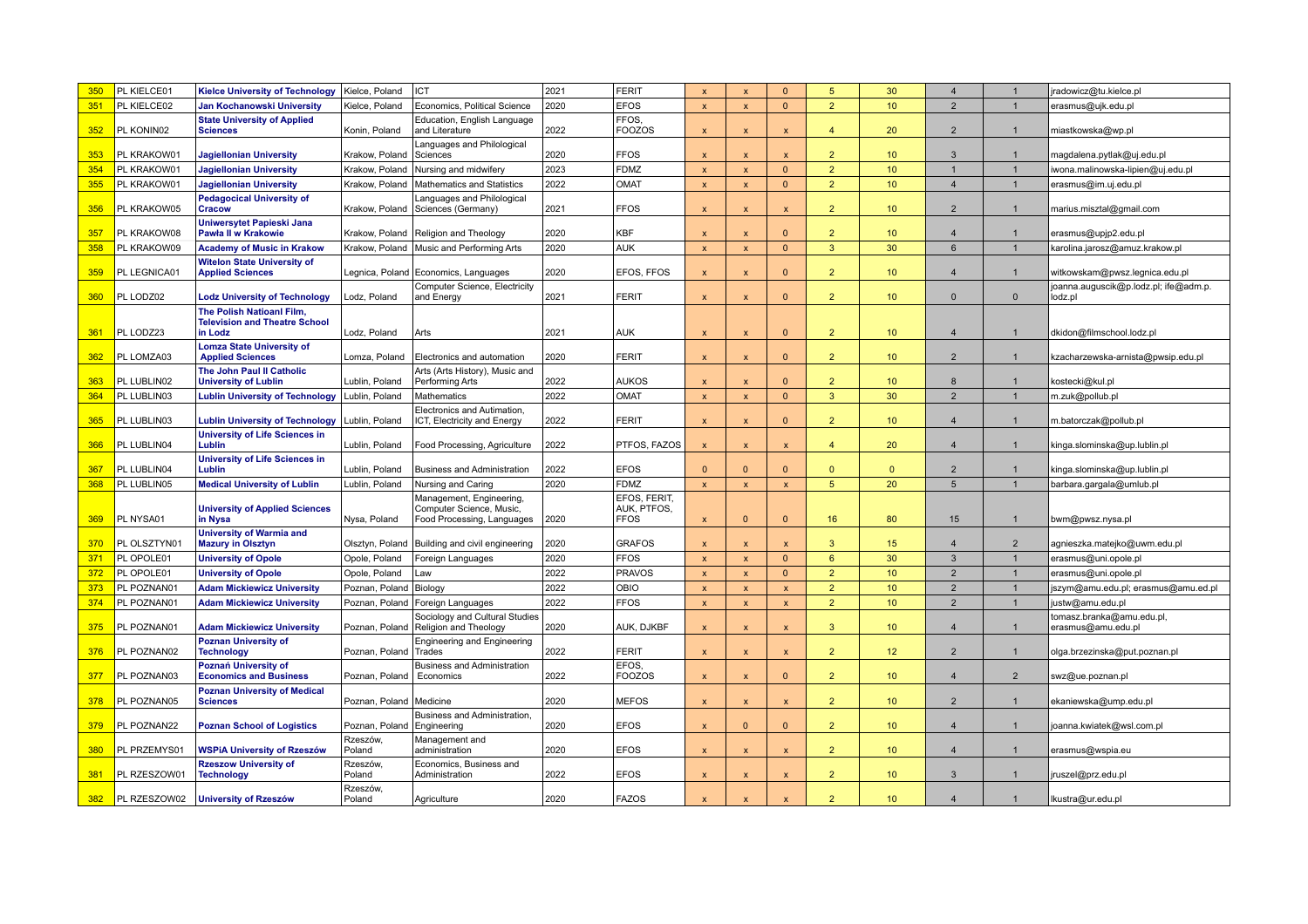| 383 | PL RZESZOW02 | <b>University of Rzeszow</b>                                                     | Rzeszow,<br>Poland          | Law                                                                                                                                                                                                                                                                 | 2021 | PRAVOS              | $\mathbf{x}$              | $\mathbf{x}$              | $\Omega$           | 2                    | 10 <sup>°</sup> | $\overline{2}$ | $\mathbf{1}$   | Rafał Łukasiewicz<br>Faculty of Law and Administration<br>lukasiewiczrafal@op.pl             |
|-----|--------------|----------------------------------------------------------------------------------|-----------------------------|---------------------------------------------------------------------------------------------------------------------------------------------------------------------------------------------------------------------------------------------------------------------|------|---------------------|---------------------------|---------------------------|--------------------|----------------------|-----------------|----------------|----------------|----------------------------------------------------------------------------------------------|
| 384 | PL SZCZECI01 | <b>University of Szczecin</b>                                                    | Szczecin,<br>Poland         | Economics, Finance, Banking<br>and Insurance                                                                                                                                                                                                                        | 2022 | <b>EFOS</b>         | $\mathbf{x}$              | $\mathbf{x}$              | $\mathbf{0}$       | $\overline{4}$       | 20              | $\overline{2}$ | $\mathbf{1}$   | dominika.kordela@wzieu.pl                                                                    |
| 385 | PL SZCZECI02 | <b>West Pomeranian University of</b><br><b>Technology</b>                        | Szczecin,<br>Poland         | Agriculture                                                                                                                                                                                                                                                         | 2020 | <b>FAZOS</b>        | $\mathbf{x}$              | $\mathbf{x}$              | $\mathbf{x}$       | $\overline{2}$       | 10 <sup>°</sup> | $\overline{4}$ | $\mathbf{1}$   | martyna.snioszek@zut.edu.pl                                                                  |
| 386 | PL TORUN01   | <b>Nicolaus Copernicus University</b>                                            | Torun, Poland               | Philosophy; Library,<br>information and archival<br>studies                                                                                                                                                                                                         | 2020 | <b>FFOS</b>         | $\boldsymbol{\mathsf{x}}$ | $\boldsymbol{\mathsf{x}}$ | $\mathbf{0}$       | $\overline{4}$       | 20              | $\overline{4}$ | $\mathbf{1}$   | zibbi@umk.pl                                                                                 |
| 387 | PL WARSAW04  | <b>Maria Grzegorzewska University</b>                                            | Warszav,<br>Poland          | Education                                                                                                                                                                                                                                                           | 2020 | FOOZOS              | $\mathbf{x}$              | $\mathbf{x}$              | $\Omega$           | $\overline{2}$       | 10              | $\overline{4}$ | $\overline{1}$ | antonina@hummel.it.pl, kkozina@aps.edu.<br>pl, kkrus@aps.edu.pl, kwyszomirska@aps.<br>edu.pl |
| 388 | PL WARSAW05  | Warszaw University of Life<br><b>Sciences</b>                                    | Warszav,<br>Poland          | Animal Scineces/Crop and<br>livestock production,<br>Horticulture, Agriculture                                                                                                                                                                                      | 2021 | <b>FAZOS</b>        | $\mathbf{x}$              | $\mathbf{x}$              | $\Omega$           | 3                    | 20              | 3              | 3              | erasmus@sggw.pl                                                                              |
| 389 | PL WARSZAW06 | <b>Medical University of Warsaw</b>                                              | Warsaw,<br>Poland           | Medicine                                                                                                                                                                                                                                                            | 2020 | <b>IMEFOS</b>       | $\mathbf{x}$              | $\mathsf{x}$              | $\mathbf{0}$       | $\overline{2}$       | 10              | $\overline{2}$ | $\mathbf 1$    | lidia.przepiora@wum.edu.pl; dorota.<br>niewczas@wum.edu.pl                                   |
| 390 | PL WARSAW11  | <b>National Academy of Dramatic</b><br><b>Art in Warsaw</b>                      | Warszav,<br>Poland          | Music and performing arts                                                                                                                                                                                                                                           | 2020 | <b>AUK</b>          | $\Omega$                  | $\mathbf{x}$              | $\Omega$           | $\overline{3}$       | 15              | $\overline{4}$ | $\mathbf 1$    | international@atb.edu.pl                                                                     |
| 391 | PL WARSAW46  | Wyższa Szkoła Informatyki<br>Stosowanej i Zarządzania                            | Warszav.<br>Poland          | Fine Arts, Management, ICT                                                                                                                                                                                                                                          | 2022 | AUK. EFOS.<br>FERIT | X                         | $\boldsymbol{\mathsf{x}}$ | $\mathbf{0}$       | $6\overline{6}$      | 60              | 6              | $\mathbf{1}$   | lesicka@wit.edu.pl                                                                           |
| 392 | PL WARSZAW59 | <b>Warsaw College of Engineering</b><br>and Health                               | Warszav,<br>Poland          | Health                                                                                                                                                                                                                                                              | 2020 | FDMZ                | $\boldsymbol{\mathsf{x}}$ | $\Omega$                  | $\Omega$           | $\overline{2}$       | 10 <sub>1</sub> | $\overline{4}$ | $\mathbf{1}$   | erasmus@wsiiz.pl                                                                             |
| 393 | PL WROCLAW01 | <b>University of Wroclaw</b>                                                     | Wroclaw,<br>Poland          | Croatian Language and<br>Literature                                                                                                                                                                                                                                 | 2020 | <b>FFOS</b>         | X                         | $\boldsymbol{\mathsf{x}}$ | $\pmb{\mathsf{x}}$ | 2 <sup>2</sup>       | 20              | $\overline{1}$ | $\mathbf{1}$   | barbara.skalacka@uni. wroc.pl; rasha.<br>kowalczyk@gmail.com                                 |
| 394 | PL WROCLAW01 | <b>University of Wroclaw</b>                                                     | Wroclaw,<br>Poland          | Journalism and Information                                                                                                                                                                                                                                          | 2020 | <b>FFOS</b>         | X                         | $\Omega$                  | $\mathbf{0}$       | $\overline{2}$       | 10 <sub>1</sub> | $\overline{2}$ | $\mathbf 1$    | barbara.skalacka@uni.wroc.pl                                                                 |
| 395 | PL WROCLAW01 | <b>University of Wroclaw</b>                                                     | Wroclaw,<br>Poland          | Psychology                                                                                                                                                                                                                                                          | 2020 | <b>FFOS</b>         | X                         | $\boldsymbol{\mathsf{x}}$ | $\mathbf{0}$       | 2 <sup>2</sup>       | 20              | $\mathbf 1$    | $\mathbf{1}$   | barbara.skalacka-harrold@uwr.edu.pl                                                          |
| 396 | PL WROCLAW01 | <b>University of Wroclaw</b>                                                     | Wroclaw,<br>Poland          | <b>Political Sciences and Civics</b>                                                                                                                                                                                                                                | 2020 | DOK ŠK              | $\Omega$                  | $\Omega$                  | $\boldsymbol{x}$   | $\overline{2}$       | 10 <sub>1</sub> | $\overline{2}$ | $\mathbf 1$    | barbara.skalacka@uni.wroc.pl                                                                 |
| 397 | PL WROCLAW03 | <b>Wroclaw University of</b><br><b>Economics</b>                                 | Wroclaw,<br>Poland          | <b>Business and Administration</b>                                                                                                                                                                                                                                  | 2022 | <b>EFOS</b>         | $\boldsymbol{\mathsf{x}}$ | $\boldsymbol{\mathsf{x}}$ | $\mathbf{0}$       | $\overline{2}$       | 10 <sup>°</sup> | $\overline{4}$ | $\overline{2}$ | erasmus@ue.wroc.pl                                                                           |
| 398 | PL WROCLAW04 | <b>Wroclaw University of</b><br><b>Environmental and Life</b><br><b>Sciences</b> | Wroclaw,<br>Poland          | <b>Food Processing</b>                                                                                                                                                                                                                                              | 2020 | <b>FAZOS: PTFOS</b> | $\boldsymbol{\mathsf{x}}$ | $\boldsymbol{\mathsf{x}}$ | $\mathbf{x}$       | $\overline{2}$       | 10 <sup>°</sup> | $\overline{2}$ | $\overline{1}$ | jadwiga.bolechowska@up.wroc.pl                                                               |
| 399 | PL WROCLAW05 | <b>Wroclaw Medical University</b>                                                | Wroclaw,<br>Poland          | <b>Dental Studies</b>                                                                                                                                                                                                                                               | 2022 | <b>FDMZ</b>         | $\mathbf{x}$              | $\boldsymbol{\mathsf{x}}$ | $\Omega$           | $\blacktriangleleft$ | $6^{\circ}$     | $\Omega$       | $\overline{0}$ | marcin.standa@umed.wrocl.pl                                                                  |
|     |              | <b>The Eugeniusz Geppert</b><br><b>Academy of Art and Design in</b>              | Wroclaw,                    | Art and Design of Ceramics,<br>Art and Design of Glass,<br>Design, Interior Architecture,<br>Stage Design, Art Mediation,<br>Conservation and Restoration<br>of Art Works, Graphics,<br>Graphic Design, Graphics:<br>Printmaking, Media Art,<br>Painting, Sculpture |      |                     |                           |                           |                    |                      |                 |                |                |                                                                                              |
| 400 | PL WROCLAW07 | <b>Wroclaw</b><br>'1 Decembrie 1918" University                                  | Poland<br>Alba Iulia        |                                                                                                                                                                                                                                                                     | 2022 | <b>AUKOS</b>        | $\boldsymbol{\mathsf{x}}$ | $\mathsf{x}$              | $\mathbf{x}$       | 2                    | 10 <sup>°</sup> | $\overline{4}$ | $\mathbf{1}$   | erasmus@asp.wroc.pl                                                                          |
| 401 | RO ALBAIU01  | of Alba Iulia<br>"1 Decembrie 1918" University                                   | Romania<br>Alba Iulia       | <b>Business Administration</b><br><b>Engineering and Engineering</b>                                                                                                                                                                                                | 2020 | <b>EFOS</b>         | $\mathbf{x}$              | $\mathbf{x}$              | $\Omega$           | $\overline{4}$       | 20              | $\overline{4}$ | $\mathbf{1}$   | bpc@uab.ro; erasmus uab@yahoo.com                                                            |
| 402 | RO ALBAIU01  | of Alba Iulia                                                                    | Romania                     | Trades                                                                                                                                                                                                                                                              | 2020 | FERIT               | $\boldsymbol{\mathsf{x}}$ | $\Omega$                  | $\Omega$           | $\overline{4}$       | 20              | $\overline{4}$ | $\mathbf{1}$   | bpc@uab.ro; erasmus_uab@yahoo.com                                                            |
| 403 | RO ALBAIU01  | "1 Decembrie 1918" University<br>of Alba Iulia                                   | Alba Iulia<br>Romania       | Law                                                                                                                                                                                                                                                                 | 2020 | <b>PRAVOS</b>       | $\boldsymbol{\mathsf{x}}$ | $\Omega$                  | $\Omega$           | $\overline{2}$       | 10 <sup>°</sup> | $\overline{4}$ | $\overline{1}$ | bpc@uab.ro; erasmus_uab@yahoo.com                                                            |
| 404 | RO ALBAIU01  | "1 Decembrie 1918" University<br>of Alba Iulia                                   | Alba Iulia<br>Romania       | Education                                                                                                                                                                                                                                                           | 2020 | <b>FOOZOS</b>       | $\boldsymbol{\mathsf{x}}$ | $\boldsymbol{\mathsf{x}}$ | $\mathbf{0}$       | $\overline{4}$       | 20              | $\overline{4}$ | $\overline{1}$ | bpc@uab.ro; erasmus_uab@yahoo.com                                                            |
| 405 | RO ALBAIU01  | "1 Decembrie 1918" University<br>of Alba Iulia                                   | Alba lulia<br>Romania       | Social Work and Counselling                                                                                                                                                                                                                                         | 2021 | PRAVOS              | $\boldsymbol{\mathsf{x}}$ | $\mathbf{x}$              | $\Omega$           | $\overline{4}$       | 20              | $\overline{4}$ | $\overline{1}$ | erasmus@uab.ro, liliana.trifu@uab.ro                                                         |
| 406 |              | RO BUCURES09   The University of Bucharest                                       | <b>Bucharest</b><br>Romania | Languages                                                                                                                                                                                                                                                           | 2021 | <b>FFOS</b>         | $\Omega$                  | $\Omega$                  | $\Omega$           | $\mathbf{0}$         | $\mathbf{0}$    | $\overline{4}$ | $\overline{1}$ | raluca.amza@erasmus.unibuc.ro                                                                |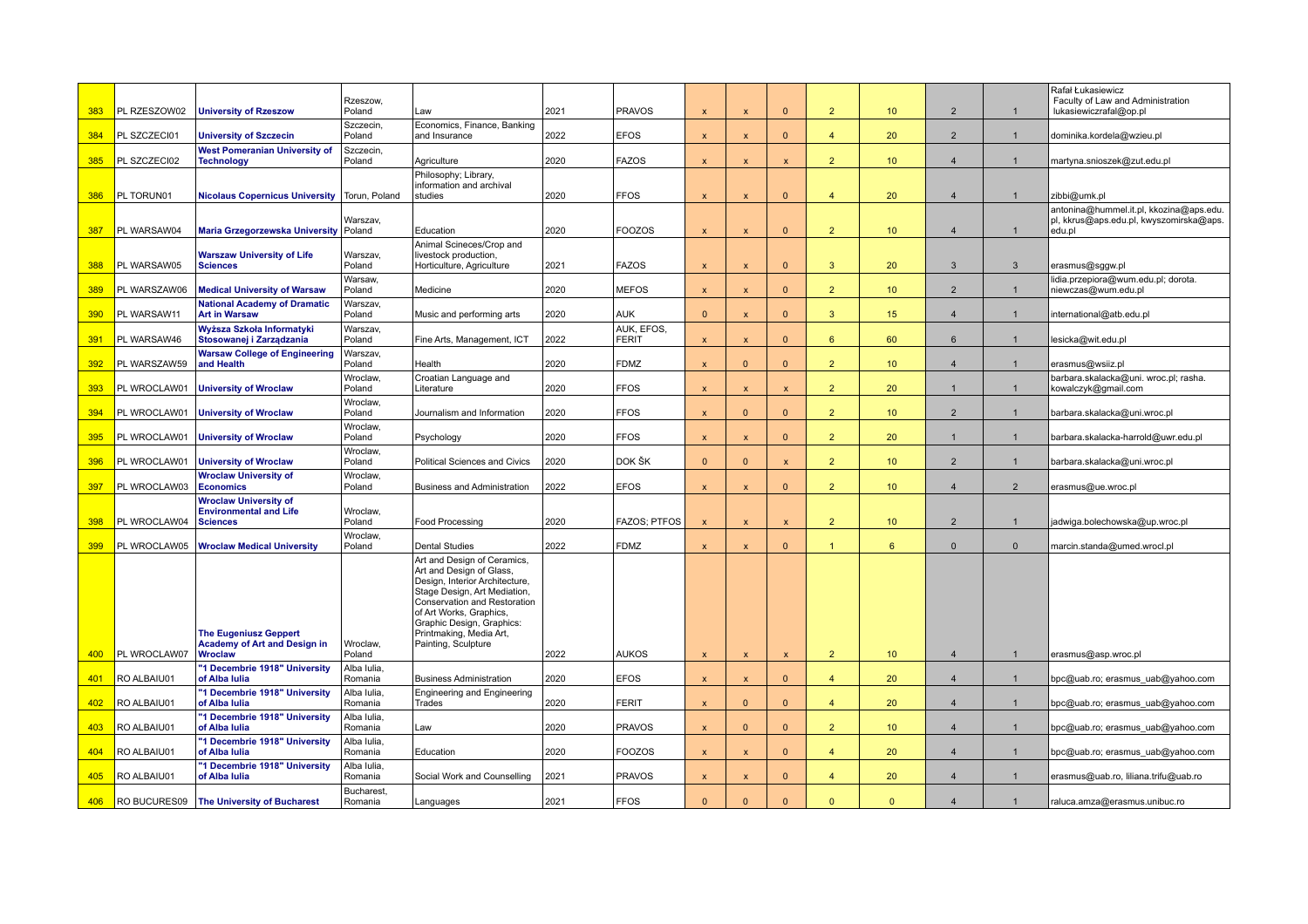|     |              | <b>University Politehnica of</b>                                                            | Bucharest.              | Electronics and<br>Automation, Electricity and<br>Energy, Information and                                                                                                                                                     | 2020 | <b>FERIT</b>                     |                           | $\mathbf{0}$              |                           | 6 <sup>1</sup> |                 |                  | $\overline{4}$ |                                                       |
|-----|--------------|---------------------------------------------------------------------------------------------|-------------------------|-------------------------------------------------------------------------------------------------------------------------------------------------------------------------------------------------------------------------------|------|----------------------------------|---------------------------|---------------------------|---------------------------|----------------|-----------------|------------------|----------------|-------------------------------------------------------|
| 407 | RO BUCURES11 | <b>Bucharest (UPB)</b><br><b>University of Agronomic</b>                                    | Romania                 | Communication Technology                                                                                                                                                                                                      |      |                                  | $\boldsymbol{\mathsf{x}}$ |                           | $\mathbf{0}$              |                | 60              | 12               |                | stst@elia.pub.ro; socrates@rectorat.pub.ro            |
| 408 | RO BUCURES12 | <b>Sciences and Veterinary</b><br><b>Medicine of Bucharest</b>                              | Bucharest.<br>Romania   | Agriculture                                                                                                                                                                                                                   | 2020 | <b>FAZOS</b>                     | $\mathbf{x}$              | $\mathbf{x}$              | $\mathbf{0}$              | 2 <sup>2</sup> | 10 <sup>°</sup> | $\overline{4}$   | 1              | ecaterina.stefan@agral.usamv.ro                       |
| 409 | RO BUCURES18 | <b>Romanian-American University</b>                                                         | Bucharest,<br>Romania   | Economics                                                                                                                                                                                                                     | 2021 | <b>EFOS</b>                      | $\mathbf{x}$              | $\boldsymbol{\mathsf{x}}$ | $\mathbf{x}$              | 3              | 30              | $\mathbf{3}$     | $\mathbf{1}$   | erasmus@student.rau.ro                                |
| 410 | RO CLUJNAP01 | <b>Universitatea Babes-Bolyai</b>                                                           | Cluj-Napoca,<br>Romania | Arts (Theatre and Television)                                                                                                                                                                                                 | 2023 | <b>AUK</b>                       | $\boldsymbol{\mathsf{x}}$ | $\boldsymbol{\mathsf{x}}$ | $\mathbf{0}$              | 2 <sup>2</sup> | 10 <sup>°</sup> | $\overline{2}$   | $\mathbf{1}$   | anca.maniutiu@ubbcluj.ro; anca.<br>maniutiu@yahoo.com |
| 411 | RO CLUJNAP01 | <b>Universitatea Babes-Bolyai</b>                                                           | Cluj-Napoca,<br>Romania | Mathematics, Computer<br>Science                                                                                                                                                                                              | 2020 | <b>OMAT</b>                      | $\boldsymbol{\mathsf{x}}$ | $\boldsymbol{\mathsf{x}}$ | $\mathsf{x}$              | 2 <sup>1</sup> | 10 <sup>°</sup> | $\overline{4}$   | $\mathbf{1}$   | ramona.onciu@ubbcluj.ro                               |
| 412 | RO CLUJNAP04 | <b>University of Agricultural</b><br><b>Science and Veterinary</b><br><b>Medicine</b>       | Cluj-Napoca,<br>Romania | Agriculture                                                                                                                                                                                                                   | 2020 | <b>FAZOS</b>                     | $\boldsymbol{\mathsf{x}}$ | $\boldsymbol{\mathsf{x}}$ | $\mathsf{x}$              | 2 <sup>1</sup> | 10 <sup>°</sup> | $\overline{4}$   | $\mathbf{1}$   | erasmus@usamvcluj.ro                                  |
| 413 | RO CLUJNAP05 | <b>Technical University of Cluj-</b><br><b>Napoca</b>                                       | Cluj-Napoca,<br>Romania | Engineering and Engineering<br>Trades                                                                                                                                                                                         | 2020 | <b>FERIT</b>                     | $\boldsymbol{\mathsf{x}}$ | $\boldsymbol{\mathsf{x}}$ | $\boldsymbol{\mathsf{x}}$ | 2 <sup>1</sup> | 20              | $\overline{4}$   | $\mathbf{1}$   | Andreea.Popa@staff.utcluj.ro                          |
| 414 | RO CLUJNAP06 | <b>University of Art and Design</b><br>Cluj                                                 | Cluj-Napoca,<br>Romania | Arts                                                                                                                                                                                                                          | 2020 | <b>AUK</b>                       | $\boldsymbol{\mathsf{x}}$ | $\boldsymbol{\mathsf{x}}$ | $\mathbf{0}$              | 2 <sup>1</sup> | 10 <sup>°</sup> | $\overline{2}$   | $\mathbf{1}$   | relations@uad.ro; relint@uad.ro                       |
| 415 | RO CONSTAN02 | <b>Ovidius University of Constanta</b>                                                      | Constanta,<br>Romania   | Agriculture, Crop and livestock<br>production, Horticulture                                                                                                                                                                   | 2021 | <b>FAZOS</b>                     | $\boldsymbol{\mathsf{x}}$ | $\boldsymbol{\mathsf{x}}$ | $\mathbf{0}$              | 6 <sup>1</sup> | 30 <sup>°</sup> | 6                | -1             | erasmus@univ-ovidius.ro                               |
| 416 | RO CRAIOVA01 | Universitatea din Craiova                                                                   | Craiova,<br>Romania     | Agriculture, Environmental<br>protection technology, Biology,<br>Food Processing                                                                                                                                              | 2020 | FAZOS, OBIO,<br><b>PTFOS</b>     | $\boldsymbol{\mathsf{x}}$ | $\boldsymbol{\mathsf{x}}$ | $\mathbf{0}$              | 2 <sup>2</sup> | 10 <sup>°</sup> | 8                | -1             | npanea@yahoo.com                                      |
| 417 | RO IASI03    | <b>The University of Agricultural</b><br><b>Sciences and Veterinary</b><br><b>Medicine</b>  | lasi, Romania           | Agriculture, Food Engineering   2020                                                                                                                                                                                          |      | FAZOS, PTFOS                     | X                         | $\boldsymbol{\mathsf{x}}$ | $\boldsymbol{\mathsf{x}}$ | $\overline{2}$ | 10 <sup>°</sup> | $\boldsymbol{4}$ | -1             | erasmus@uaiasi.ro                                     |
| 418 | RO SIBIU01   | Universitatea "Lucian Blaga"<br>din Sibiu                                                   | Sibiu, Romania          | Arts                                                                                                                                                                                                                          | 2020 | <b>AUK</b>                       | $\boldsymbol{\mathsf{x}}$ | $\boldsymbol{\mathsf{x}}$ | $\mathbf{0}$              | 2 <sup>1</sup> | 10 <sup>°</sup> | $\overline{4}$   | $\mathbf{1}$   | dep.externe@ulbsibiu.ro                               |
| 419 | RO SUCEAVA01 | <b>University Stefan cel Mare</b><br><b>Suceava</b>                                         | Suceava.<br>Romania     | Agriculture, Environmental<br>protection technology                                                                                                                                                                           | 2020 | <b>FAZOS</b>                     | $\boldsymbol{\mathsf{x}}$ | $\boldsymbol{\mathsf{x}}$ | $\mathsf{x}$              | 3              | 18              | $\overline{2}$   | $\mathbf{1}$   | relint@usv.ro                                         |
| 420 | RO SUCEAVA01 | <b>University Stefan cel Mare</b><br><b>Suceava</b>                                         | Suceava,<br>Romania     | <b>Electronics and Automation</b>                                                                                                                                                                                             | 2020 | <b>FERIT</b>                     | $\boldsymbol{\mathsf{x}}$ | $\boldsymbol{\mathsf{x}}$ | $\mathsf{x}$              | $\overline{2}$ | 10 <sup>°</sup> | $\overline{4}$   |                | relint@usv.ro                                         |
| 421 | RO TIMISOA03 | <b>Banat University of Agricultural</b><br><b>Science and Veterinary</b><br><b>Medicine</b> | Timisoara,<br>Romania   | <b>Agricultural Sciences</b>                                                                                                                                                                                                  | 2020 | <b>FAZOS</b>                     | $\boldsymbol{\mathsf{x}}$ | $\boldsymbol{\mathsf{x}}$ | $\mathsf{x}$              | 8              | 40              | 28               | $\mathbf{1}$   | internationalrelations@usab-tm.ro                     |
| 422 | RO TIMISOA04 | Politehnica University Timisoara Romania                                                    | Timisoara.              | Building and Civil Engineering                                                                                                                                                                                                | 2020 | <b>GRAFOS</b>                    | $\boldsymbol{\mathsf{x}}$ | $\boldsymbol{\mathsf{x}}$ | $\Omega$                  | $\overline{2}$ | 12 <sup>2</sup> | $\boldsymbol{4}$ |                | lia.dolga@upt.ro                                      |
| 423 | RS BELGRAD01 | <b>University of Arts in Belgrade</b>                                                       | Belgrade,<br>Serbia     | Music and Performing Arts                                                                                                                                                                                                     | 2021 | <b>AUK</b>                       | $\boldsymbol{\mathsf{x}}$ | $\overline{\mathbf{x}}$   | $\Omega$                  | 2 <sup>1</sup> | 10 <sup>°</sup> | $\Omega$         | $\Omega$       | erasmus@arts.bg.ac.rs                                 |
| 424 | RS BELGRAD02 | <b>University of Belgrade</b>                                                               | Belgrade,<br>Serbia     | Education                                                                                                                                                                                                                     | 2022 | <b>FOOZOS</b>                    | X                         | $\boldsymbol{\mathsf{x}}$ | $\mathbf{0}$              | 2 <sup>1</sup> | 10 <sup>°</sup> | $\overline{2}$   | $\mathbf{1}$   | Marina Kostrica kostrm@rect.bg.ac.rs                  |
| 425 | RS BELGRAD09 | <b>Megatrend University</b>                                                                 | Belgrade,<br>Serbia     | Sociology and Cultural Studies 2021                                                                                                                                                                                           |      | <b>AUKOS</b>                     | $\mathbf{x}$              | $\boldsymbol{\mathsf{x}}$ | $\Omega$                  | 2 <sup>1</sup> | 10 <sup>°</sup> | $\overline{2}$   | $\mathbf{1}$   | erasmus@megatrend.edu.rs                              |
|     |              |                                                                                             |                         |                                                                                                                                                                                                                               |      | GrAFOS,<br>FERIT. FFOS.          |                           |                           |                           |                |                 |                  |                |                                                       |
| 426 | RS KRAGUJE01 | <b>University of Kragujevac</b>                                                             | Kragujevac,<br>Serbia   | Engineering and engineering<br>trades, Biology, Education                                                                                                                                                                     | 2021 | FOOZOS.<br>OBIO                  | X                         | $\boldsymbol{\mathsf{x}}$ | $\mathbf{x}$              | 8              | 15              | $\overline{7}$   | $\overline{1}$ | Milica Spasojević, Ivana Balšić<br>erasmus@kg.ac.rs   |
| 427 | RS NIS01     | <b>University of Niš</b>                                                                    | Niš, Serbia             | Mathematics                                                                                                                                                                                                                   | 2021 | OMAT                             | $\boldsymbol{\mathsf{x}}$ | $\mathbf{x}$              | $\mathbf{x}$              | $\overline{3}$ | 15              | $\overline{4}$   | $\overline{1}$ | ivica.manic@elfak.ni.ac.rs                            |
| 428 | RS NIS01     | <b>University of Niš</b>                                                                    | Niš, Serbia             | Engineering and engineering<br>trades, Sociology and Cultural<br>Studies, Psychology, IT,<br>Computer science, Electrical<br>engineering                                                                                      | 2020 | FERIT,<br>GRAFOS.<br><b>FFOS</b> | $\pmb{\mathsf{x}}$        | $\boldsymbol{\mathsf{x}}$ | $\pmb{\mathsf{x}}$        | 9              | 45              | 20               | $\mathbf{1}$   | ivica.manic@elfak.ni.ac.rs                            |
| 429 | RS NOVIPAZ01 | <b>University of Novi Pazar</b>                                                             | Novi Pazar,<br>Srbija   | <b>Business Economics,</b><br>Computer Engineering,<br>Psychology, English Language<br>and Literature, German<br>Language and Literature,<br>Serbian Language and<br>Literature, Bosnian Language<br>and Literature, Art, Law | 2021 | <b>FOOZOS</b>                    | $\boldsymbol{\mathsf{x}}$ | $\boldsymbol{\mathsf{x}}$ | $\Omega$                  | 18             | 90              | 18               | $\mathbf{1}$   | iro@uninp.edu.rs                                      |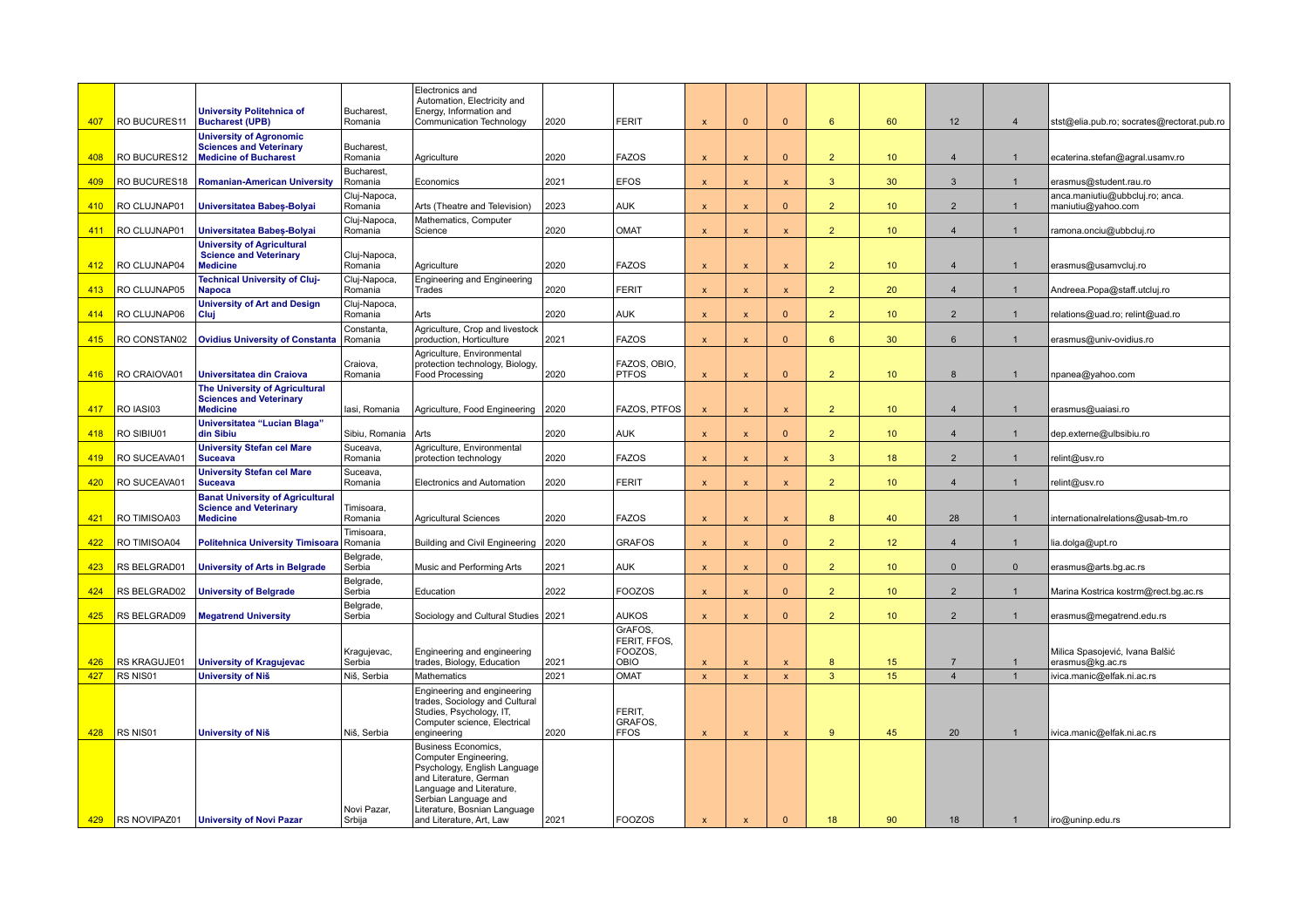| 430 |                  | RS NOVISAD002   University of Novi Sad                                                              | Novi Sad, Srbija Education   |                                                                                                                               | 2021 | <b>FOOZOS</b>                            | $\mathbf{x}$              | $\boldsymbol{\mathsf{x}}$ | $\Omega$           | $\mathbf{1}$   | 5                | $\mathbf{1}$     |                | iro@uns.ac.rs, petrovid@tcd.ie                               |
|-----|------------------|-----------------------------------------------------------------------------------------------------|------------------------------|-------------------------------------------------------------------------------------------------------------------------------|------|------------------------------------------|---------------------------|---------------------------|--------------------|----------------|------------------|------------------|----------------|--------------------------------------------------------------|
|     |                  |                                                                                                     |                              | Food Processing, Chemical                                                                                                     |      |                                          |                           |                           |                    |                |                  |                  |                |                                                              |
| 431 | RS NOVISAD002    | <b>University of Novi Sad</b>                                                                       |                              | engineering, Mining and<br>Novi Sad, Srbija   Extraction, Pharmacy                                                            | 2021 | <b>PTFOS</b>                             | $\boldsymbol{\mathsf{x}}$ | $\boldsymbol{\mathsf{x}}$ | $\mathsf{x}$       | $\mathbf{1}$   | 5                | $\Omega$         | $\mathbf{0}$   | iro@uns.ac.rs<br>senka.vidovic@uns.ac.rs                     |
| 432 | RS NOVISAD02     | <b>University of Novi Sad</b>                                                                       | Novi Sad, Srbija   Languages |                                                                                                                               | 2021 | <b>FFOS</b>                              | $\boldsymbol{\mathsf{x}}$ | $\boldsymbol{\mathsf{x}}$ | $\pmb{\times}$     | 2 <sup>2</sup> | 10 <sup>°</sup>  | $\overline{4}$   |                | Ivana Vujkov iro@urs.ac.rs                                   |
| 433 | RS NOVISAD02     | <b>University of Novi Sad</b>                                                                       | Novi Sad, Srbija   Education |                                                                                                                               | 2021 | <b>FFOS</b>                              | $\Omega$                  | $\Omega$                  | $\mathbf{0}$       | $\mathbf{0}$   | $\Omega$         | $\overline{2}$   |                | iro@urs.ac.rs                                                |
| 434 | RS NOVISAD02     | <b>University of Novi Sad</b>                                                                       |                              | Novi Sad, Srbija   Music and performing arts                                                                                  | 2021 | <b>AUK</b>                               | $\boldsymbol{\mathsf{x}}$ | $\mathbf x$               | $\Omega$           | $\overline{2}$ | 10 <sup>°</sup>  | $\overline{4}$   |                | iro@uns.ac.rs incoming.erasmus@uns.ac.                       |
| 435 | RS NOVISAD02     | <b>University of Novi Sad</b>                                                                       |                              | Novi Sad, Srbija   Building and Civil Engineering                                                                             | 2021 | <b>GRAFOS</b>                            | $\mathbf{x}$              | $\mathbf{x}$              | $\Omega$           | $\overline{2}$ | 10 <sup>°</sup>  | $\mathbf{x}$     | $\mathbf{x}$   | vojnic@gf.uns.ac.rs                                          |
| 436 | RS NOVISAD02     | <b>University of Novi Sad</b>                                                                       | Novi Sad, Srbija Psychology  |                                                                                                                               | 2021 | <b>FFOS</b>                              | $\boldsymbol{\mathsf{x}}$ | $\boldsymbol{\mathsf{x}}$ | $\mathsf{x}$       | 2 <sup>2</sup> | 10 <sup>1</sup>  | $\overline{2}$   | $\overline{1}$ | erasmus@ff.uns.ac.rs                                         |
| 437 | RS NOVISAD02     | <b>University of Novi Sad</b>                                                                       | Novi Sad, Srbija   ICT       | Engineering and Engineering<br>trades, Architecture and<br>Construction, Environment,                                         | 2022 | FERIT,<br>GRAFOS,<br><b>OBIO</b>         | $\mathsf{x}$              | $\overline{\mathsf{x}}$   | $\Omega$           | 12             | 60               | 12               |                | iro@urs.ac.rs                                                |
|     |                  |                                                                                                     | Sremska<br>Kamenica.         | Economics, Agriculture,<br><b>Environmental Protection</b>                                                                    |      | EFOS, FAZOS.                             |                           |                           |                    |                |                  |                  |                | Prof. dr. Dejana Panković                                    |
| 438 | RS NOVISAD04     | <b>Educons Universitz</b>                                                                           | Serbia                       | Technology                                                                                                                    | 2021 | OBIO                                     | $\mathbf{x}$              | $\mathbf{x}$              | $\Omega$           | $6^{\circ}$    | 30               | $\mathbf{3}$     |                | dejana.pankovic@educons.edu.rs                               |
| 439 | RS NOVISAD07     | <b>University Business Academy in</b><br>Novi Sad / Univerzitet Privredna<br>akademija u Novom Sadu | Novi Sad, Srbija Agriculture |                                                                                                                               | 2021 | <b>FAZOS</b>                             | $\mathbf{x}$              | $\boldsymbol{\mathsf{x}}$ | $\mathsf{x}$       | 2 <sup>2</sup> | 10 <sup>°</sup>  | $\overline{4}$   |                | nikola.puvaca@fimek.edu.rs                                   |
| 440 | S BORAS01        | <b>University of Borås</b>                                                                          | Boras, Sweden                | Library, Information and<br>Archival studies                                                                                  | 2020 | <b>FFOS</b>                              | $\boldsymbol{\mathsf{x}}$ | $\boldsymbol{\mathsf{x}}$ | $\Omega$           | $\mathbf{1}$   | 5                | $\overline{2}$   |                | veronica.trepagny@hb.se                                      |
| 441 | S VASTERA01      | <b>Malardalen University</b>                                                                        | Vasteras,<br>Sweden          | Computer Science, Electronics                                                                                                 | 2020 | <b>FERIT</b>                             | $\boldsymbol{\mathsf{x}}$ | $\boldsymbol{\mathsf{x}}$ | $\mathsf{x}$       | $\overline{4}$ | 20               | $\overline{2}$   | $\overline{2}$ | radu.dobrin@mdh.se                                           |
| 442 | S VAXJO03        | <b>Linnaeus University</b>                                                                          | Växjö, Sweden                | <b>Humanities</b><br>Library and Information<br>Science                                                                       | 2021 | <b>FFOS</b>                              | X                         | $\boldsymbol{\mathsf{x}}$ | $\mathbf{0}$       | $\overline{4}$ | 20               | $\mathbf{0}$     | $\mathbf 0$    | joacim.hansson@lnu.se                                        |
| 443 | SF TAMPERE06     | <b>Tampere University of Applied</b><br><b>Sciences</b>                                             | Tampere,<br>Finland          | Nursing                                                                                                                       | 2020 | <b>FDMZ</b>                              | $\mathbf{x}$              | $\Omega$                  | $\Omega$           | $\overline{2}$ | 6                | $\mathbf{3}$     | $\overline{1}$ | international@tamk.fi                                        |
| 444 | SF TURKU01       | <b>University of Turku</b>                                                                          | Turku, Finland               | Economics                                                                                                                     | 2020 | <b>EFOS</b>                              | $\mathbf{0}$              | $\mathbf{0}$              | $\pmb{\mathsf{x}}$ | $\overline{2}$ | 10 <sup>°</sup>  | $\overline{2}$   | $\mathbf{1}$   | annukka.vare@utu.fi                                          |
| 445 | SF TURKU02       | <b>Abo Akademi University</b>                                                                       | Turku, Finland               | Library, Information and<br><b>Archival Studies</b>                                                                           | 2020 | <b>FFOS</b>                              | $\Omega$                  | $\boldsymbol{\mathsf{x}}$ | $\Omega$           | $\overline{2}$ | 18               | $\overline{2}$   | $\overline{2}$ | international@abo.fi                                         |
| 446 | SF TURKU05       | <b>Turku University of Applied</b><br><b>Sciences</b>                                               | Turku, Finland               | Theatre and puppetry                                                                                                          | 2021 | <b>AUK</b>                               | $\mathbf{x}$              | $\Omega$                  | $\mathbf{0}$       | 1              | 5 <sup>5</sup>   | $\overline{1}$   | $\mathbf{1}$   | antonella.storti@turkuamk.fi                                 |
| 447 | SF VAASA13       | <b>Novia University of Applied</b><br><b>Sciences</b>                                               | Vaasa, Finland               | Economics                                                                                                                     | 2020 | <b>EFOS</b>                              | $\mathbf{0}$              | $\Omega$                  | $\mathbf{0}$       | $\mathbf{0}$   | $\mathbf{0}$     | $\overline{2}$   | $\mathbf{1}$   | isabelle.bonnet@novia.fi                                     |
| 448 | SI CELJE06       | Visoka šola za varstvo okolja                                                                       | Velenje,<br>Slovenia         | Agriculture, Forestry, and<br>Fisheries. Enviromental<br>protection                                                           | 2020 | <b>FAZOS</b>                             | $\boldsymbol{\mathsf{x}}$ | $\boldsymbol{\mathsf{x}}$ | $\mathbf{0}$       | $6^{\circ}$    | 18               | $5\phantom{.0}$  | $\mathbf{1}$   | andrejka.mevc@vsvo.si                                        |
| 449 | SI CELJE10       | <b>Celje School of Economics,</b><br><b>Vocational College</b>                                      | Celje, Slovenia              | Economics                                                                                                                     | 2020 | <b>EFOS</b>                              | $\mathbf{0}$              | $\Omega$                  | $\Omega$           | $\mathbf{0}$   | $\Omega$         | $\boldsymbol{4}$ | -1             |                                                              |
| 450 | SI KOPER03       | <b>University of Primorska</b>                                                                      |                              | Koper, Slovenia   Education, Teacher Training                                                                                 | 2020 | AUK, FOOZOS.<br><b>FFOS</b>              | X                         | $\boldsymbol{\mathsf{x}}$ | $\overline{0}$     | 2 <sup>2</sup> | 12 <sup>°</sup>  | $\overline{4}$   | $\overline{2}$ | erasmus@upr.si, tina.kadunec@pef.upr.si                      |
| 451 | SI KOPER03       | <b>University of Primorska</b>                                                                      | Koper, Slovenia              | Mathematics; Computer<br>Science; Business and<br>Administration; Nursing,<br>Therapy and Rehabilitation,<br>Modern Languages | 2022 | OMAT, EFOS,<br>FERIT, FDMZ<br><b>AUK</b> | $\mathbf{x}$              | $\boldsymbol{\mathsf{x}}$ | $\Omega$           | 8              | 40               | 9                |                | erasmus@upr.si                                               |
|     |                  | <b>University of Ljubljana,</b>                                                                     |                              |                                                                                                                               |      |                                          |                           |                           |                    |                |                  |                  |                |                                                              |
| 452 | SI LJUBLJA01     | <b>Academy of Theatre, Radio,</b><br><b>Film and Television</b>                                     | Ljubljana,<br>Slovenia       | Music and Performing Arts                                                                                                     | 2021 | <b>AUK</b>                               | $\boldsymbol{\mathsf{x}}$ | $\boldsymbol{\mathsf{x}}$ | $\mathbf{0}$       | 2 <sup>2</sup> | 10 <sup>°</sup>  | $\overline{4}$   | $\mathbf{1}$   | Darja Markoja<br>darja.markoja@agrft.uni-lj.si               |
| 453 | SI LJUBLJA01     | University of Ljubljana                                                                             | Ljubljana.<br>Slovenia       | Catholic Theology                                                                                                             | 2020 | <b>DJKBF</b>                             | $\boldsymbol{\mathsf{x}}$ | $\mathbf{x}$              | $\mathsf{x}$       | 3 <sup>2</sup> | 15 <sub>2</sub>  | $\mathbf{1}$     | $\mathbf{1}$   | intern.office@uni-lj.si; branko.klun@teof.<br>uni-lj.si      |
| 454 | SI LJUBLJA01     | University of Ljubljana, Faculty<br>of Education                                                    | Ljubljana<br>Slovenia        | Education                                                                                                                     | 2020 | <b>FOOZOS</b>                            | $\mathbf{x}$              | $\mathbf{x}$              | $\mathbf{0}$       | 2 <sup>7</sup> | 10 <sup>°</sup>  | 3                | $\overline{1}$ | mednarodna@pef.uni-lj.si                                     |
| 455 | SI LJUBLJA01     | <b>University of Ljubljana</b>                                                                      | Ljubljana,<br>Slovenia       | Mathematics                                                                                                                   | 2020 | <b>OMAT</b>                              | $\boldsymbol{\mathsf{x}}$ | $\boldsymbol{\mathsf{x}}$ | $\Omega$           | 2 <sup>2</sup> | 10 <sup>°</sup>  | $\overline{1}$   | $\overline{1}$ | intern.office@uni-lj.si                                      |
| 456 | SI LJUBLJA01     | <b>University of Ljubljana</b>                                                                      | Ljubljana<br>Slovenia        | Food Science and Technology                                                                                                   | 2020 | <b>PTFOS</b>                             | $\boldsymbol{\mathsf{x}}$ | $\boldsymbol{\mathsf{x}}$ | $\pmb{\mathsf{x}}$ | 3 <sup>2</sup> | 15 <sub>15</sub> | $\overline{2}$   |                | intern.office@uni-lj.si; marjeta.<br>stevanovic@bf.uni-lj.si |
|     | 457 SI LJUBLJA01 | <b>University of Ljubljana</b>                                                                      | Ljubljana<br>Slovenia        | Chemistry                                                                                                                     | 2020 | <b>OKEM</b>                              | X                         |                           | $\Omega$           | $\overline{2}$ | 10 <sup>°</sup>  | $\overline{2}$   |                | Franc.Perdih@fkkt.uni-lj.si; Iztok.<br>Turel@fkkt.uni-lj.si  |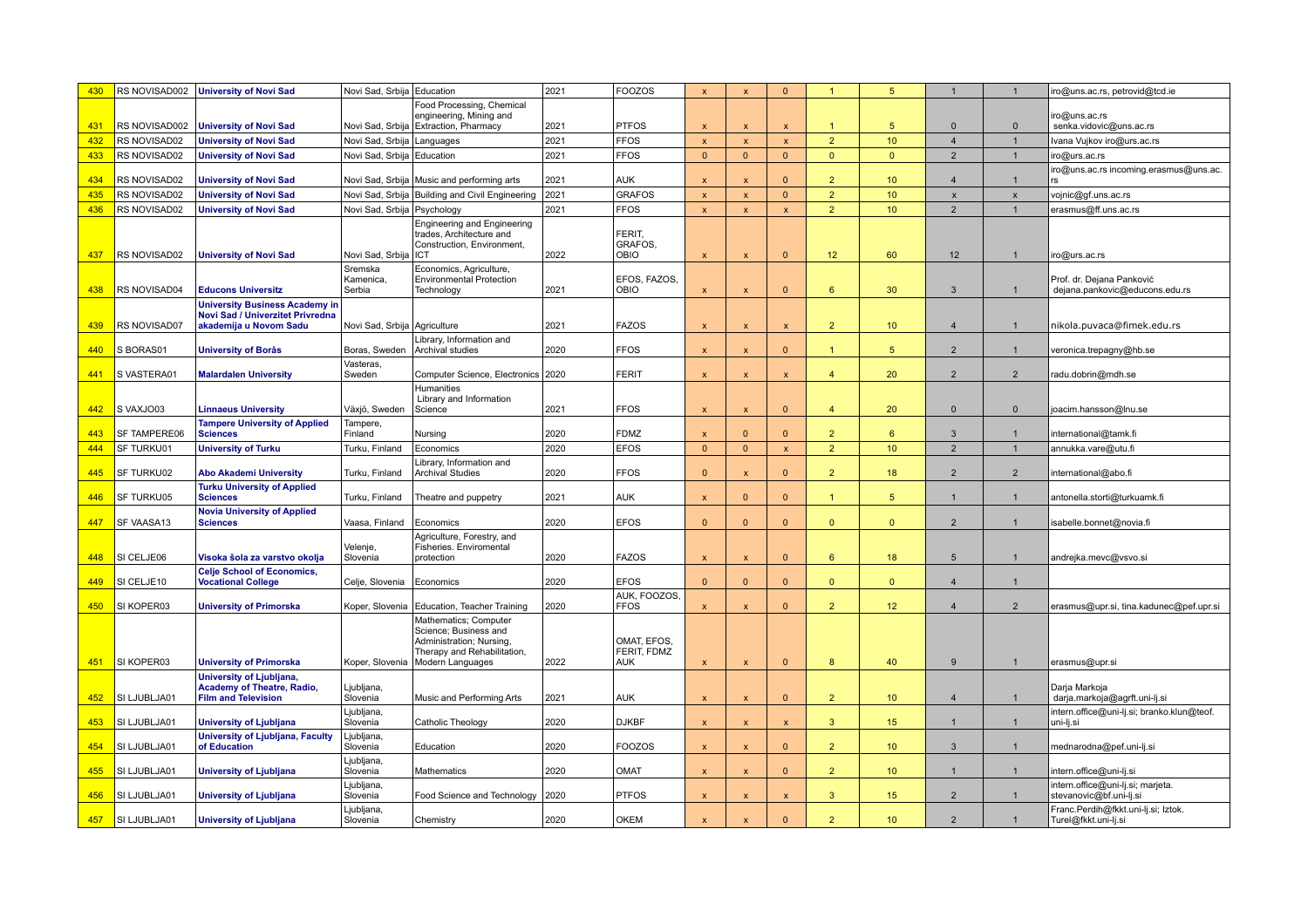| 458 | SI LJUBLJA01 | University of Ljubljana                                               | Ljubljana,<br>Slovenia          | Library, Information, Archive                             | 2020 | <b>FFOS</b>             | $\boldsymbol{\mathsf{x}}$ | $\mathbf x$               | $\overline{\mathbf{x}}$   | $\overline{2}$  | 10              | $\overline{2}$  |                | intern.office@uni-lj.si; anja.golec@ff.uni-lj.s    |
|-----|--------------|-----------------------------------------------------------------------|---------------------------------|-----------------------------------------------------------|------|-------------------------|---------------------------|---------------------------|---------------------------|-----------------|-----------------|-----------------|----------------|----------------------------------------------------|
| 459 | SI LJUBLJA01 | University of Ljubljana, Faculty<br>of Administration                 | Ljubljana<br>Slovenia           | Business and administration<br>(public administration)    | 2020 | <b>PRAVOS</b>           | $\boldsymbol{\mathsf{x}}$ | $\boldsymbol{\mathsf{x}}$ | $\mathbf{0}$              | 2 <sup>2</sup>  | 10 <sup>°</sup> | $\mathbf{3}$    | $\mathbf{1}$   | intern.office@uni-lj.si                            |
| 460 | SI LJUBLJA01 | University of Ljubljana                                               | Ljubljana<br>Slovenia           | Agriculture, Crop and livestock<br>production             | 2021 | <b>FAZOS</b>            | $\boldsymbol{\mathsf{x}}$ | $\mathsf{x}$              | $\mathbf{0}$              | $\overline{2}$  | 12              | $\overline{4}$  | $\mathbf{1}$   | marjeta.suhadolc@bf.uni-lj.si                      |
| 461 | SI LJUBLJA01 | University of Ljubljana                                               | Ljubljana,<br>Slovenia          | Literature and Linguistics<br>(English)                   | 2020 | <b>FFOS</b>             | $\Omega$                  | $\Omega$                  | $\mathbf{0}$              | $\overline{0}$  | $\Omega$        | $\mathbf{1}$    | $\overline{1}$ | intern.office@uni-lj.si; anja.golec@ff.uni-lj.si   |
| 462 | SI LJUBLJA01 | <b>University of Ljubljana</b>                                        | Ljubljana<br>Slovenia           | Social Work                                               | 2020 | <b>PRAVOS</b>           | $\boldsymbol{\mathsf{x}}$ | $\boldsymbol{\mathsf{x}}$ | $\mathbf{0}$              | $\overline{2}$  | 10 <sup>°</sup> | $\overline{2}$  | $\overline{1}$ | office@fsd.uni-lj.si                               |
| 463 | SI LJUBLJA01 | <b>University of Ljubljana</b>                                        | Ljubljana,<br>Slovenia          | Restoration, Fine Arts, Design                            | 2020 | <b>AUK</b>              | $\Omega$                  | $\Omega$                  | $\Omega$                  | $\Omega$        | $\Omega$        | $\overline{2}$  | $\mathbf{1}$   | jasmina.zajc@aluo.uni-lj.si                        |
| 464 | SI LJUBLJA01 | University of Ljubljana                                               | Ljubljana.<br>Slovenia          | Music                                                     | 2021 | AUK                     | $\boldsymbol{\mathsf{x}}$ | $\boldsymbol{\mathsf{x}}$ | $\mathbf{x}$              | $\overline{2}$  | 10 <sup>°</sup> | 2               | $\mathbf{1}$   | student.office@uni-lj.si                           |
| 465 | SI LJUBLJA08 | Jožef Stefan International<br><b>Postgraduate School</b>              | Ljubljana<br>Slovenia           | Information and<br>Communication Technologies             | 2020 | <b>FERIT</b>            | $\Omega$                  | $\mathbf{x}$              | $\mathbf{x}$              | $\overline{2}$  | 10 <sup>°</sup> | $\overline{2}$  | $\overline{2}$ | aleksander.zidansek@mps.si; gregor.<br>papa@ijs.si |
| 466 | SI MARIBOR01 | <b>University of Maribor</b>                                          | Maribor,<br>Slovenia            | Mathematics                                               | 2020 | OMAT                    | $\boldsymbol{\mathsf{x}}$ | $\boldsymbol{\mathsf{x}}$ | $\mathbf{0}$              | 2 <sup>2</sup>  | 10 <sup>°</sup> | $\mathbf{1}$    | $\overline{1}$ | erasmus@um.si; sergio.cabello@fmf.uni-lj.<br>si    |
| 467 | SI MARIBOR01 | <b>University of Maribor</b>                                          | Maribor,<br>Slovenia            | Engineering, Manufacturing<br>and Construction            | 2020 | GRAFOS,<br><b>FERIT</b> | X                         | $\boldsymbol{\mathsf{x}}$ | $\boldsymbol{\mathsf{x}}$ | $6\phantom{1}$  | 30              | $\overline{2}$  | $\mathbf{1}$   | erasmus@um.si                                      |
| 468 | SI MARIBOR01 | <b>University of Maribor</b>                                          | Maribor,<br>Slovenia            | <b>Electricity and Energy</b>                             | 2020 | FERIT                   | $\boldsymbol{\mathsf{x}}$ | $\boldsymbol{\mathsf{x}}$ | $\mathsf{x}$              | $6\overline{6}$ | 30 <sup>°</sup> | $\overline{2}$  | -1             | erasmus@um.si                                      |
| 469 | SI MARIBOR01 | <b>University of Maribor</b>                                          | Maribor,<br>Slovenia            | Law                                                       | 2020 | <b>PRAVOS</b>           | X                         | $\boldsymbol{\mathsf{x}}$ | $\mathbf{0}$              | $\overline{2}$  | 10 <sup>°</sup> | $\overline{2}$  | $\mathbf{1}$   | rebeka.livic@um.si                                 |
|     |              |                                                                       |                                 | Business and administration,<br>Economics, Managament and |      |                         |                           |                           |                           |                 |                 |                 |                |                                                    |
| 470 | SI MARIBOR01 | <b>University of Maribor</b>                                          | Maribor,<br>Slovenia            | administration, Transport<br>services                     | 2021 | <b>EFOS</b>             | $\boldsymbol{\mathsf{x}}$ | $\boldsymbol{\mathsf{x}}$ | $\mathbf{0}$              | 2 <sup>2</sup>  | 12              | $\overline{4}$  | $\mathbf{1}$   | incoming-erasmus@um.si; erasmus.<br>fl@um.si       |
| 471 | SI MARIBOR01 | <b>University of Maribor</b>                                          | Maribor,<br>Slovenia            | <b>Business Administration</b>                            | 2020 | <b>EFOS</b>             | $\Omega$                  | $\boldsymbol{\mathsf{x}}$ | $\mathbf{0}$              | $\mathbf{1}$    | $5^{\circ}$     | -1              | $\mathbf{1}$   | erasmus@um.si                                      |
| 472 | SI MARIBOR01 | <b>University of Maribor</b>                                          | Maribor.<br>Slovenia            | Health                                                    | 2020 | <b>MEFOS</b>            | X                         | $\mathbf{0}$              | $\mathbf{0}$              | $\overline{2}$  | 12              | $\mathbf 1$     | $\mathbf{1}$   | erasmus@um.si                                      |
| 473 | SI MARIBOR01 | <b>University of Maribor</b>                                          | Maribor,<br>Slovenia            | Nursing and Caring                                        | 2020 | <b>FDMZ</b>             | $\boldsymbol{\mathsf{x}}$ | $\Omega$                  | $\Omega$                  | $\overline{2}$  | 12 <sup>2</sup> | $\overline{2}$  | $\mathbf{1}$   | erasmus@um.si                                      |
| 474 | SI MARIBOR01 | <b>University of Maribor</b>                                          | Maribor,<br>Slovenia            | Building and Civil Engineering                            | 2020 | <b>GRAFOS</b>           | $\boldsymbol{\mathsf{x}}$ | $\boldsymbol{\mathsf{x}}$ | $\mathbf{0}$              | $\overline{2}$  | 10 <sup>°</sup> |                 | $\mathbf{1}$   | erasmus@um.si                                      |
| 475 | SI MARIBOR01 | <b>University of Maribor</b>                                          | Maribor,<br>Slovenia            | Education                                                 | 2020 | <b>FOOZOS</b>           | $\boldsymbol{\mathsf{x}}$ | $\mathsf{x}$              | $\mathbf{0}$              | $\overline{2}$  | 10              |                 |                | erasmus@um.si                                      |
| 476 | SI MARIBOR01 | <b>University of Maribor</b>                                          | Maribor,<br>Slovenia            | Agriculture                                               | 2021 | <b>FAZOS</b>            | $\boldsymbol{\mathsf{x}}$ | $\boldsymbol{\mathsf{x}}$ | $\Omega$                  | $\overline{2}$  | 10 <sup>°</sup> | $\overline{2}$  | $\mathbf{1}$   | erasmus@um.si                                      |
| 477 | SI MARIBOR01 | <b>University of Maribor</b>                                          | Maribor,<br>Slovenia            | Medicine                                                  | 2020 | <b>MEFOS</b>            | $\boldsymbol{\mathsf{x}}$ | $\boldsymbol{\mathsf{x}}$ | $\Omega$                  | 2 <sup>2</sup>  | 10 <sup>°</sup> | $\overline{4}$  | $\overline{1}$ | erasmus@um.si; eva.skruba@um.si                    |
| 478 | SI MARIBOR10 | <b>Alma Mater Europaea</b><br><b>European Center Maribor</b>          | Maribor,<br>Slovenia            | <b>Medical Studies</b>                                    | 2020 | <b>MEFOS</b>            | $\boldsymbol{\mathsf{x}}$ | $\Omega$                  | $\mathbf{0}$              | $\mathbf{1}$    | 5 <sup>5</sup>  | $\overline{4}$  | $\overline{1}$ | info@almamater.si                                  |
| 479 | SI MARIBOR12 | <b>University College of Health</b><br><b>Sciences Slovenj Gradec</b> | Slovenj Gradec,<br>Slovenia     | Nursing                                                   | 2020 | <b>FDMZ</b>             | $\boldsymbol{\mathsf{x}}$ | $\boldsymbol{\mathsf{x}}$ | $\mathbf{0}$              | 2 <sup>2</sup>  | 10 <sup>°</sup> | $\overline{2}$  | $\mathbf{1}$   | referat@vszv-sg.si                                 |
| 480 | SI MEDVOD01  | Visokošolski zavod<br>Fizioterapevtika                                | Ljubljana,<br>Slovenia          | Physiotherapy and<br>Rehabilitation                       | 2022 | <b>FDMZ</b>             | $\boldsymbol{\mathsf{x}}$ | $\mathbf{x}$              | $\Omega$                  | $\overline{2}$  | 10 <sup>°</sup> | $\overline{4}$  | $\mathbf{1}$   | erasmus@fizioterapevtika.si                        |
| 481 | SI NOVOME06  | <b>School of Health Science Novo</b><br><b>Mesto</b>                  | Novo Mesto<br>Slovenia          | Nursing, Midwifery,<br>Physiotherapy                      | 2020 | <b>FDMZ</b>             | $\mathbf{x}$              | $\Omega$                  | $\Omega$                  | $\mathbf{3}$    | 15              | $6\overline{6}$ | $\overline{1}$ | fzv.nm@guest.arnes.si                              |
| 482 | SK BANSKA01  | <b>Matej Bel University in Banska</b><br><b>Bystrica</b>              | Banska<br>Bystrica,<br>Slovakia | <b>Environmental Sciences</b>                             | 2020 | OBIO                    | $\boldsymbol{\mathsf{x}}$ | $\boldsymbol{\mathsf{x}}$ | $\mathbf{x}$              | 3               | 15              |                 | $\overline{1}$ | katarina.melichercikova@umb.sk                     |
| 483 | SK BRATISL01 | <b>Slovak University of Technology</b><br>in Bratislava               | Bratislava<br>Slovakia          | Building and Civil Engineering                            | 2020 | <b>GRAFOS</b>           | $\boldsymbol{\mathsf{x}}$ | $\boldsymbol{\mathsf{x}}$ | $\mathbf{x}$              | $\mathbf{3}$    | 15              | $\overline{4}$  | $\mathbf{1}$   | silvia.slobodova@stuba.sk                          |
|     | SK BRATISL01 | <b>Slovak University of Technology</b><br>in Bratislava               | Bratislava                      | Food Processing, Chemical<br>and Process Engineering      | 2021 | PTFOS                   | $\boldsymbol{\mathsf{x}}$ | $\boldsymbol{\mathsf{x}}$ | $\mathbf{x}$              | $\overline{2}$  | 10 <sup>°</sup> | $\overline{4}$  | $\mathbf{1}$   |                                                    |
| 484 | SK BRATISL02 | <b>Comenus University in</b>                                          | Slovakia<br>Bratislava          |                                                           | 2020 |                         |                           |                           |                           | 2 <sup>2</sup>  | 10 <sup>°</sup> | $\overline{2}$  | $\mathbf{1}$   | miloslav.drtil@stuba.sk                            |
| 485 |              | <b>Bratislava</b><br><b>Comenus University in</b>                     | Slovakia<br>Bratislava          | Law<br>Literature and Linguistics                         |      | <b>PRAVOS</b>           | $\boldsymbol{\mathsf{x}}$ | $\boldsymbol{\mathsf{x}}$ | $\mathbf{x}$              |                 |                 |                 |                | michaela.krescankova@flaw.uniba.sk                 |
| 486 | SK BRATISL02 | <b>Bratislava</b>                                                     | Slovakia                        | (Hungarian)                                               | 2022 | <b>FFOS</b>             | $\boldsymbol{\mathsf{x}}$ | $\boldsymbol{\mathsf{x}}$ | $\overline{0}$            | $\overline{2}$  | 10 <sup>°</sup> |                 | $\mathbf{1}$   | martin.slobodnik@uniba.sk                          |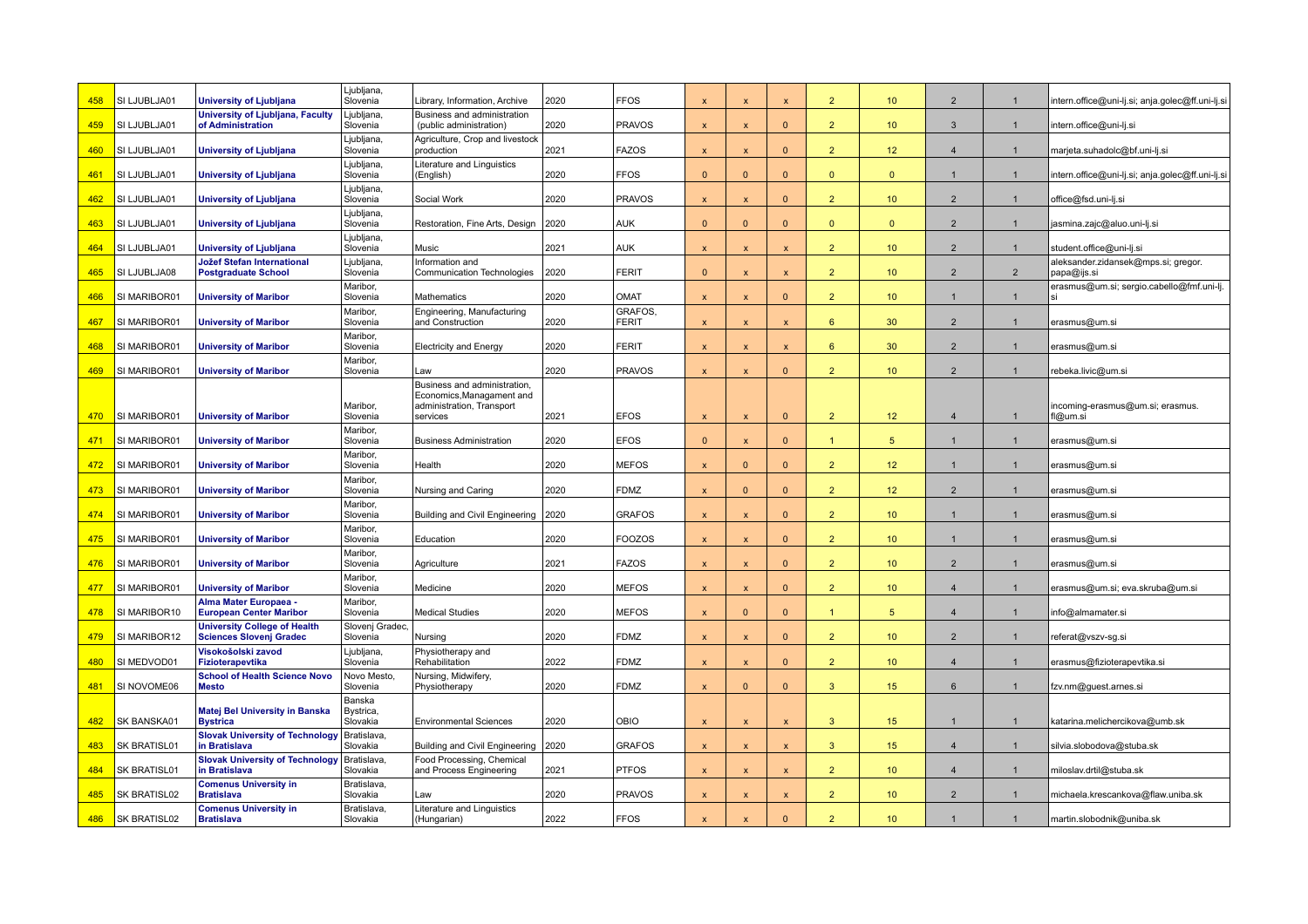| 487 | SK BRATISL03 | <b>University of Economics in</b><br><b>Bratislava</b>    | Bratislava,<br>Slovakia    | Economics                                                                                                                                         | 2020 | <b>EFOS</b>                              | $\mathbf{0}$              | $\Omega$                  | $\Omega$                  | $\mathbf{0}$    | $\mathbf{0}$    | $\mathbf{3}$   | $\mathbf{1}$   | pavel.lascek@euba.sk                                                |
|-----|--------------|-----------------------------------------------------------|----------------------------|---------------------------------------------------------------------------------------------------------------------------------------------------|------|------------------------------------------|---------------------------|---------------------------|---------------------------|-----------------|-----------------|----------------|----------------|---------------------------------------------------------------------|
| 488 | SK BRATISL04 | <b>Academy of Fine Arts and</b><br><b>Design</b>          | Bratislava,<br>Slovakia    | Arts                                                                                                                                              | 2020 | <b>AUK</b>                               | $\mathbf{x}$              | $\boldsymbol{\mathsf{x}}$ | $\Omega$                  | 2 <sup>2</sup>  | 10 <sup>°</sup> | $\overline{4}$ | $\mathbf{1}$   | international@vsvu.sk                                               |
| 489 | SK BRATISL05 | <b>Academy of Performing Arts</b><br><b>Bratislava</b>    | Bratislava,<br>Slovakia    | Perfroming Arts                                                                                                                                   | 2020 | <b>AUK</b>                               | $\mathsf{x}$              | $\boldsymbol{\mathsf{x}}$ | $\Omega$                  | 2 <sup>2</sup>  | 10 <sup>°</sup> | $\overline{4}$ | $\mathbf{1}$   | c@vsmu.sk                                                           |
| 490 | SK KOSICE02  | Pavol Jozef Šafark University in<br><b>Košice</b>         | Kosice,<br>Slovakia        | Law                                                                                                                                               | 2020 | <b>PRAVOS</b>                            | $\pmb{\times}$            | $\boldsymbol{\mathsf{x}}$ | $\mathbf{x}$              | $\overline{2}$  | 10 <sup>°</sup> | $\overline{4}$ | $\mathbf{1}$   | regina.huckova@upsj.sk                                              |
| 491 | SK KOSICE03  | <b>Technical University of Kosice</b>                     | Kosice,<br>Slovakia        | Building and Civil Engineering                                                                                                                    | 2022 | <b>GRAFOS</b>                            | $\pmb{\times}$            | $\mathsf{x}$              | $\pmb{\mathsf{x}}$        | $\overline{2}$  | 10 <sup>°</sup> | $\overline{a}$ | $\mathbf{1}$   | Erna.Beres@tuke.sk                                                  |
|     |              |                                                           | Kosice,                    | Information and<br>Communication Technologies,<br>Information and                                                                                 |      |                                          |                           |                           |                           |                 |                 |                |                |                                                                     |
| 492 | SK KOSICE03  | <b>Technical University of Kosice</b>                     | Slovakia                   | Communication Technologies                                                                                                                        | 2022 | FERIT                                    | $\boldsymbol{\mathsf{x}}$ | $\mathsf{x}$              | $\mathsf{x}$              | $6^{\circ}$     | 36              | $\overline{4}$ | $\overline{2}$ | maria.gamcova@tuke.sk                                               |
| 493 | SK NITRA02   | <b>Slovak Agricultural University in</b><br><b>Nitra</b>  | Nitra, Slovakia            | Agriculture                                                                                                                                       | 2020 | <b>FAZOS</b>                             | $\mathbf{x}$              | $\mathbf{x}$              | $\mathbf{0}$              | $\overline{2}$  | 10 <sup>°</sup> | $\overline{2}$ | 2              | Zuzana.Kunova@uniag.sk                                              |
| 494 | SK NITRA02   | <b>Slovak University of Agriculture</b><br>in Nitra       | Nitra, Slovakia            | ICT                                                                                                                                               | 2021 | <b>FERIT</b>                             | $\pmb{\times}$            | $\boldsymbol{\mathsf{x}}$ | $\mathbf{x}$              | 5 <sup>5</sup>  | 60              | $\overline{4}$ | $\mathbf{1}$   | Erasmus@uniag.sk                                                    |
| 495 | SK PRESOV01  | <b>University of Presov</b>                               | Presov,<br>Slovakia        | Nursing and Midwifery                                                                                                                             | 2020 | <b>FDMZ</b>                              | $\mathbf{x}$              | $\mathsf{x}$              | $\mathbf{0}$              | 2 <sup>2</sup>  | 2 <sup>2</sup>  | $\overline{2}$ | $\mathbf{1}$   | erasmus@unipo.sk; Lubica.<br>rybarova@unipo.sk                      |
| 496 | SK PRESOV01  | <b>University of Prešov</b>                               | Prešov,<br>Slovakia        | Languages                                                                                                                                         | 2021 | <b>FFOS</b>                              | $\mathbf{x}$              | $\boldsymbol{\mathsf{x}}$ | $\Omega$                  | $\overline{2}$  | 10 <sub>1</sub> | $\mathbf{3}$   | $\mathbf{1}$   | erasmus@unipo.sk                                                    |
| 497 | SK RUZOMBE01 | <b>Catholic University in</b><br><b>Ružomberok</b>        | Ružomberok,<br>Slovakia    | Religion and Theology,<br>Languages (English and<br>German), Psychology, History,<br>Philosophy and ethics,<br>Biology, Mathematics, Nursing 2020 |      | KBF, FFOS,<br>OBIO, OMAT,<br><b>FDMZ</b> | $\mathbf{x}$              | $\boldsymbol{\mathsf{x}}$ | $\mathbf{0}$              | 18 <sup>°</sup> | 90              | 18             | $\mathbf{1}$   | michaela.moldova.chovancova@ku.sk                                   |
| 498 | SK TRNAVA01  | <b>Trnava University</b>                                  | Trnava,<br>Slovakia        | Education                                                                                                                                         | 2021 | <b>FFOS</b>                              | $\mathsf{x}$              | X                         | $\Omega$                  | 2 <sup>2</sup>  | 10 <sup>°</sup> | $\overline{4}$ | $\mathbf{1}$   | eva.filipova@truni.sk                                               |
| 499 | SK TRNAVA01  | <b>Trnava University</b>                                  | Trnava,<br>Slovakia        | Humanities                                                                                                                                        | 2020 | <b>FFOS</b>                              | $\boldsymbol{\mathsf{x}}$ | X                         | $\Omega$                  | 2 <sup>2</sup>  | 10 <sup>°</sup> | $\overline{4}$ | $\mathbf{1}$   | simon.marincak@truni.sk                                             |
| 500 | SK TRNAVA02  | University of SS. Cyril and<br><b>Methodius in Trnava</b> | Trnava,<br>Slovakia        | Sociology and Cultural Studies<br>Social sciences, journalism<br>and information, inter-<br>disciplinary<br>programs                              | 2020 | <b>AUK</b>                               |                           | X                         | $\boldsymbol{\mathsf{x}}$ | 2 <sup>2</sup>  | 10 <sup>°</sup> | $\overline{4}$ | $\mathbf{1}$   | visnovsky.jv@gmail.com                                              |
| 501 | SK ZILINA02  | <b>University of Zilina</b>                               | Zilina, Slovakia           | ICT                                                                                                                                               | 2022 | <b>FERIT</b>                             | $\boldsymbol{\mathsf{x}}$ | $\boldsymbol{\mathsf{x}}$ | $\mathbf{0}$              | $\overline{2}$  | 12              | $\overline{1}$ | $\mathbf{1}$   | maria.prikrylova@fri.uniza.sk                                       |
| 502 | TR ANKARA01  | <b>Ankara University</b>                                  | Ankara, Turkey             | Education                                                                                                                                         | 2021 | <b>FOOZOS</b>                            | $\mathbf{x}$              | $\boldsymbol{\mathsf{x}}$ | $\pmb{\mathsf{x}}$        | 2 <sup>2</sup>  | 10 <sup>°</sup> | $\overline{4}$ | $\mathbf{1}$   | cdincer@education.ankara.edu.tr                                     |
| 503 | TR ANKARA04  | <b>Middle East Technical</b><br><b>University</b>         | Ankara, Turkey             | Languages                                                                                                                                         | 2021 | <b>FFOS</b>                              | $\mathbf{x}$              | X                         | $\Omega$                  | 2 <sup>2</sup>  | 10 <sup>°</sup> |                | $\mathbf{1}$   | nisik@metu.edu.tr                                                   |
| 504 | TR ANKARA06  | <b>University of Baskent</b>                              | Ankara, Turkey             | Health, Therapy and<br>rehabilitation                                                                                                             | 2021 | <b>FDMZ</b>                              | $\mathbf{x}$              | X                         | $\mathbf{0}$              | 2 <sup>2</sup>  | 10 <sup>°</sup> | $\overline{2}$ | $\mathbf{1}$   | uik@baskent.edu.tr<br>skav@baskent.edu.tr                           |
| 505 | TR ANKARA15  | <b>Ankara Yildirim Beyazit</b><br><b>University</b>       | Ankara, Turkey             | Therapy and Rehabilitation                                                                                                                        | 2021 | <b>FDMZ</b>                              | $\mathsf{x}$              | $\boldsymbol{\mathsf{x}}$ | $\mathbf{0}$              | $\overline{2}$  | 10 <sup>°</sup> | $\overline{2}$ | $\overline{1}$ | banaforoglu@ybu.edu.tr                                              |
| 506 | TR ANKARA24  | T.C. Ankara Hacı Bayram Veli<br><b>Üniversitesi</b>       | Ankara, Turkey             | Education                                                                                                                                         | 2021 | <b>FOOZOS</b>                            | $\pmb{\times}$            | $\boldsymbol{\mathsf{x}}$ | $\pmb{\mathsf{x}}$        | $\overline{2}$  | 10 <sup>°</sup> | $\overline{2}$ | $\mathbf{1}$   | Assoc. Prof. Dr. Aslı Özlem<br>TARAKCIOĞLU <u>aslioz67qmail.com</u> |
| 507 | TR AYDIN01   | <b>Aydin Adnan Menderes</b><br><b>University</b>          | Aydin, Turkey              | Agriculture                                                                                                                                       | 2020 | <b>FAZOS</b>                             | $\mathbf{x}$              | $\mathbf{x}$              | $\mathbf{x}$              | $\overline{2}$  | 10 <sup>°</sup> | $\overline{4}$ | $\mathbf{1}$   | erasmus@adu.edu.tr                                                  |
| 508 | TR BAYBURT01 | <b>Bayburt University</b>                                 | Bayburt, Turkey            | Civil Engineering                                                                                                                                 | 2020 | <b>GRAFOS</b>                            | $\pmb{\times}$            | $\mathbf{x}$              | $\mathbf{0}$              | $\overline{2}$  | 10 <sup>°</sup> | $\overline{4}$ | $\mathbf{1}$   | helcik@bayburt.edu.tr                                               |
| 509 | TR BAYBURT01 | <b>Bayburt University</b>                                 | Bayburt, Turkey            | Management and<br>administration, Economics                                                                                                       | 2020 | <b>EFOS</b>                              | $\mathbf{0}$              | $\Omega$                  | $\mathbf{0}$              | $\mathbf{0}$    | $\mathbf{0}$    | $\overline{4}$ | $\mathbf{1}$   | hpabuccu@bayburt.edu.tr                                             |
| 510 | TR BILECIK01 | <b>BİLECİK ŞEYH EDEBALİ</b><br><b>UNIVERSITY</b>          | Bilecik, Turkey            | Early and Pre-school<br>Education                                                                                                                 | 2021 | <b>FOOZOS</b>                            | $\mathbf{x}$              | $\boldsymbol{\mathsf{x}}$ | $\mathbf{0}$              | 3               | 18              | 6              | $\mathbf{1}$   | tevide.zugul@bilecik.edu.tr<br>erasmus@bilecik.edu.tr               |
| 511 | TR BILECIK01 | <b>BİLECİK ŞEYH EDEBALİ</b><br><b>UNIVERSITY</b>          | Bilecik, Turkey            | <b>History and Archeology</b>                                                                                                                     | 2020 | <b>FFOS</b>                              | $\boldsymbol{\mathsf{x}}$ | $\mathbf{0}$              | $\mathbf{0}$              | 2 <sup>2</sup>  | 10 <sup>°</sup> | $\overline{2}$ | $\mathbf{1}$   | erasmus@bilecik.edu.tr                                              |
| 512 | TR BILECIK01 | <b>BİLECİK SEYH EDEBALİ</b><br><b>UNIVERSITY</b>          | Bilecik, Turkey            | Agriculture                                                                                                                                       | 2020 | <b>FAZOS</b>                             | $\boldsymbol{\mathsf{x}}$ | X                         | $\mathbf{0}$              | 2 <sup>2</sup>  | 10 <sup>°</sup> | $\overline{4}$ | $\mathbf{1}$   | tevide.zugul@bilecik.edu.tr                                         |
| 513 | TR BITLIS01  | <b>Bitlis Eren University</b>                             | Bitlis, Turkey             | Civil Engineering                                                                                                                                 | 2020 | <b>GRAFOS</b>                            | $\mathbf{x}$              | $\Omega$                  | $\mathbf{0}$              | 2 <sup>2</sup>  | 10 <sup>°</sup> | $\overline{4}$ | $\mathbf{1}$   | erasmus@beu.edu.tr                                                  |
| 514 | TR BURDUR01  | <b>Mehmet Akif Ersoy University</b>                       | Burdur, Turkey             | <b>Agricultural Sciences</b>                                                                                                                      | 2020 | <b>FAZOS</b>                             | $\mathbf{x}$              | $\boldsymbol{\mathsf{x}}$ | $\pmb{\mathsf{x}}$        | $\mathbf{3}$    | 15 <sub>2</sub> | $\overline{4}$ | $\mathbf{1}$   | iro@mehmetakif.edu.tr                                               |
| 515 | TR BURDUR01  | <b>Mehmet Akif Ersoy University</b>                       | Burdur, Turkey   Chemistry |                                                                                                                                                   | 2020 | <b>OKEM</b>                              |                           | $\Omega$                  | $\Omega$                  | $\mathbf{3}$    | 15              | $\overline{4}$ | $\overline{2}$ | iro@mehmetakif.edu.tr;<br>enduzler@mehmetakif.edu.tr                |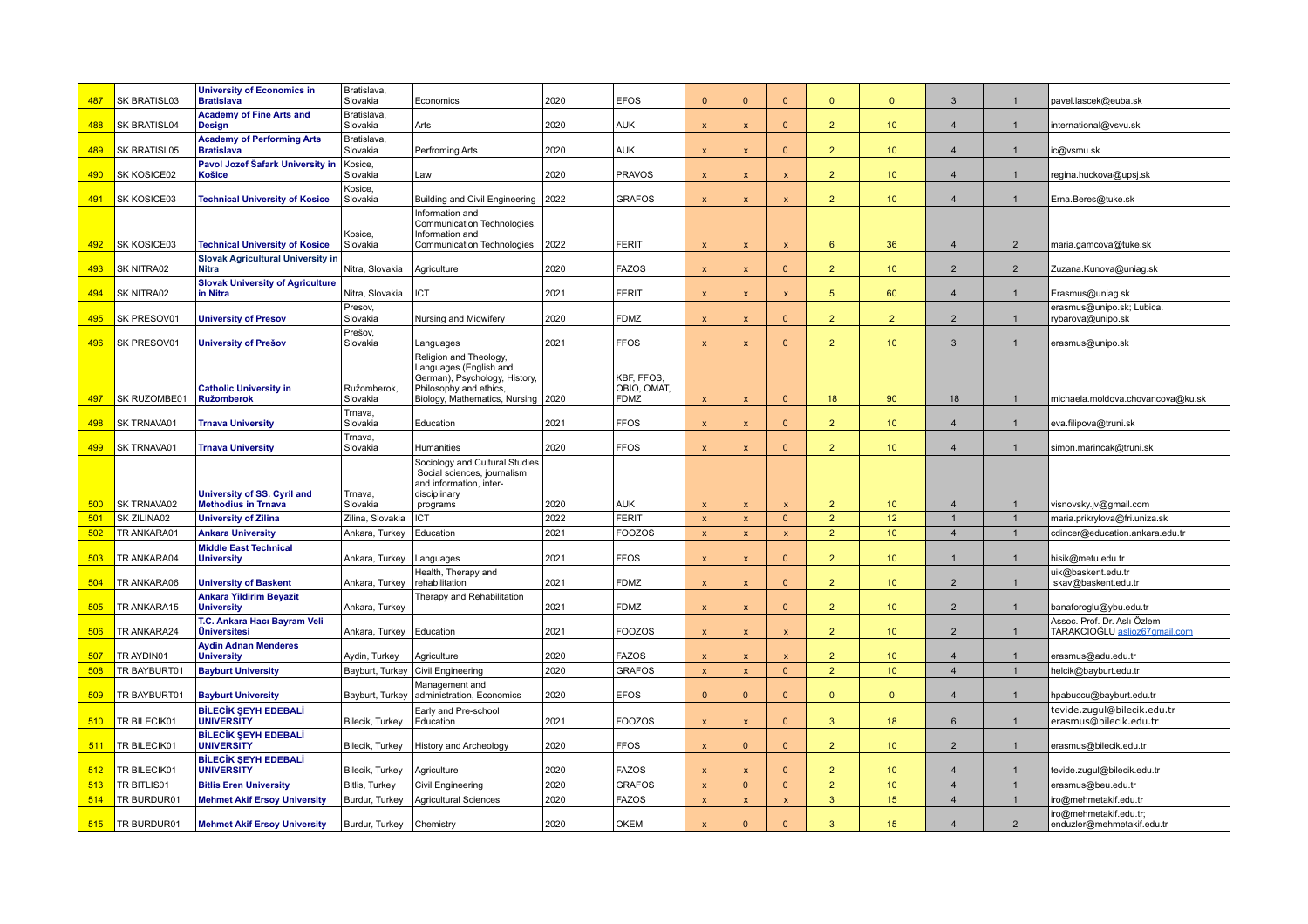| 516 | TR BURSA01    | <b>Uludag University</b>                                | Uudag, Turkey           | Agriculture/Biosystems<br>Engineering                                                        | 2021 | <b>FAZOS</b>                  | $\mathsf{x}$              | $\boldsymbol{\mathsf{x}}$ | $\mathbf{x}$ | $\overline{2}$          | 10 <sup>°</sup> | $\overline{2}$  | $\mathbf{1}$   | intoffice@uludag.edu.tr                                |
|-----|---------------|---------------------------------------------------------|-------------------------|----------------------------------------------------------------------------------------------|------|-------------------------------|---------------------------|---------------------------|--------------|-------------------------|-----------------|-----------------|----------------|--------------------------------------------------------|
| 517 | TR CANAKKA01  | <b>Canakkale Onsekiz Mart</b><br><b>University</b>      | Canakkale.<br>Turkey    | Food Processing                                                                              | 2021 | <b>PTFOS</b>                  | $\mathbf{x}$              | $\boldsymbol{\mathsf{x}}$ | $\Omega$     | $\overline{2}$          | 10 <sup>°</sup> | $\overline{4}$  | $\mathbf{1}$   | erasmus@comu.edu.tr                                    |
| 518 | TR CORUM01    | <b>Hitit University</b>                                 | Corum, Turkey           | Business and Administration,<br>Economics, Trade and<br>Logistics, Electrical<br>Engineering | 2021 | EFOS, FERIT                   | $\boldsymbol{\mathsf{x}}$ | $\boldsymbol{\mathsf{x}}$ | $\mathbf{0}$ | $\overline{2}$          | 12 <sup>°</sup> | $\overline{2}$  | $\mathbf{1}$   | gokcemerey@hitit.edu.tr                                |
| 519 | TR CORUM01    | <b>Hitit University</b>                                 | Corum, Turkey           | Arts, Architecture                                                                           | 2022 | <b>AUKOS</b><br><b>GRAFOS</b> | $\boldsymbol{\mathsf{x}}$ | X                         | $\mathbf{0}$ | 2 <sup>2</sup>          | 10 <sup>°</sup> | $\overline{4}$  | $\mathbf{1}$   | intoffice@hitit.edu.tr                                 |
| 520 | TR DUZCE01    | <b>Duzce University</b>                                 | Duzce, Turkey           | Agriculture, Informatics,<br>Computer Science                                                | 2022 | FAZOS, FERIT                  | $\mathsf{x}$              | X                         | $\Omega$     | 5 <sup>5</sup>          | 10 <sup>°</sup> | $\overline{2}$  | $\mathbf{1}$   | mugekauni@duzce.edu.tr                                 |
| 521 | TR EDIRNE01   | <b>Trakya University</b>                                | Edirne, Turkey          | <b>Education Science</b>                                                                     | 2021 | <b>FOOZOS</b>                 | $\pmb{\mathsf{x}}$        | X                         | $\mathbf{0}$ | $\overline{2}$          | 10 <sup>°</sup> | $\overline{2}$  | $\overline{1}$ | erasmus@trakya.edu.tr                                  |
|     |               |                                                         | Eskisehir,              |                                                                                              |      |                               |                           |                           |              |                         |                 |                 |                |                                                        |
| 522 | TR ESKISEH02  | <b>Eskisehir Osmangazi University</b>                   | Turkey                  | Agriculture                                                                                  | 2020 | <b>FAZOS</b>                  | $\mathbf{x}$              | $\boldsymbol{\mathsf{x}}$ | $\Omega$     | $\overline{2}$          | 10 <sup>°</sup> | $\overline{4}$  | $\mathbf{1}$   | erasmus@ogu.edu.tr                                     |
| 523 | TR ERZÍNCA01  | <b>Erzincan University</b>                              | Ercinzan,<br>Turkey     | <b>Bussiness Administration</b>                                                              | 2020 | <b>EFOS</b>                   | $\mathsf{x}$              | $\mathsf{x}$              | $\mathsf{x}$ | 4                       | 24              | 8               |                | sanalan@erzincan.edu.tr                                |
| 524 | TR IGDIR01    | <b>Igdir University</b>                                 | Igdir, Turkey           | Agriculture                                                                                  | 2020 | <b>FAZOS</b>                  | $\mathbf{x}$              | $\boldsymbol{\mathsf{x}}$ | $\mathbf{0}$ | $\overline{2}$          | 10 <sup>°</sup> | $\overline{4}$  | $\mathbf{1}$   | erasmus@igdir.edu.tr                                   |
| 525 | TR ISPARTA02  | <b>Isparta University of Applied</b><br><b>Sciences</b> | Isparta, Turkey         | <b>Electronics and Automation</b>                                                            | 2020 | <b>FERIT</b>                  | $\mathsf{x}$              | X                         | $\Omega$     | $\overline{2}$          | 10 <sup>°</sup> | $\overline{2}$  |                | erasmus@isparta.edu.tr                                 |
| 526 | TR ISPARTA02  | <b>Isparta University of Applied</b><br><b>Sciences</b> | Isparta, Turkey         | Agriculture                                                                                  | 2020 | <b>FAZOS</b>                  | $\mathbf{x}$              |                           |              | $\overline{4}$          | 24              | 6               | $\mathbf{1}$   | erasmus@isparta.edu.tr                                 |
| 527 | TR ISTANBU05  | <b>Marmara University</b>                               | Istanbul, Turkey        | Sociology and Cultural Studies                                                               | 2020 | <b>AUK</b>                    | $\mathbf{x}$              | $\overline{\mathsf{x}}$   | $\mathsf{x}$ | $\overline{2}$          | 10 <sup>°</sup> | $\overline{4}$  | $\mathbf{1}$   | erasmus@marmara.edu.tr                                 |
| 528 | TR ISTANBU05  | <b>Marmara University</b>                               | Istanbul, Turkey        | Chemistry                                                                                    | 2020 | <b>OKEM</b>                   | $\mathbf{x}$              | $\boldsymbol{\mathsf{x}}$ | $\mathbf{0}$ | $\overline{2}$          | 20              | $\mathbf{1}$    | $\overline{2}$ | erasmus@marmara.edu.tr                                 |
| 529 | TR ISTANBU05  | <b>Marmara University</b>                               | Istanbul, Turkey        | Library, Information and<br><b>Archival Studies</b>                                          | 2020 | <b>FFOS</b>                   | $\boldsymbol{\mathsf{x}}$ | X                         | $\mathbf{0}$ | $\overline{2}$          | 20              | $\overline{3}$  |                | erasmus@marmara.edu.tr                                 |
| 530 | TR ISTANBU07  | <b>Yildiz Technical University</b>                      | Istanbul, Turkey        | Languages                                                                                    | 2021 | <b>FFOS</b>                   |                           | $\boldsymbol{\mathsf{x}}$ |              | $\overline{2}$          | 10 <sup>°</sup> | $\overline{2}$  | $\overline{1}$ | erasmus@yildiz.edu.tr incoming@yildiz.<br>edu.tr       |
| 531 | TR ISTANBU07  | <b>Yildiz Technical University</b>                      | Istanbul, Turkey        | Civil Engineering                                                                            | 2021 | <b>GRAFOS</b>                 | $\mathbf{x}$              | $\overline{\mathsf{x}}$   | $\mathbf{0}$ | $\mathbf{1}$            | 5               | $\overline{1}$  | $\overline{1}$ | erasmus@yildiz.edu.tr                                  |
| 532 | TR ISTANBU07  | <b>Yildiz Technical University</b>                      | Istanbul, Turkey        | <b>Teacher Training</b>                                                                      | 2020 | <b>FOOZOS</b>                 | $\mathbf{x}$              | $\boldsymbol{\mathsf{x}}$ | $\mathsf{x}$ | 5 <sup>5</sup>          | 50              | $5\overline{5}$ | $\overline{1}$ | erasmus@yildiz.edu.tr                                  |
| 533 | TR ISTANBU10  | <b>Istanbul Commerce University</b>                     | Istanbul, Turkey        | Law                                                                                          | 2020 | <b>PRAVOS</b>                 | $\mathsf{x}$              | $\mathsf{x}$              | $\mathsf{x}$ | $\overline{2}$          | 10 <sup>°</sup> | $\overline{4}$  | $\overline{1}$ | osemieoglu@ticaret.edu.tr                              |
| 534 | TR ISTANBU18  | <b>Maltepe University</b>                               | Istanbul, Turkey        | Performing Arts                                                                              | 2021 | <b>AUKOS</b>                  | $\mathsf{x}$              | $\mathsf{x}$              | $\mathsf{x}$ | 9                       | 27              | $\overline{1}$  | $\mathbf{1}$   | erasmus@maltepe.edu.tr                                 |
| 535 | TR ISTANBU29  | <b>Istanbul Arel University</b>                         | Istanbul, Turkey        | Law, Political Sciences and<br>Civics                                                        | 2020 | <b>PRAVOS</b>                 | $\Omega$                  | $\mathbf{x}$              | $\Omega$     | $\overline{2}$          | 10 <sup>°</sup> | $\overline{2}$  | $\mathbf{1}$   | international@arel.edu.tr                              |
| 536 | TR ISTANBUL31 | <b>Ozyegin University</b>                               | Istanbul, Turkey        | Economics                                                                                    | 2021 | <b>EFOS</b>                   | $\mathbf{x}$              | $\boldsymbol{\mathsf{x}}$ | $\mathbf{0}$ | $\overline{2}$          | 10 <sup>°</sup> | $\overline{1}$  | $\mathbf{1}$   | international.relations@ozyegin.edu.tr                 |
| 537 | TR ISTANBUL32 | <b>Istanbul Gelisim University</b>                      | Istanbul, Turkey        | Civil Engineering                                                                            | 2020 | <b>GRAFOS</b>                 | $\mathbf{x}$              | $\mathsf{x}$              | $\mathsf{x}$ | $\overline{2}$          | 10 <sup>°</sup> | $\overline{4}$  | $\overline{1}$ | erasmus@gelisim.edu.tr                                 |
| 538 | TR ISTANBU46  | <b>Uskudar University</b>                               | Istanbul, Turkey        | History                                                                                      | 2021 | <b>FFOS</b>                   | $\mathbf{x}$              | $\Omega$                  | $\mathbf{0}$ | $\overline{4}$          | 24              | $\overline{2}$  | $\mathbf{1}$   | erasmus@uskudar.edu.tr                                 |
| 539 | TR ISTANBU46  | <b>Uskudar University</b>                               | Istanbul, Turkey        | Psychology, Philosophy and<br>Ethics                                                         | 2021 | <b>FFOS</b>                   | $\mathbf{x}$              | $\mathbf{x}$              | $\Omega$     | $\overline{\mathbf{4}}$ | 24              | $\overline{2}$  | $\mathbf{1}$   | emre.uscular@uskudar.edu.tr                            |
| 540 | TR ISTANBU48  | <b>Istanbul Medeniyet University</b>                    | Istanbul, Turkey        | <b>Building and Civil Engineering</b>                                                        | 2023 | <b>GRAFOS</b>                 | $\mathbf{x}$              | $\mathbf{x}$              | $\mathbf{x}$ | $\overline{2}$          | 10 <sup>°</sup> | $\overline{2}$  | $\mathbf{1}$   | nagehan.ersoy@medeniyet.edu.tr                         |
| 541 | TR ISTANBU48  | <b>Istanbul Medeniyet University</b>                    | Istanbul, Turkey        | Computer Use                                                                                 | 2023 | <b>FERIT</b>                  | $\mathbf{x}$              | $\Omega$                  | $\mathbf{0}$ | $\overline{2}$          | 10 <sup>°</sup> | $\overline{4}$  | $\mathbf{1}$   | nagehan.ersoy@medeniyet.edu.tr                         |
| 542 | TR ISTANBU50  | <b>Istanbul Esenyurt University</b>                     | Istanbul, Turkey        | Economics, Business and<br>administration                                                    | 2020 | <b>EFOS</b>                   | $\mathbf{x}$              | $\mathbf{x}$              | $\Omega$     | $\overline{2}$          | 10 <sup>°</sup> | $\overline{2}$  | $\overline{1}$ | meltemozel@esenyurt.edu.tr                             |
| 543 | TR ISTANBU50  | <b>Istanbul Esenyurt University</b>                     | Istanbul, Turkey        | Nursing                                                                                      | 2020 | <b>FDMZ</b>                   | $\mathbf{x}$              | $\Omega$                  | $\mathbf{0}$ | $\overline{2}$          | 10 <sup>°</sup> | 2               | $\mathbf{1}$   | meltemozel@esenyurt.edu.tr                             |
| 544 | TR IZMIR02    | <b>EGE University</b>                                   | Izmir, Turkey           | Agriculture                                                                                  | 2020 | <b>FAZOS</b>                  | $\boldsymbol{\mathsf{x}}$ | $\boldsymbol{\mathsf{x}}$ | $\mathbf{x}$ | 3 <sup>2</sup>          | 18              | $\mathbf{1}$    | $\overline{1}$ | intrec@mail.ege.edu.tr; fazilet.<br>alayunt@ege.edu.tr |
| 545 | TR IZMIR02    | <b>EGE University</b>                                   | Izmir, Turkey           | Education                                                                                    | 2022 | <b>FOOZOS</b>                 | $\mathbf{x}$              | $\mathbf{x}$              | $\mathbf{0}$ | $\overline{2}$          | 10 <sup>°</sup> | $\overline{4}$  | $\mathbf{1}$   | erasmus@mail.ege.edu.tr                                |
|     |               |                                                         |                         | Civil Engineering, Food<br>Processing, ICT, Electrical                                       |      | PTFOS,<br>GRAFOS.             |                           |                           |              |                         |                 |                 |                |                                                        |
| 546 | TR IZMIR03    | Yzmir Institute of Technology                           | Izmir, Turkey           | Engineering                                                                                  | 2020 | <b>FERIT</b>                  | $\mathbf{x}$              | $\boldsymbol{\mathsf{x}}$ | $\mathbf{x}$ | $\overline{2}$          | 10 <sup>°</sup> | $\overline{4}$  | $\overline{1}$ | erasmus@iyte.edu.tr                                    |
| 547 | TR IZMIR09    | Izmir Demokrasi University                              | Izmir, Turkey           | Psychology                                                                                   | 2022 | <b>FFOS</b>                   | $\mathbf{x}$              | $\Omega$                  | $\mathbf{0}$ | $\overline{2}$          | 10 <sup>°</sup> | $\overline{4}$  | $\mathbf{1}$   | erasmus@idu.edu.tr                                     |
| 548 | TR KAYSERI01  | <b>Erciyes University</b>                               | Kayseri, Turkey         | Languages, Philosophy<br>Agriculture, Religion and                                           | 2020 | <b>FFOS</b>                   | $\mathbf{x}$              | $\boldsymbol{\mathsf{x}}$ | $\mathsf{x}$ | 2 <sup>2</sup>          | 10 <sup>°</sup> | $\overline{4}$  | $\mathbf{1}$   | umran@erciyes.edu.tr                                   |
| 549 | TR KILIS01    | <b>Kilis 7 Aralik University</b>                        | Kilis, Turkey           | theology                                                                                     | 2021 | FAZOS, KBF                    | $\boldsymbol{\mathsf{x}}$ | $\Omega$                  | $\Omega$     | $\overline{2}$          | 20              | $\overline{4}$  | $\overline{4}$ | erasmus@kilis.edu.tr                                   |
| 550 | TR KONYA01    | <b>Selcuk University</b>                                | Konya, Turkey           | ICT, Engineering                                                                             | 2021 | <b>FERIT</b>                  | $\pmb{\times}$            | $\boldsymbol{\mathsf{x}}$ | $\mathbf{0}$ | 2 <sup>2</sup>          | 10 <sup>°</sup> | $\overline{2}$  | $\mathbf{1}$   | erasmus@selcuk.edu.tr                                  |
| 551 | TR KONYA01    | <b>Selcuk University</b>                                | Konya, Turkey   History |                                                                                              | 2020 | <b>FFOS</b>                   |                           | $\boldsymbol{\mathsf{x}}$ | $\Omega$     | 5 <sup>5</sup>          | 25              | 6               | $\mathbf{1}$   | erasmus@selcuk.edu.tr; cag1974@yahoo.<br>com           |